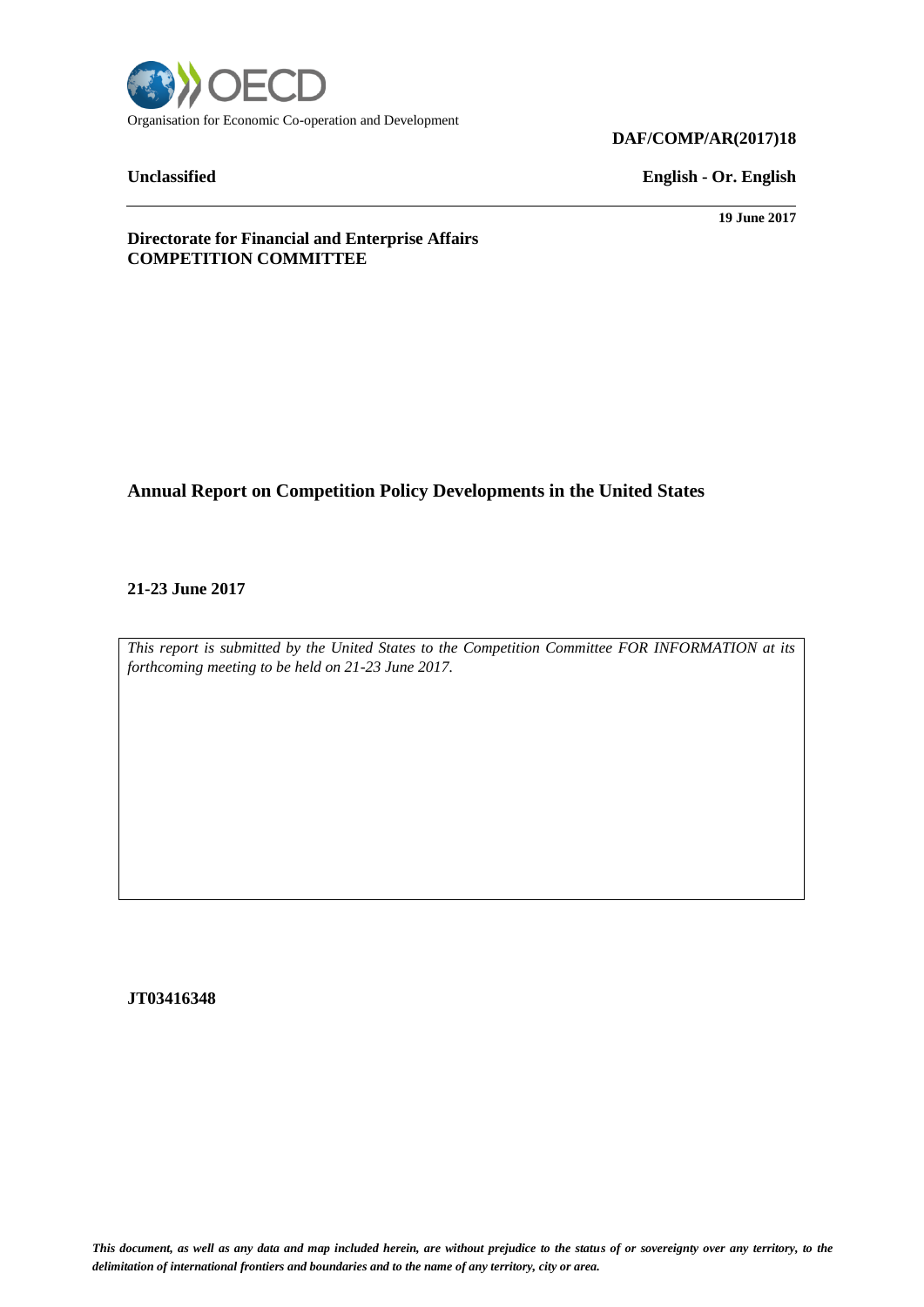#### $2|$ DAF/COMP/AR(2017)18

# Table of Contents

|  | 3. Enforcement of antitrust law and policies: actions against anticompetitive practices 5 |  |  |  |  |  |
|--|-------------------------------------------------------------------------------------------|--|--|--|--|--|
|  |                                                                                           |  |  |  |  |  |
|  | 4. Enforcement of antitrust laws and policies; mergers and concentrations  16             |  |  |  |  |  |
|  |                                                                                           |  |  |  |  |  |
|  |                                                                                           |  |  |  |  |  |
|  |                                                                                           |  |  |  |  |  |
|  |                                                                                           |  |  |  |  |  |
|  |                                                                                           |  |  |  |  |  |
|  |                                                                                           |  |  |  |  |  |
|  |                                                                                           |  |  |  |  |  |
|  |                                                                                           |  |  |  |  |  |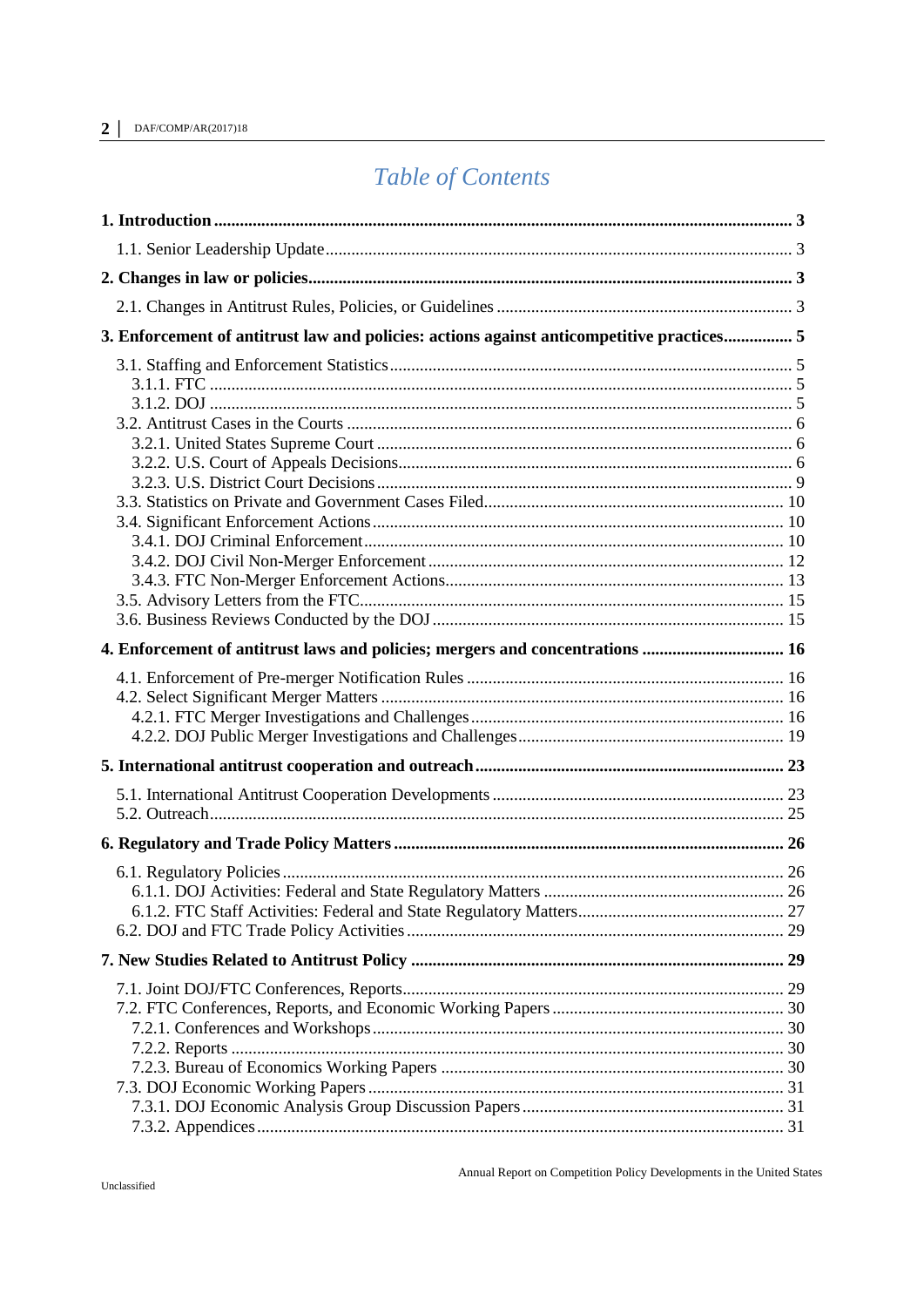#### <span id="page-2-0"></span>**1. Introduction**

1. This report describes federal antitrust developments in the United States for the period of October 1, 2015 through September 30, 2016 ("FY 2016").<sup>1</sup> It summarizes the competition enforcement and policy activities of both the Antitrust Division ("Division") of the U.S. Department of Justice ("Department" or "DOJ") and the Federal Trade Commission ("Commission" or "FTC"). The two agencies are collectively referred to throughout this report as the "Antitrust Agencies" or the "Agencies." For additional information on the Agencies' activities in FY 2016, see the FTC's Annual Highlights 2016, *available at* link [https://www.ftc.gov/reports/annual-highlights-2016,](https://www.ftc.gov/reports/annual-highlights-2016) and the DOJ's Spring 2016 Division Update, *available at* [https://www.justice.gov/atr/division](https://www.justice.gov/atr/division-operations/division-update-spring-2017)[operations/division-update-spring-2017.](https://www.justice.gov/atr/division-operations/division-update-spring-2017)

#### <span id="page-2-1"></span>**1.1. Senior Leadership Update**

2. President Donald Trump designated Commissioner Maureen K. Ohlhausen to serve as Acting FTC Chairman in January 2017. In January 2017, Edith Ramirez, who served as FTC Chairwoman since March 2013, resigned.

3. On April 10, 2017 Mr. Andrew Finch was appointed to serve as the new Acting Assistant Attorney General. On April 6, 2017 Mr. Makan Delrahim was nominated to be the Assistant Attorney General. On January 20, 2017, Renata Hesse who had served as the Acting Assistant Attorney General since November 9, 2016, resigned.

#### <span id="page-2-2"></span>**2. Changes in law or policies**

#### <span id="page-2-3"></span>**2.1. Changes in Antitrust Rules, Policies, or Guidelines**

4. On January 13, 2017, the Department and the FTC issued an update to the Antitrust Guidelines for the Licensing of Intellectual Property to reflect intervening changes in statutes, case law, and enforcement policy. The update builds on the success of the 1995 Antitrust Guidelines for the Licensing of Intellectual Property, which guided enforcement decisions involving antitrust and intellectual property law, provided a model for foreign jurisdictions' policies, and aided business planning. The Agencies finalized the update after carefully reviewing and considering comments submitted by academics, private industries, law associations, and non-profit organizations during a 45-day comment period. The updated Guidelines reaffirm the Agencies' commitment to an economically grounded approach to antitrust analysis of IP licensing. In taking this approach, the Guidelines reflect the three core principles of the 1995 Guidelines: (1) standard antitrust analysis applies to conduct involving IP; (2) the Agencies will not presume that a patent, copyright, or trade secret necessarily confers market power upon its owner; and (3) IP licensing allows firms to combine complementary factors of production and generally is procompetitive. Applying these principles in a variety of scenarios, the Guidelines provide a useful and flexible framework to determine when competition may be harmed by conduct involving IP licensing. *See* <https://www.justice.gov/atr/IPguidelines/download> and [https://www.justice.gov/atr/](https://www.justice.gov/atr/guidelines-and-policy-statements-0/2017-update-antitrust-guidelines-licensing-intellectual-property)

<sup>&</sup>lt;sup>1</sup> In some sections of the Report, e.g., the following section on Senior Leadership Update, more recent information is provided.

Annual Report on Competition Policy Developments in the United States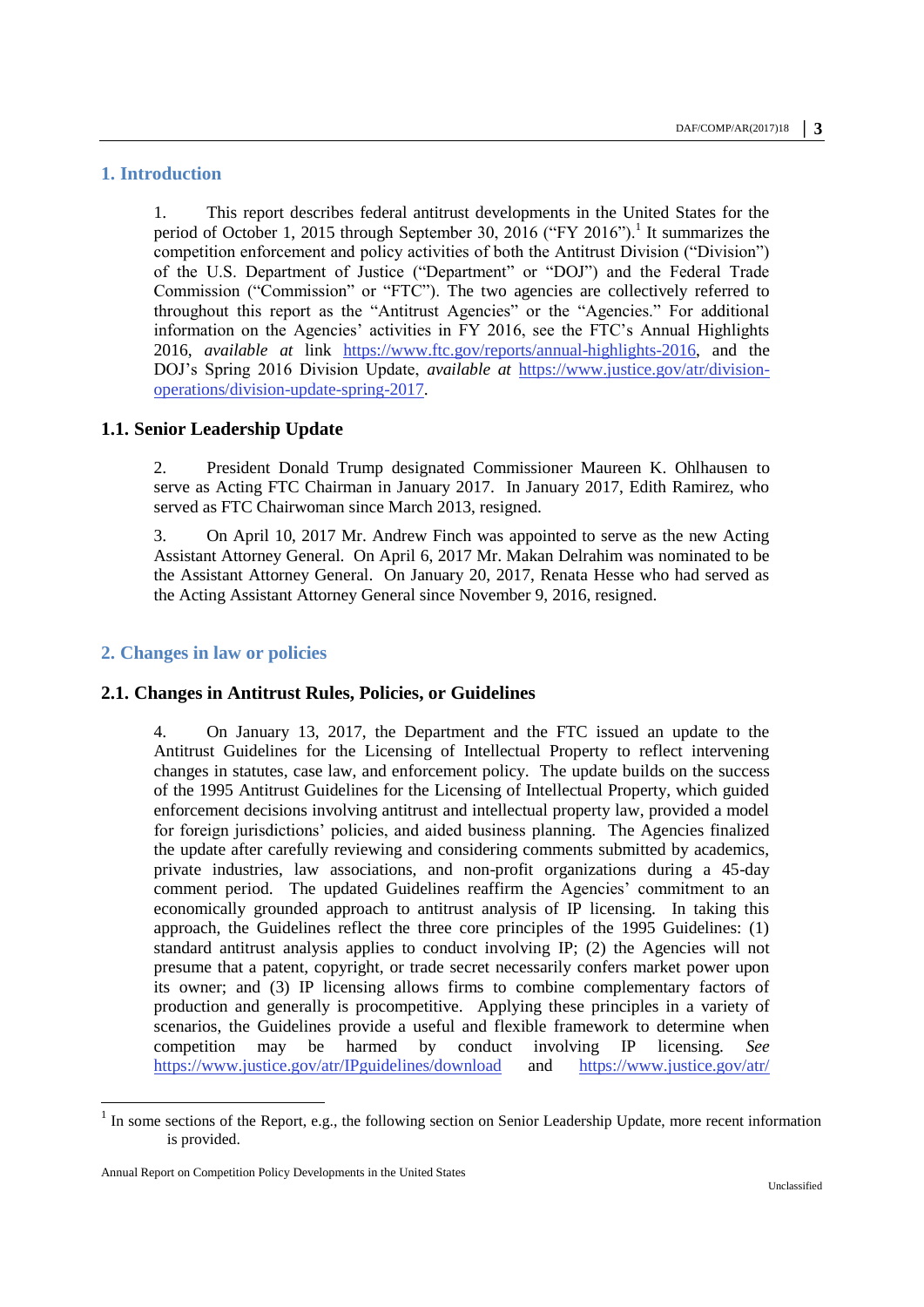#### **4 │** DAF/COMP/AR(2017)18

[guidelines-and-policy-statements-0/2017-update-antitrust-guidelines-licensing](https://www.justice.gov/atr/guidelines-and-policy-statements-0/2017-update-antitrust-guidelines-licensing-intellectual-property)[intellectual-property.](https://www.justice.gov/atr/guidelines-and-policy-statements-0/2017-update-antitrust-guidelines-licensing-intellectual-property)

5. On January 13, 2017, the FTC and the Department issued revised Antitrust Guidelines for International Enforcement and Cooperation. These Guidelines update the 1995 Antitrust Enforcement Guidelines for International Operations and provide guidance for businesses engaged in international activities on questions that concern the agencies' international enforcement policy, as well as the agencies' related investigative tools and cooperation with foreign authorities. The revisions describe the current practices and methods of analysis the agencies employ when determining whether to initiate and how to conduct investigations of, or enforcement actions against, conduct with an international dimension. The Antitrust Guidelines for International Enforcement and Cooperation are different from the 1995 Guidelines in several important ways. In particular, they: (1) add a chapter on international cooperation, which addresses the agencies' investigative tools, confidentiality safeguards, the legal basis for cooperation, types of information exchanged and waivers of confidentiality, remedies, and special considerations in criminal investigations; (2) update the discussion of the application of U.S. antitrust law to conduct involving foreign commerce, the Foreign Trade Antitrust Improvements Act, foreign sovereign immunity, foreign sovereign compulsion, the act of state doctrine, and petitioning of sovereigns, in light of developments in both the law and the Agencies' practice; and (3) provide revised illustrative examples focused on the types of issues most commonly encountered. *See* [https://www.justice.gov/opa/pr/justice-department-and](https://www.justice.gov/opa/pr/justice-department-and-federal-trade-commission-announce-updated-international-antitrust)[federal-trade-commission-announce-updated-international-antitrust](https://www.justice.gov/opa/pr/justice-department-and-federal-trade-commission-announce-updated-international-antitrust) and [https://www.](https://www.justice.gov/atr/internationalguidelines/download) [justice.gov/atr/internationalguidelines/download.](https://www.justice.gov/atr/internationalguidelines/download)

6. On October 20, 2016, the Department and the FTC issued, for the first time, Antitrust Guidance for Human Resource Professionals. This document explains that agreements among competing employers to limit wages, benefits, terms of employment, or job opportunities can violate the antitrust laws. The document gives practical information to human resource professionals about the antitrust laws, providing questions and answers explaining how these laws would apply to real-world scenarios. The Agencies also issued a quick-reference card for human resource professionals, which highlights situations that should raise red flags for these professionals. *See* <https://www.justice.gov/atr/file/903511/download> and [https://www.justice.gov](https://www.justice.gov/atr/file/903506/download) [/atr/file/903506/download.](https://www.justice.gov/atr/file/903506/download)

7. On August 26, 2016, the FTC approved final amendments to the Hart-Scott-Rodino ("HSR") Premerger Notification Rules that allow HSR filings to be submitted on DVD and streamline the instructions to the Premerger Notification Form. These updates make the process of submitting HSR filings easier, more efficient, and less burdensome. *See* [https://www.ftc.gov/news-events/press-releases/2016/08/ftc-approves-updates-hart](https://www.ftc.gov/news-events/press-releases/2016/08/ftc-approves-updates-hart-scott-rodino-rules)[scott-rodino-rules.](https://www.ftc.gov/news-events/press-releases/2016/08/ftc-approves-updates-hart-scott-rodino-rules)

8. On January 21, 2016, the FTC revised the thresholds that determine whether companies are required to notify the Antitrust Agencies about a transaction under Section 7A of the Clayton Act. The FTC also revised the thresholds that trigger prohibitions on certain interlocking directorates under Section 8 of the Clayton Act. The Hart-Scott-Rodino Antitrust Improvements Act ("HSR Act"), Section 7A of the Clayton Act, requires companies proposing a merger or acquisition to notify federal authorities if the size of the parties involved and the value of a transaction exceeds certain filing thresholds, absent an applicable exemption. The FTC revises the thresholds set forth in the HSR Act annually based on the change in gross national product. The Clayton Act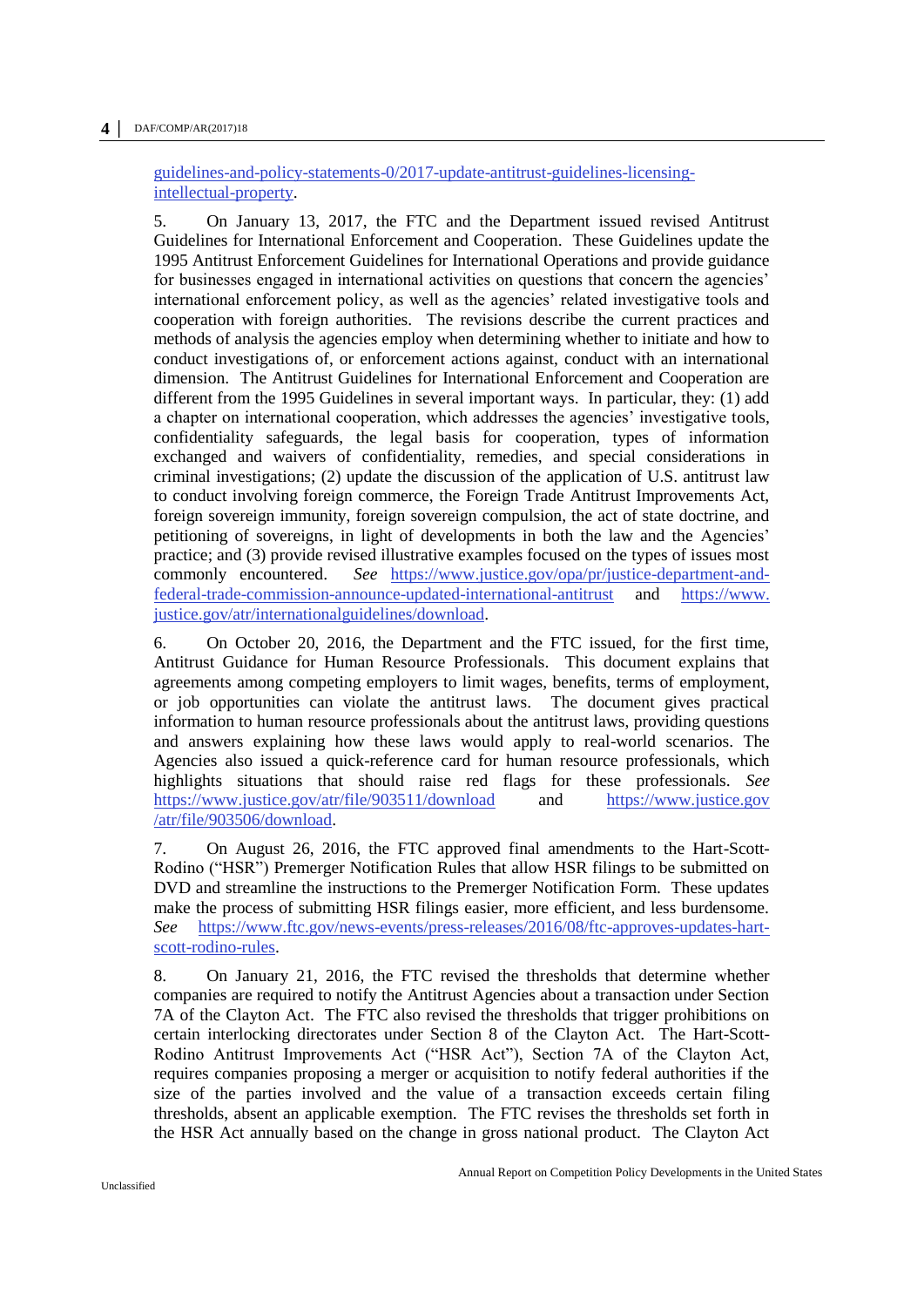requires the FTC to revise the thresholds that trigger Section 8 of the Act's prohibition on companies having interlocking memberships on their corporate boards of directors. These thresholds are also adjusted annually, based on the change in gross national product. *See* [https://www.ftc.gov/news-events/press-releases/2016/01/ftc-announces-new-clayton-act](https://www.ftc.gov/news-events/press-releases/2016/01/ftc-announces-new-clayton-act-monetary-thresholds-2016)[monetary-thresholds-2016.](https://www.ftc.gov/news-events/press-releases/2016/01/ftc-announces-new-clayton-act-monetary-thresholds-2016)

#### <span id="page-4-0"></span>**3. Enforcement of antitrust law and policies: actions against anticompetitive practices**

#### <span id="page-4-2"></span><span id="page-4-1"></span>**3.1. Staffing and Enforcement Statistics**

#### *3.1.1. FTC*

9. During FY 2016, the FTC employed approximately 554 staff and spent approximately \$135.7 million in furtherance of its Maintaining Competition mission.

10. During FY 2016, 1,832 proposed mergers and acquisitions were reported for review under the HSR Act, a 4.5 percent increase from the number of HSR transactions reported during FY 2015. The Commission staff issued requests for additional information ("second requests") in 25 transactions. The Commission challenged 22 mergers, 16 of which were settled with consent orders, one in which the transaction was abandoned or restructured as a result of antitrust concerns raised during the investigation, and five in which the Commission initiated administrative litigation. In the cases in which the Commission issued an administrative complaint, the Commission also voted to seek a preliminary injunction in federal district court to enjoin the acquisition pending resolution of the Commission's administrative litigation.

11. During FY 2016, the FTC staff opened 25 non-merger initial phase investigations. The Commission brought six non-merger enforcement actions, four of which were resolved by a consent order, and one by permanent injunction action in federal court.

12. During FY 2016, the Commission filed *amicus curiae* briefs in eight cases, all before federal appeals courts. The Commission also submitted 24 advocacy filings. *See* [http://www.ftc.gov/policy/advocacy.](http://www.ftc.gov/policy/advocacy)

#### <span id="page-4-3"></span>*3.1.2. DOJ*

13. At the end of FY 2016, the Division had 703 employees: 328 attorneys, 50 economists, 167 paralegals, and 158 other professional staff. For FY 2016, the Division received an appropriation of \$165.0 million.

14. In FY 2016, the Division opened 23 grand jury investigations and 21 preliminary inquiries (a total of 44 criminal investigations). The Division filed 51 criminal cases, charging 19 corporations and 52 individuals. The Division obtained more than \$399 million in criminal fines and penalties against 17 corporations and 31 individuals. The courts sentenced 22 individuals to serve time in jail with an average sentence nearly one year (11 months).

15. During FY 2016, the Division issued second requests in 65 mergers and challenged 15 of them in court; 10 transactions were restructured or abandoned prior to the filing of a complaint as a result of an announcement by the Division that it would otherwise challenge the transaction. In addition, the Division screened a total of 559 bank mergers. The Division opened 77 civil investigations (merger and non-merger), and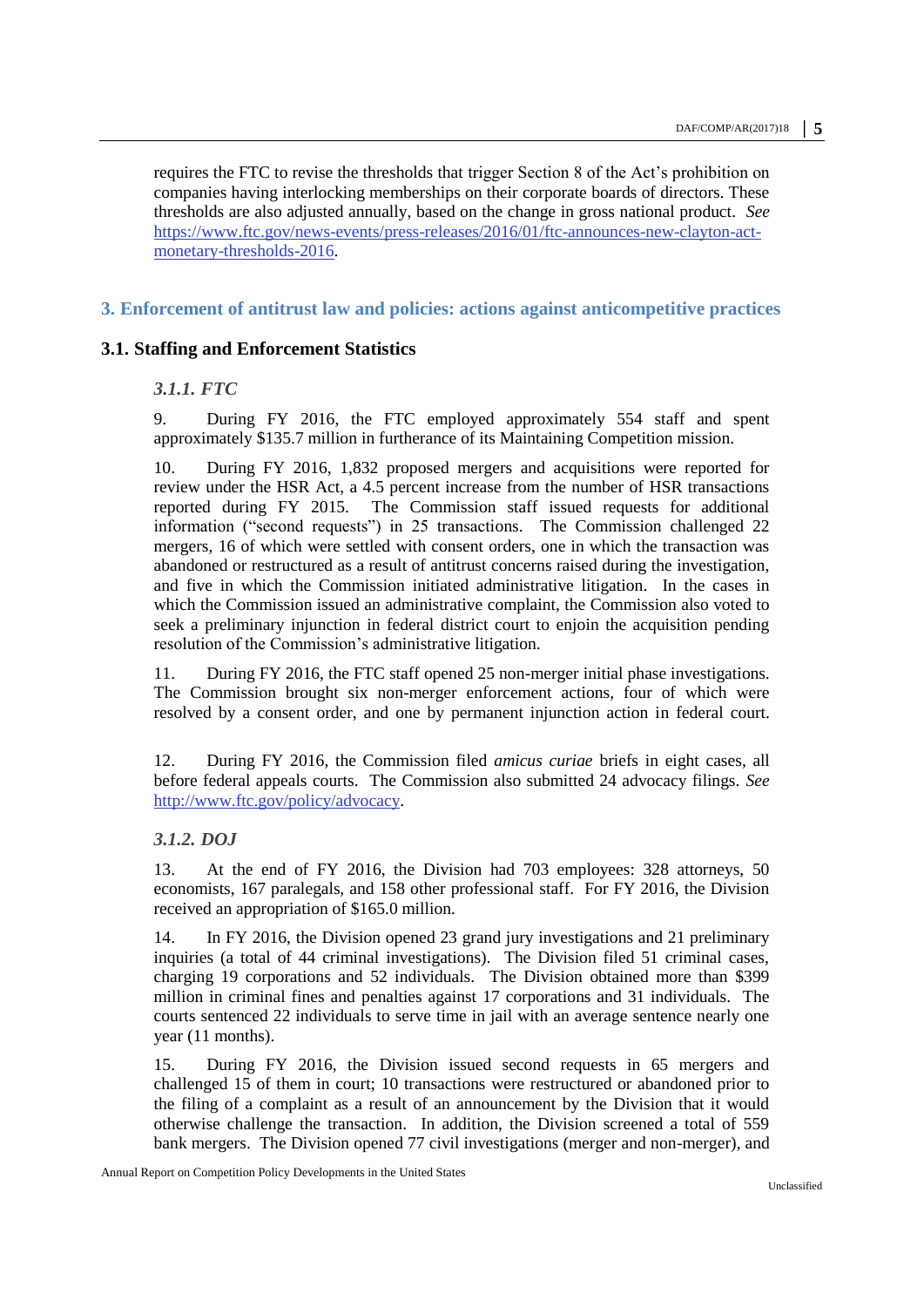#### **6 │** DAF/COMP/AR(2017)18

issued 458 civil investigative demands (a form of compulsory process). The Division filed five non-merger civil complaints.

#### <span id="page-5-1"></span><span id="page-5-0"></span>**3.2. Antitrust Cases in the Courts**

#### *3.2.1. United States Supreme Court*

16. **In the Matter of McWane, Inc., and Star Pipe Products, Ltd.** On March 21, 2016, the U.S. Supreme Court denied certiorari in McWane Inc. v. FTC. The Court declined to review an April 2015 decision of the U.S. Court of Appeals for the Eleventh Circuit upholding a Commission decision and cease and desist order against McWane for unlawfully maintaining its monopoly in the market for domestically manufactured ductile iron pipefittings. The Commission's ruled that McWane unlawfully maintained its monopoly by implementing policies that prevented its distributors from buying domestic pipe fittings from competitor Star Pipe Products Ltd. and foreclosing Star Pipe from achieving the sales necessary to compete effectively, and with no countervailing procompetitive justification. *See* [https://www.ftc.gov/news-events/press](https://www.ftc.gov/news-events/press-releases/2016/03/statement-ftc-chairwoman-edith-ramirez-us-supreme-courts-decision)[releases/2016/03/statement-ftc-chairwoman-edith-ramirez-us-supreme-courts-decision.](https://www.ftc.gov/news-events/press-releases/2016/03/statement-ftc-chairwoman-edith-ramirez-us-supreme-courts-decision)

#### <span id="page-5-2"></span>*3.2.2. U.S. Court of Appeals Decisions*

17. On April 28, 2017, the U.S. Court of Appeals for the D.C. Circuit affirmed the decision by the U.S. District Court for the District of Columbia to block health insurer Anthem, Inc.'s \$54 billion acquisition of Cigna Corp. *United States v. Anthem*, No. 17- 5024 (D.C. Cir. 2017). The Division sued to block the merger in July 2016. The Division's suit alleged that the merger would substantially reduce competition for millions of consumers who receive commercial health insurance coverage from national employers throughout the United States in at least 35 metropolitan areas. The complaint also alleged that the elimination of Cigna threatened competition among commercial insurers for the purchase of healthcare services from hospitals, physicians and other healthcare providers. Following a trial that ran from November 21, 2016 to January 3, 2017, the district court found that the merger was likely to substantially lessen competition in the market for the sale of health insurance to national accounts based in fourteen states, and in the sale of health insurance to large employers in Richmond, Virginia. Anthem abandoned its planned acquisition on May 11, 2017. *See* [https://www.justice.gov/opa/pr/dc-circuit-affirms-decision-blocking-anthem-s-](https://www.justice.gov/opa/pr/dc-circuit-affirms-decision-blocking-anthem-s-acquisition-cigna)

[acquisition-cigna;](https://www.justice.gov/opa/pr/dc-circuit-affirms-decision-blocking-anthem-s-acquisition-cigna) [https://www.justice.gov/opa/pr/us-district-court-blocks-anthem-s](https://www.justice.gov/opa/pr/us-district-court-blocks-anthem-s-acquisition-cigna)[acquisition-cigna](https://www.justice.gov/opa/pr/us-district-court-blocks-anthem-s-acquisition-cigna) and [https://www.justice.gov/opa/pr/justice-department-and-state](https://www.justice.gov/opa/pr/justice-department-and-state-attorneys-general-sue-block-anthem-s-acquisition-cigna-aetna-s)[attorneys-general-sue-block-anthem-s-acquisition-cigna-aetna-s.](https://www.justice.gov/opa/pr/justice-department-and-state-attorneys-general-sue-block-anthem-s-acquisition-cigna-aetna-s)

18. On September 20, 2016, the U.S. Court of Appeals for the Second Circuit decided *In re: Vitamin C Antitrust Litigation*, 837 F.3d 175 (2d Cir. 2016), vacating a district court judgment which ordered Chinese corporate defendants to pay damages to U.S. purchasers for fixing the price of Vitamin C exported to the United States in violation of U.S. antitrust law. The appeal presented the question of what laws and standards control when U.S. antitrust laws are violated by foreign companies that claim to be acting at the express direction or mandate of a foreign government. The Second Circuit concluded that, in consideration of principles of international comity, the district court should have abstained from adjudicating the U.S. purchasers' private antitrust claims because the Chinese government filed a formal statement asserting that Chinese law required defendants to fix prices of Vitamin C sold abroad, and because defendants could not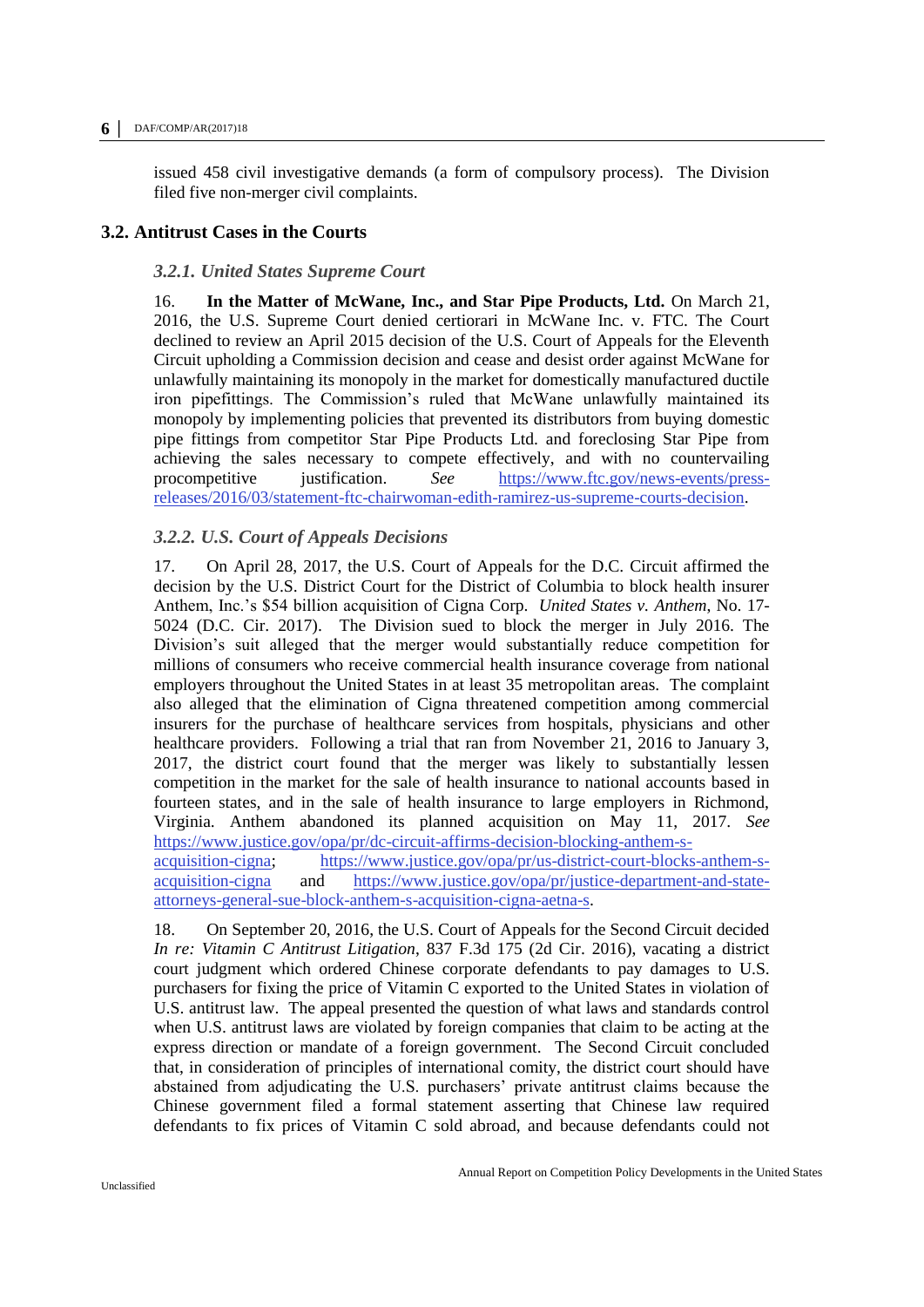simultaneously comply with Chinese law and U.S. antitrust law. On April 3, 2017, Plaintiffs filed a petition for *writ of certiorari* with the United States Supreme Court.

19. On August 10, 2016, the U.S. Court of Appeals for the Second Circuit decided *MacDermid Printing Solutions LLC v. Cortron Corp.*, 833 F.3d 172 (2d Cir. 2016), holding that MacDermid's failure to prove a patent settlement agreement indirectly harmed competition under Section 1 of the Sherman Act. DuPont has the dominant share of the market for thermal flexographic processors used to make plates for printing commercial packaging. MacDermid is its only competitor in this market. MacDermid outsourced its research and development for new processors by contracting with Cortron. DuPont then sued Cortron for patent infringement. Cortron settled the patent lawsuit, agreeing to stop making processors, to stop providing service and technical support for MacDermid's processors, and to give DuPont all the technical information it had relating to MacDermid's processors. After DuPont publicly announced the settlement, Cortron ceased operations. MacDermid then sued Cortron.

20. The Second Circuit reversed the district court's finding of liability under Section 1 because MacDermid had not proven direct or indirect harm to competition. It had no direct proof of harm to consumers from higher prices, reduced output, or lower quality. Proving harm indirectly required MacDermid to show: (1) that the conspirators had sufficient market power to cause an adverse effect, and (2) "some other ground for believing that the challenged behavior" harmed competition. The court found that MacDermid did not make the second required showing for several reasons: a) the settlement of this patent lawsuit was not inherently anticompetitive because Cortron and DuPont did not compete for customers; b) the relevant inter-brand market was a duopoly was not, standing alone, a basis to believe that the settlement harmed competition; and c) the thermal processor purchasers were sophisticated and unlikely to be tricked into thinking that a viable supplier no longer existed. *Id.* at 185-87.

21. On December 2, 2016, the U.S. Court of Appeals for the Fifth Circuit decided *Retractable Technologies, Inc. v. Becton Dickson & Co.,* 842 F.3d 883 (5th Cir. 2016), awarding defendant Becton Dickson judgment as a matter of law on Retractable Technologies's Section 2 attempted monopolization claim. This claim was based on Becton Dickson's infringement of Retractable Technologies' patent for retractable syringes, Becton Dickson's false advertising, and its alleged tainting of the market for retractable syringes. The court held that "patent infringement is not an injury cognizable under the Sherman Act" because, "[b]y definition patent infringement invades the patentee's monopoly rights, causes competing products to enter the market, and thereby increases competition." *Id.* at 893.

22. The court also explained that there is a high bar for an antitrust claim based on false advertising. The court found that the facts showed no harm to competition caused by the false advertising to the sophisticated customers who purchased syringes. The court also rejected Retractable Technologies' claim of tainting the market, because, among other things, doing so would have undermined Becton Dickson's alleged goal of introducing improved safety syringes after the patents expired by destroying the market it was attempting to monopolize.

23. On May 23, 2016, the U.S. Court of Appeals for the Second Circuit decided *Gelboim v. Bank of America Corp.*, 823 F.3d 759 (2d Cir. 2016), *cert. denied*, 137 S. Ct. 814 (2017), holding that purchasers of various financial instruments adequately alleged antitrust injury in their complaint against LIBOR-setting banks for conspiring to depress the LIBOR rate. The Second Circuit vacated the district court's judgment dismissing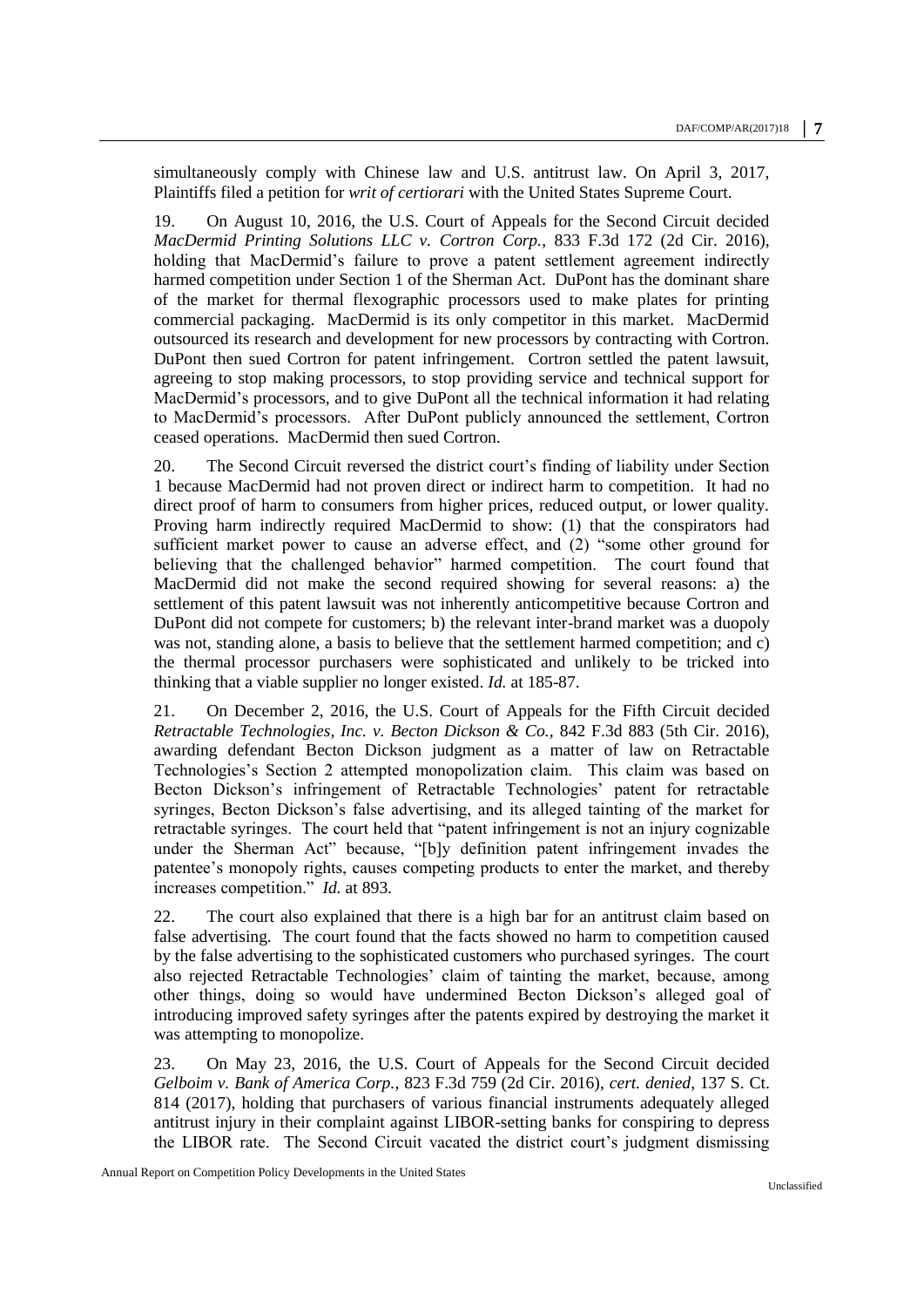complaints consolidated in multi-district litigation and remanded the case back to the district court to determine whether the plaintiffs are efficient enforcers of the antitrust laws.

24. The Second Circuit held that the purchasers plausibly alleged a per se antitrust horizontal price-fixing violation by the LIBOR-setting banks. The court rejected the district court's reliance on the cooperative nature of the LIBOR-setting process because "the crucial allegation is that the Banks circumvented the LIBOR-setting rules, and that joint process thus turned into collusion." The court also rejected the banks' alternative argument on appeal that the plaintiffs' inadequately alleged a conspiracy holding that they need only "plausibly suggest an inference of conspiracy" in the complaint. *Id.* at 782. Parallelism in the banks' actions were accompanied by plus factors that plausibly suggested a conspiracy, including showing a common motive to conspire, in the form of increased profits and the projection of financial soundness, as well as a high number of inter-firm communications some of which showed knowledge of other banks' confidential individual submissions in advance.

25. Having alleged per se horizontal price fixing, the court held that plaintiffs need not separately plead harm to competition because a consumer who pays a higher price on account of horizontal price fixing suffers antitrust injury.

26. On February 22, 2016, the U.S. Court of Appeals for the First Circuit decided *In re Loestrin 24 FE Antitrust Litigation*, 814 F.3d 538 (1st Cir. 2016), holding, that nonmonetary reverse payments made by a patent owner to generic pharmaceutical manufacturers to settle pharmaceutical patent litigation were subject to antitrust scrutiny under *FTC v. Actavis*, 133 S. Ct. 2223 (2013).

27. In *Actavis,* the U.S. Supreme Court held that antitrust challenges of agreements to settle pharmaceutical patent-related litigation involving reverse payments from the patent owner to the generic pharmaceutical manufacturer should be decided by assessing their competitive effects using a "rule of reason" analysis. In *In re Loestrin 24,* the provisions in the settlement agreement at issue included agreements by the generic pharmaceutical manufacturers to delay selling generic versions of the contraceptive pharmaceutical in exchange for exclusive rights from the patent owner for a limited period of time, copromotion of a product, the exclusive rights to market other pharmaceuticals.

28. The First Circuit reasoned that the Supreme Court viewed reverse payments as problematic, not because money was being exchanged to settle a patent infringement lawsuit, but because they allow patent owners to eliminate the risk of competition from generic competitors. Limiting *Actavis* to cash payments would therefore subvert that principle by allowing branded (patent owner) pharmaceutical manufacturers and generic pharmaceutical manufacturers to agree to dampen competition through other, non-cash reverse payments. The First Circuit vacated the district court's judgment, which had held that *Actavis* applied only to monetary reverse payments, and remanded for the district court to determine whether the provisions of the settlement agreement constituted large and unjustified reverse payments under *Actavis*.

29. On November 21, 2016, the U.S. Court of Appeals for the First Circuit decided *In re Nexium (Esomeprazole) Antitrust Litigation*, 842 F.3d 34 (1st Circuit 2016), affirming the jury verdict and judgment in the first pharmaceutical patent settlement antitrust action tried to a jury since the U.S. Supreme Court's 2013 *Actavis decision*. The jury found that plaintiffs had proved an antitrust violation in the form of large and unjustified reverse payments from the patent owner, a brand name pharmaceutical manufacturer, to generic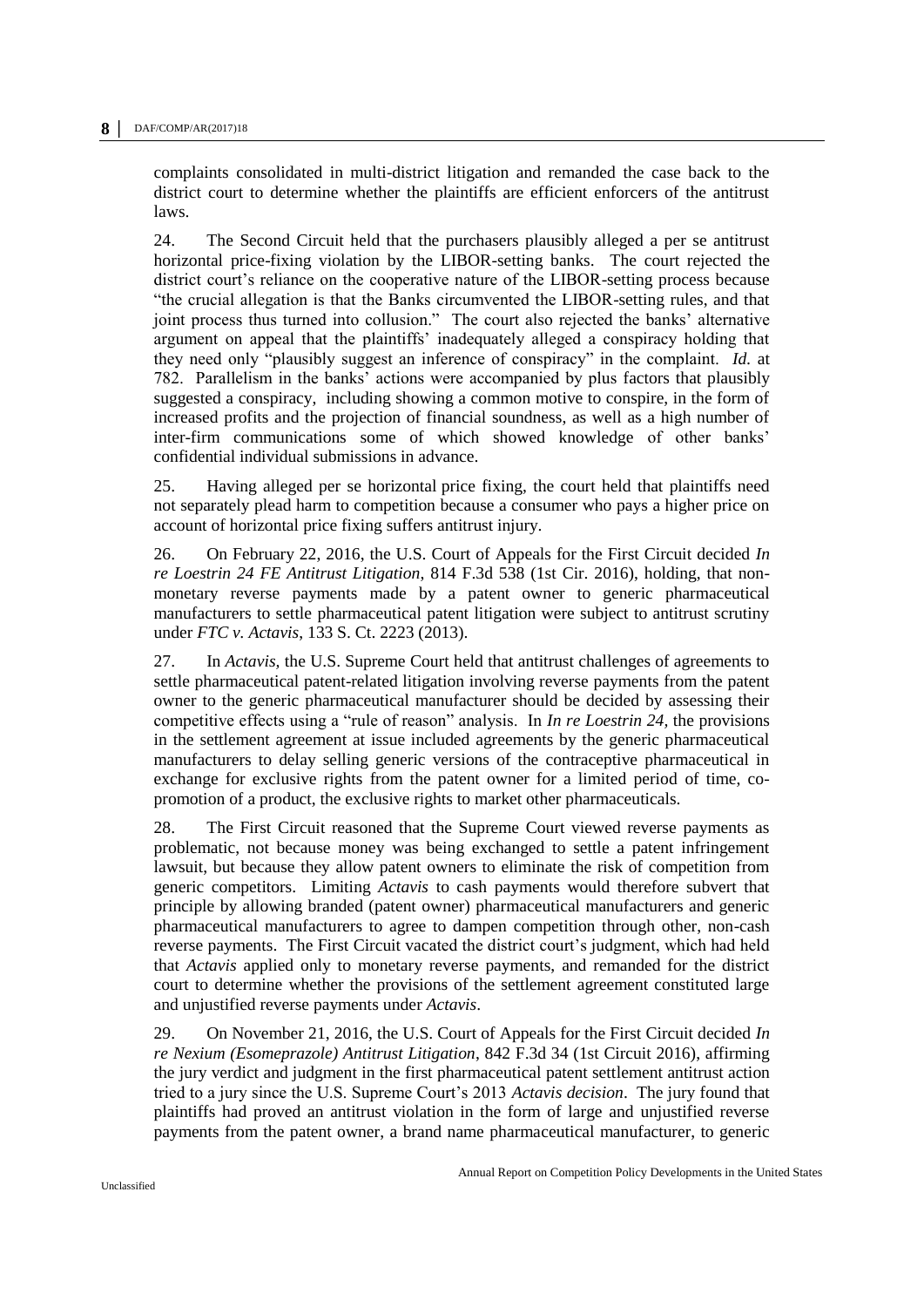pharmaceutical manufacturers to settle three patent infringement lawsuits. However, the jury also found that the plaintiffs had failed to show antitrust injury because the settlements did not prevent generic Nexium from entering the market earlier than it would have otherwise. As was the case in *In re Loestrin 24 FE Antitrust Litigation*, *supra*, the First Circuit held the improper reverse payments under *Actavis* may take the form of "non-monetary" advantages.

30. FTC and Commonwealth of Pennsylvania, Plaintiffs-Appellants v. Penn State Hershey Medical Center and PinnacleHealth System, Defendants-Appellees. On April 8, 2016, the FTC issued an administrative complaint and authorized staff to file a preliminary injunction to block Penn State Hershey Medical Center's proposed merger with PinnacleHealth System. The complaint alleged that combining the two health care providers would substantially reduce competition for general acute care inpatient hospital services sold to commercial health plans in four south-central Pennsylvania counties, leading to reduced quality and higher prices for employers and residents. On September 27, 2016, the United States Court of Appeals for the Third Circuit reversed the District Court decision, ruling that the district court should preliminarily enjoin the proposed merger pending the outcome of the FTC's administrative adjudication. The parties abandoned their proposed merger on October 17, 2016. *See* [https://www.ftc.gov/enforcement/cases-proceedings/141-0191-d09368/penn-state](https://www.ftc.gov/enforcement/cases-proceedings/141-0191-d09368/penn-state-hershey-medical-center-ftc-commonwealth)[hershey-medical-center-ftc-commonwealth.](https://www.ftc.gov/enforcement/cases-proceedings/141-0191-d09368/penn-state-hershey-medical-center-ftc-commonwealth)

#### <span id="page-8-0"></span>*3.2.3. U.S. District Court Decisions*

31. In *United States v. Aetna, et al*., No. 16-1494 (D.D.C. 2017), the D.C. District Court enjoined the proposed merger of Aetna and Humana. In blocking the transaction, the court ruled that the proposed merger was likely to substantially lessen competition in the sale of individual Medicare Advantage plans in 364 counties. The court ruled that the sale of Medicare Advantage was a relevant antitrust product market, meaning that competition among Medicare Advantage providers is protected by the antitrust laws. In addition, the court rejected Aetna and Humana's claim that their proposal to divest 290,000 Medicare Advantage customers to Molina Healthcare, a health insurer, would prevent the competitive harm that the merger would produce. The decision followed a 13-day trial in December 2016. On February 14, 2017, Aetna abandoned its planned acquisition of Humana. *See* [https://www.justice.gov/opa/pr/us-district-court-blocks](https://www.justice.gov/opa/pr/us-district-court-blocks-aetna-s-acquisition-humana)[aetna-s-acquisition-humana](https://www.justice.gov/opa/pr/us-district-court-blocks-aetna-s-acquisition-humana) and [https://www.justice.gov/opa/pr/justice-department-and](https://www.justice.gov/opa/pr/justice-department-and-state-attorneys-general-sue-block-anthem-s-acquisition-cigna-aetna-s)[state-attorneys-general-sue-block-anthem-s-acquisition-cigna-aetna-s.](https://www.justice.gov/opa/pr/justice-department-and-state-attorneys-general-sue-block-anthem-s-acquisition-cigna-aetna-s)

32. **FTC v. Staples/Office Depot.** On May 11, 2016, the U.S. District Court for the District of Columbia granted the Commission's request for a preliminary injunction in the proposed merger of Staples, Inc. and Office Depot, Inc. The FTC issued an administrative complaint and authorized staff to seek a preliminary injunction to enjoin the transaction pending the results of the administrative proceeding, charging that Staples, Inc.'s proposed \$6.3 billion acquisition of Office Depot, Inc. would significantly reduce competition nationwide in the market for consumable office supplies sold to large business customers for their own use. The complaint alleged that in competing for contracts both Staples and Office Depot could provide the low prices, nationwide distribution, and combination of services and features that many large business customers require. The complaint further alleged that, by eliminating the competition between Staples and Office Depot, the transaction would lead to higher prices and reduced quality, and that entry or expansion into the market, by other office supply vendors, manufacturers, wholesalers, or online retailers, would not be timely, likely, or sufficient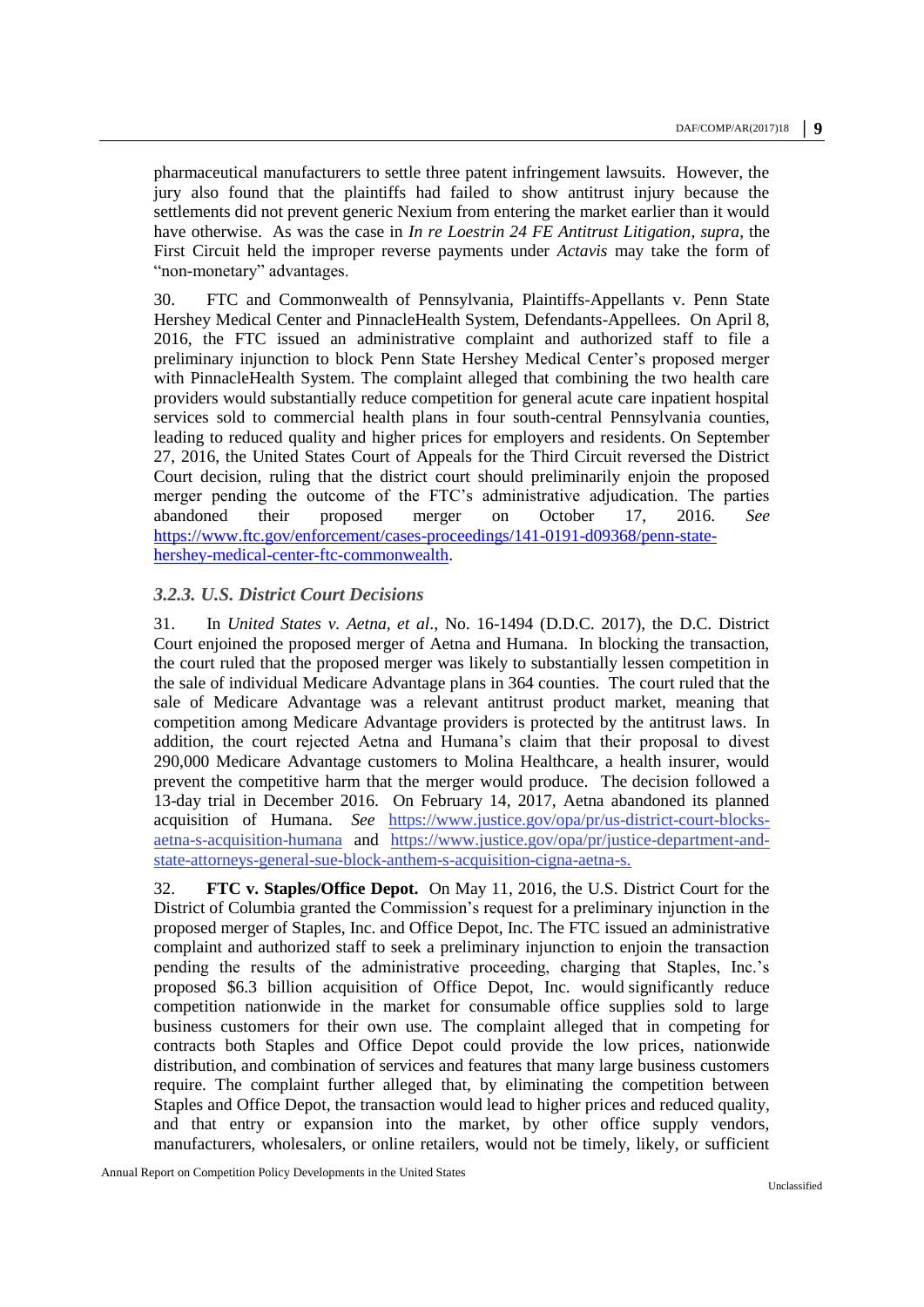to counteract the anticompetitive effects of the merger. On May 19, 2016, Staples and Office Depot abandoned their proposed merger after the district court granted the Commission's request for a preliminary injunction. The FTC dismissed the case from administrative adjudication. *See* [https://www.ftc.gov/enforcement/cases](https://www.ftc.gov/enforcement/cases-proceedings/1510065/ftc-v-staplesoffice-depot)[proceedings/1510065/ftc-v-staplesoffice-depot.](https://www.ftc.gov/enforcement/cases-proceedings/1510065/ftc-v-staplesoffice-depot)

33. **FTC v. Advocate Health Care Network/NorthShore University HealthSystem.** On December 22, 2015, FTC staff issued an administrative complaint alleging that the proposed merger of Advocate Health Care Network and NorthShore University HealthSystem would create the largest hospital system in the North Shore area of Chicago. According to the complaint, the combined entity would operate a majority of the hospitals in the area and control more than 50 percent of the general acute care inpatient hospital services. The Commission also authorized staff to file for a preliminary injunction to maintain the status quo pending the administrative trial. In the federal court proceeding, the district court denied the motion for a preliminary injunction on June 20, 2016, but granted plaintiff's motion for a stay pending appeal. On October 31, 2016, the U.S. Court of Appeals for the Seventh Circuit reversed, and remanded the case to the district court for further proceedings. On March 7, 2017, the district court granted an injunction, and the parties abandoned their merger plans. On March 20, 2017, the Commission dismissed the administrative complaint. *See* [https://www.ftc.gov/enforcement/cases-proceedings/1410231/ftc-v-advocate-health-care](https://www.ftc.gov/enforcement/cases-proceedings/1410231/ftc-v-advocate-health-care-network)[network.](https://www.ftc.gov/enforcement/cases-proceedings/1410231/ftc-v-advocate-health-care-network)

#### <span id="page-9-0"></span>**3.3. Statistics on Private and Government Cases Filed**

34. According to the 2016 Annual Report of the Director of the Administrative Office of the U.S. Courts, 853 new civil antitrust actions, both government and private, were filed in the federal district courts in FY 2016, with many more filed in state courts. *See*  Table C-2A of the report, *available at* [http://www.uscourts.gov/statistics/table/c-](http://www.uscourts.gov/statistics/table/c-2a/judicial-business/2016/09/30)[2a/judicial-business/2016/09/30.](http://www.uscourts.gov/statistics/table/c-2a/judicial-business/2016/09/30)

## <span id="page-9-2"></span><span id="page-9-1"></span>**3.4. Significant Enforcement Actions**

#### *3.4.1. DOJ Criminal Enforcement*

35. In FY 2016, the Division charged 52 individuals, including 10 auto parts executives and 15 real estate investors, with criminal antitrust offenses. Twenty-two individuals were sentenced to serve time in jail for an average of 11 months. The Division also obtained more than \$399 million in criminal fines and penalties.

36. In FY 2016, an additional nine companies and 10 individuals were charged with participating in conspiracies to fix prices and rig bids in the Division's longstanding and ongoing investigation of auto parts. The auto parts cases involved over 50 different auto parts ranging from brake hoses to spark plugs to seatbelts. The Division continues to cooperate on this investigation with its counterparts in Japan, Korea, the European Union, Canada, and other jurisdictions. As of April 2017, the auto parts investigation has resulted in charges against 48 companies and 65 individuals. In total, 32 executives have pleaded guilty and been sentenced to an average of just over 15 months in jail. Additionally, 44 corporations have pleaded guilty or agreed to plead guilty and have agreed to pay more than \$2.9 billion in criminal fines. *See* e.g., [https://www.justice.gov/opa/pr/corning-international-kabushiki-kaisha-pay-665-million-](https://www.justice.gov/opa/pr/corning-international-kabushiki-kaisha-pay-665-million-fixing-prices-automotive-parts)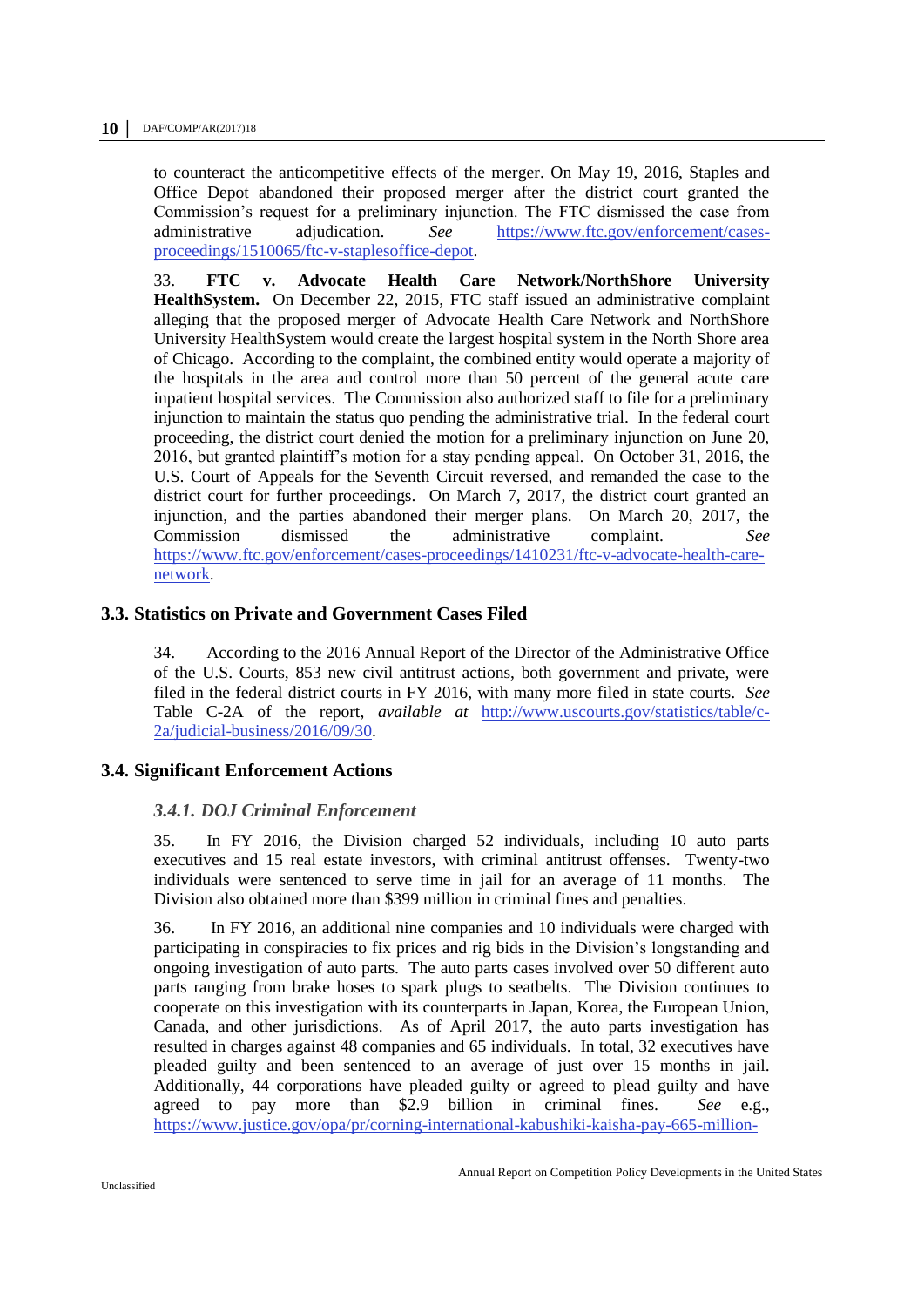[fixing-prices-automotive-parts](https://www.justice.gov/opa/pr/corning-international-kabushiki-kaisha-pay-665-million-fixing-prices-automotive-parts) and [https://www.justice.gov/opa/pr/kiekert-ag-plead](https://www.justice.gov/opa/pr/kiekert-ag-plead-guilty-bid-rigging-involving-auto-parts)[guilty-bid-rigging-involving-auto-parts.](https://www.justice.gov/opa/pr/kiekert-ag-plead-guilty-bid-rigging-involving-auto-parts)

37. In FY 2016, the Division charged 16 individuals who engaged in bid rigging and fraud at real estate foreclosure auctions in northern California and in the southeastern United States. More than 125 individuals have been charged since the investigation began. *See* [https://www.justice.gov/opa/pr/georgia-real-estate-investor-pleads-guilty-bid](https://www.justice.gov/opa/pr/georgia-real-estate-investor-pleads-guilty-bid-rigging-and-bank-fraud-public-foreclosure)[rigging-and-bank-fraud-public-foreclosure;](https://www.justice.gov/opa/pr/georgia-real-estate-investor-pleads-guilty-bid-rigging-and-bank-fraud-public-foreclosure) [https://www.justice.gov/opa/pr/northern](https://www.justice.gov/opa/pr/northern-california-real-estate-investor-convicted-rigging-bids-public-foreclosure-auctions)[california-real-estate-investor-convicted-rigging-bids-public-foreclosure-auctions;](https://www.justice.gov/opa/pr/northern-california-real-estate-investor-convicted-rigging-bids-public-foreclosure-auctions) [https://www.justice.gov/opa/pr/three-northern-california-real-estate-investors-sentenced](https://www.justice.gov/opa/pr/three-northern-california-real-estate-investors-sentenced-rigging-bids-public-foreclosure)[rigging-bids-public-foreclosure](https://www.justice.gov/opa/pr/three-northern-california-real-estate-investors-sentenced-rigging-bids-public-foreclosure) and [https://www.justice.gov/opa/pr/georgia-real-estate](https://www.justice.gov/opa/pr/georgia-real-estate-investor-pleads-guilty-bid-rigging-and-bank-fraud-public-foreclosure)[investor-pleads-guilty-bid-rigging-and-bank-fraud-public-foreclosure.](https://www.justice.gov/opa/pr/georgia-real-estate-investor-pleads-guilty-bid-rigging-and-bank-fraud-public-foreclosure)

38. In FY 2016, the Division continued to investigate an international conspiracy to fix prices and rig bids for electrolytic capacitors. Electrolytic capacitors store and regulate electrical current in a variety of electronic products, including computers, televisions, car engines and airbag systems, home appliances and office equipment. In February 2017, Matsuo Electric Co. Limited and one of its executives agreed to plead guilty for their roles in this conspiracy. In addition to pleading guilty, Matsuo has agreed to pay a criminal fine and the executive has agreed to serve a prison term of one year and a day. Both have agreed to cooperate with the Division's ongoing investigation, which has led to criminal charges against six companies and 10 individuals*. See* [https://www.justice.gov/opa/pr/corporation-and-its-executive-agree-plead-guilty](https://www.justice.gov/opa/pr/corporation-and-its-executive-agree-plead-guilty-participating-capacitors-price-fixing)[participating-capacitors-price-fixing.](https://www.justice.gov/opa/pr/corporation-and-its-executive-agree-plead-guilty-participating-capacitors-price-fixing)

39. In December 2016, the Division charged two former senior generic pharmaceutical executives for their roles in conspiracies to fix prices, rig bids and allocate customers for certain generic drugs, specifically an antibiotic, doxycycline hyclate, and glyburide, a medicine used to treat diabetes. The charges are the result of an ongoing investigation into the generic pharmaceutical industry*. See* [https://www.justice.gov/opa/pr/former-top-generic-pharmaceutical-executives-charged](https://www.justice.gov/opa/pr/former-top-generic-pharmaceutical-executives-charged-price-fixing-bid-rigging-and-customer)[price-fixing-bid-rigging-and-customer.](https://www.justice.gov/opa/pr/former-top-generic-pharmaceutical-executives-charged-price-fixing-bid-rigging-and-customer)

40. In March 2017, the former executive of an Israel-based defense contractor pleaded guilty for his role in multiple schemes to defraud the multi-billion dollar United States Foreign Military Financing program (FMF). The executive and others falsified bid documents to make it appear that certain FMF contracts had been competitively bid. The executive further caused false certifications to be made to the U.S. Department of Defense (DoD) stating that no commissions were being paid and no non-U.S. content was used in these contracts, when, in fact, he had arranged to receive commissions and to have services performed outside the United States, all in violation of the DoD's rules and regulations. The executive was charged in January 2016, and extradited from Bulgaria to the United States in October 2016. *See* [https://www.justice.gov/opa/pr/israeli-executive](https://www.justice.gov/opa/pr/israeli-executive-pleads-guilty-defrauding-foreign-military-financing-program)[pleads-guilty-defrauding-foreign-military-financing-program.](https://www.justice.gov/opa/pr/israeli-executive-pleads-guilty-defrauding-foreign-military-financing-program)

41. The Division continued to prosecute collusion and fraud in the financial services industry. The Division's investigation into manipulation of the foreign exchange market resulted in pleas from two foreign currency exchange traders for participating in a pricefixing conspiracy of Central and Eastern European, Middle Eastern, and African currencies, and the indictment of three former traders for conspiring to manipulate the price of the U.S. dollar and euro exchanged in the foreign exchange spot market. Additionally, the Division's joint investigation with the Criminal Division into the manipulation of LIBOR resulted in a plea from a former derivatives trader for conspiring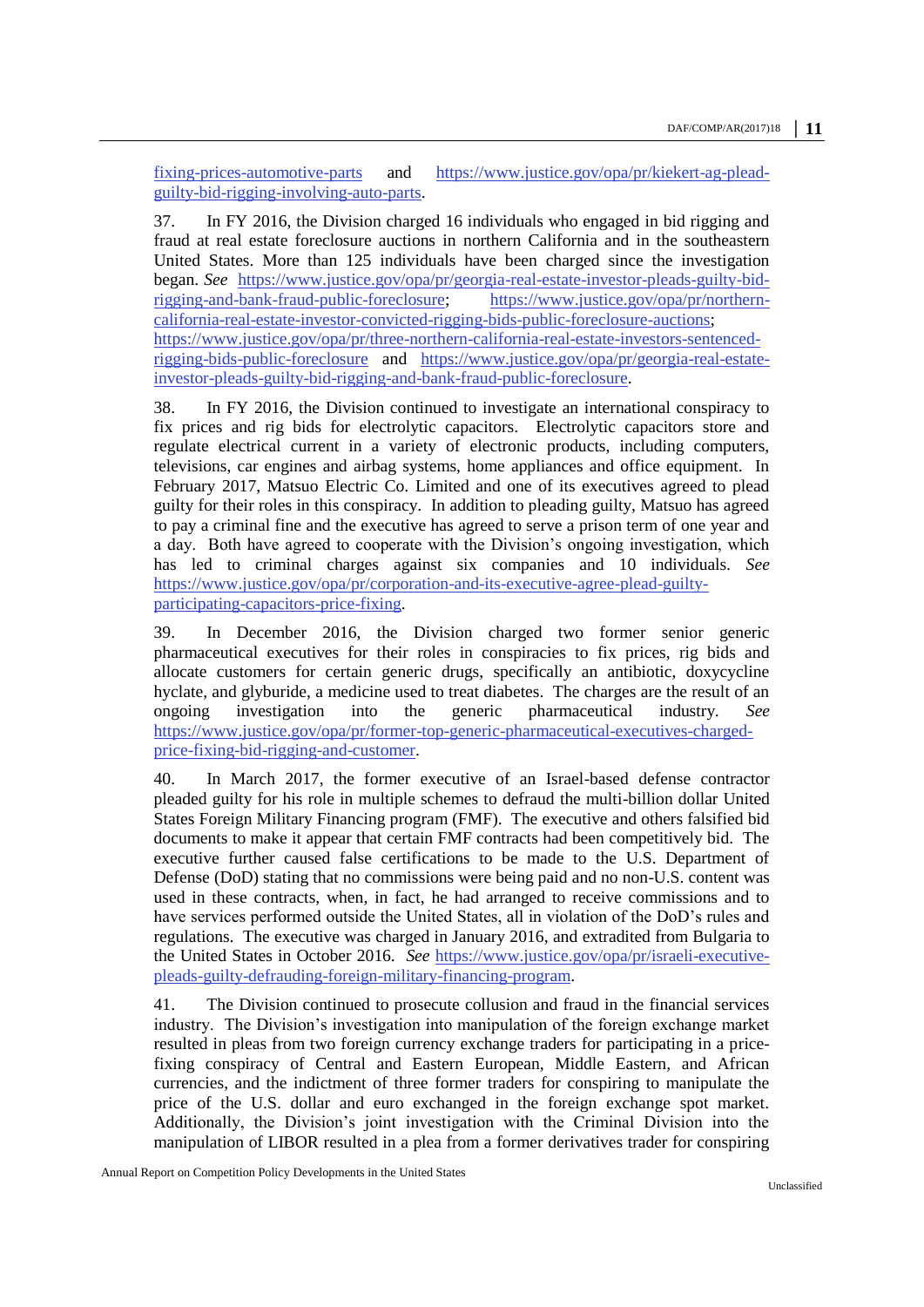to commit wire and bank fraud, and the indictment of two former traders for wire fraud and conspiring to commit wire and bank fraud. Trial is scheduled for January 2018. *See* [https://www.justice.gov/opa/pr/former-rabobank-derivatives-trader-pleads-guilty-scheme](https://www.justice.gov/opa/pr/former-rabobank-derivatives-trader-pleads-guilty-scheme-manipulate-libor-benchmark)[manipulate-libor-benchmark;](https://www.justice.gov/opa/pr/former-rabobank-derivatives-trader-pleads-guilty-scheme-manipulate-libor-benchmark) [https://www.justice.gov/opa/pr/second-foreign-currency](https://www.justice.gov/opa/pr/second-foreign-currency-exchange-dealer-pleads-guilty-antitrust-conspiracy)[exchange-dealer-pleads-guilty-antitrust-conspiracy](https://www.justice.gov/opa/pr/second-foreign-currency-exchange-dealer-pleads-guilty-antitrust-conspiracy) and and [https://www.justice.gov/opa/pr/three-former-traders-major-banks-indicted-foreign](https://www.justice.gov/opa/pr/three-former-traders-major-banks-indicted-foreign-currency-exchange-antitrust-conspiracy)[currency-exchange-antitrust-conspiracy.](https://www.justice.gov/opa/pr/three-former-traders-major-banks-indicted-foreign-currency-exchange-antitrust-conspiracy)

42. In FY 2016, the Division continued its ongoing investigation into a conspiracy involving price fixing, bid rigging, and market allocation in international ocean shipping services for roll-on, roll-off cargo to and from the United States and elsewhere. Roll-on, roll-off cargo is non-containerized cargo that can be both rolled onto and off of an oceangoing vessel; examples include new and used cars and trucks and construction and agricultural equipment. Four companies (Wallenius Wilhelmsen Logistics AS, Kawasaki Kisen Kaisha Ltd., Nippon Yusen Kabushiki Kaisha, and Compañia Sud Americana de Vapores S.A.) have pled guilty, and have been sentenced to pay total fines of \$234.9 million, and four corporate executives have pled guilty and been sentenced to an average of over 16 months in jail. *See* [https://www.justice.gov/opa/pr/three-ocean-shipping](https://www.justice.gov/opa/pr/three-ocean-shipping-executives-indicted-fixing-prices-and-rigging-bids)[executives-indicted-fixing-prices-and-rigging-bids;](https://www.justice.gov/opa/pr/three-ocean-shipping-executives-indicted-fixing-prices-and-rigging-bids) [https://www.justice.gov/opa/pr/wwl](https://www.justice.gov/opa/pr/wwl-pay-989-million-fixing-prices-ocean-shipping-services-cars-and-trucks)[pay-989-million-fixing-prices-ocean-shipping-services-cars-and-trucks](https://www.justice.gov/opa/pr/wwl-pay-989-million-fixing-prices-ocean-shipping-services-cars-and-trucks) and [http://www.justice.gov/atr/public/press\\_releases/2015/312415.htm.](http://www.justice.gov/atr/public/press_releases/2015/312415.htm)

#### <span id="page-11-0"></span>*3.4.2. DOJ Civil Non-Merger Enforcement*

43. **Allegiance Health**. On June 25, 2015, the Division sued four Michigan hospital systems that for years unlawfully agreed to allocate territories for marketing, depriving consumers and physicians of important information about competing providers and other benefits of unfettered competition. Three of the systems – Hillsdale Community Health Center, Community Health Center of Branch County, Michigan, and ProMedica Health System Inc. – agreed to settle the charges. The Division continues to litigate against a fourth, W.A. Foote Memorial Hospital, doing business as Allegiance Health, to prohibit agreements that unlawfully allocate territories for marketing of competing healthcare services. The Division argued that Hillsdale curtailed this competition for years by entering into agreements with Allegiance, Branch and ProMedica to limit the marketing of competing healthcare services. According to the complaint, the defendants' agreements deprived patients and physicians of information needed to make informed healthcare decisions. The parties' cross-motions for summary judgment are fully briefed and oral argument took place on April 24, 2017. The trial against Allegiance is scheduled for October 2017. *See* [https://www.justice.gov/opa/pr/justice-department-sues-four](https://www.justice.gov/opa/pr/justice-department-sues-four-michigan-hospital-systems-unlawfully-agreeing-limit-marketing)[michigan-hospital-systems-unlawfully-agreeing-limit-marketing](https://www.justice.gov/opa/pr/justice-department-sues-four-michigan-hospital-systems-unlawfully-agreeing-limit-marketing) and [https://www.justice.gov/atr/division-operations/division-update-spring-2017/division](https://www.justice.gov/atr/division-operations/division-update-spring-2017/division-sues-companies-stop-conduct-subverts-competition-and-harms-consumers)[sues-companies-stop-conduct-subverts-competition-and-harms-consumers.](https://www.justice.gov/atr/division-operations/division-update-spring-2017/division-sues-companies-stop-conduct-subverts-competition-and-harms-consumers)

44. **Carolinas HealthCare System (CHS)**. On June 9, 2016, the Division and the state of North Carolina filed a civil lawsuit against CHS alleging that that CHS, with an approximately 50 percent share in the sale of acute inpatient hospital services to health insurers in the Charlotte area, uses its market power to restrict the major Charlotte insurers from offering health plans that encourage or "steer" patients to use medical providers that compete with CHS by offering quality services at lower prices. CHS's restrictions on steering reduce price and quality competition between CHS and its competitors. Because major Charlotte insurers cannot steer their patients to use services that are priced lower than those offered by CHS, its competitors do not have the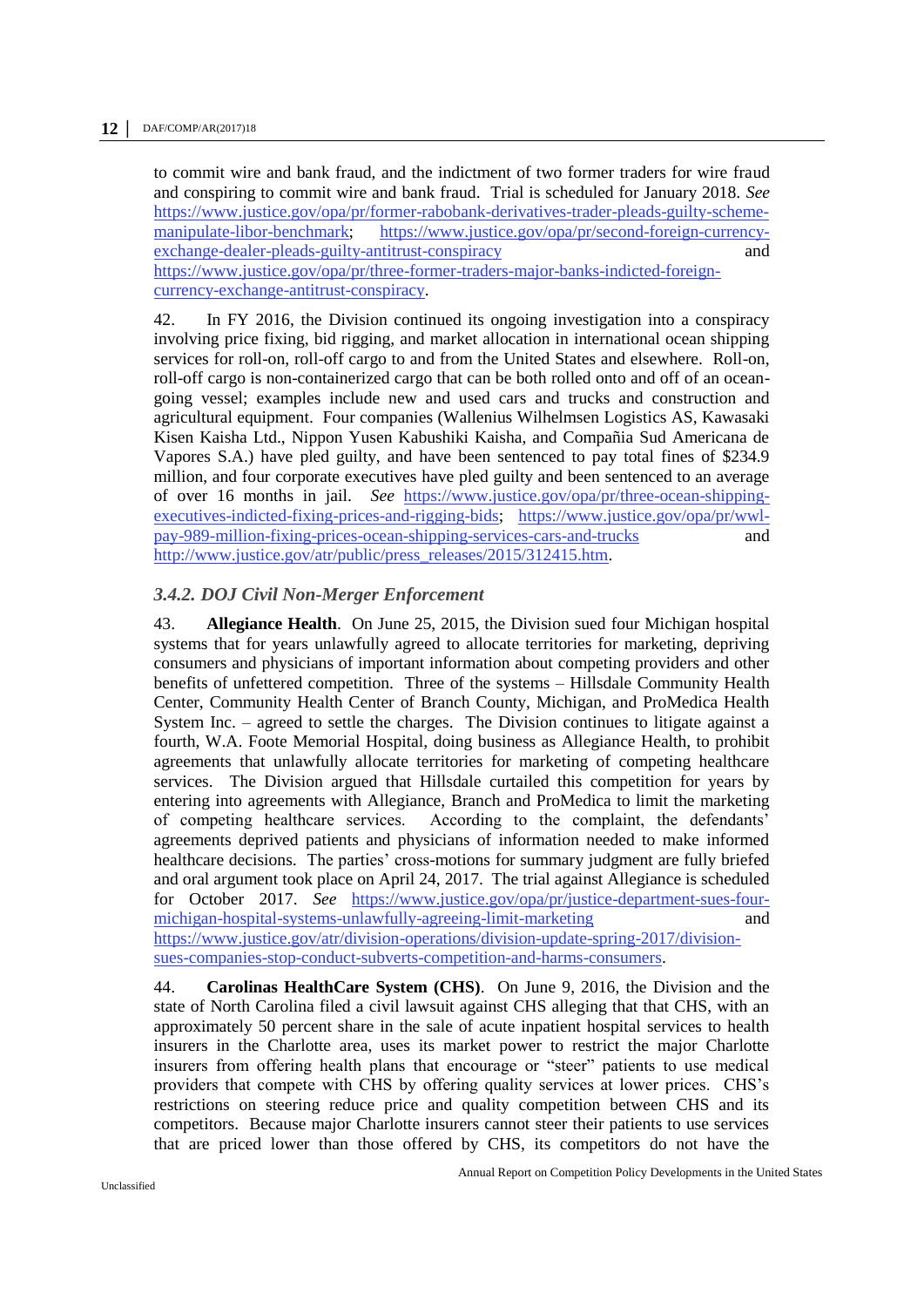opportunity to obtain additional patient volume in exchange for their lower prices. This lessens the incentives of CHS's competitors to lower their prices and CHS, in turn, has little need to respond to price-cutting competition that otherwise would put downward pressure on its own rates. CHS also restricts insurers' efforts to provide accurate information to consumers about how the cost and quality of CHS's healthcare services compare to those of CHS's competitors. Trial will begin on November 5, 2018. *See*  [https://www.justice.gov/opa/pr/justice-department-and-north-carolina-sue-carolinas](https://www.justice.gov/opa/pr/justice-department-and-north-carolina-sue-carolinas-healthcare-system-eliminate-unlawful)[healthcare-system-eliminate-unlawful.](https://www.justice.gov/opa/pr/justice-department-and-north-carolina-sue-carolinas-healthcare-system-eliminate-unlawful)

45. **DIRECTV/AT&T**. On March 23, 2017, the Division reached a settlement that will prohibit DIRECTV and its parent corporation, AT&T, from illegally sharing confidential, forward-looking information with competitors. The Division filed suit on Nov. 2, 2016, alleging that DIRECTV was the ringleader of a series of unlawful information exchanges between DIRECTV and three of its competitors – Cox Communications Inc., Charter Communications Inc. and AT&T (before it acquired DIRECTV) – during the companies' negotiations to carry the SportsNet LA "Dodgers Channel." SportsNet LA holds the exclusive rights to telecast almost all live Dodgers games in the Los Angeles area. The settlement will ensure that when DIRECTV and AT&T negotiate with providers of video programming, including negotiations to telecast the Dodgers Channel, they will not illegally share competitively-sensitive information with their rivals. The settlement also requires the companies to monitor certain communications their programming executives have with their rivals, and to implement antitrust training and compliance programs. *See* [https://www.justice.gov/opa/pr/justice](https://www.justice.gov/opa/pr/justice-department-sues-directv-orchestrating-information-sharing-agreements-three)[department-sues-directv-orchestrating-information-sharing-agreements-three](https://www.justice.gov/opa/pr/justice-department-sues-directv-orchestrating-information-sharing-agreements-three) [https://www.justice.gov/opa/pr/justice-department-settles-civil-antitrust-claim-against-att](https://www.justice.gov/opa/pr/justice-department-settles-civil-antitrust-claim-against-att-and-directv-orchestrating)[and-directv-orchestrating](https://www.justice.gov/opa/pr/justice-department-settles-civil-antitrust-claim-against-att-and-directv-orchestrating)

#### <span id="page-12-0"></span>*3.4.3. FTC Non-Merger Enforcement Actions*

46. **In the Matter of 1-800 Contacts, Inc.** On August 8, 2016, the FTC filed an administrative complaint charging that 1-800 Contacts, the largest online retailer of contact lenses in the United States, unlawfully orchestrated a web of anticompetitive agreements with rival online contact lens sellers that suppress competition in certain online search advertising auctions and that restrict truthful and non-misleading internet advertising to consumers. According to the administrative complaint, 1-800 Contacts entered into bidding agreements with at least 14 competing online contact lens retailers that eliminate competition in auctions to place advertisements on the search results page generated by online search engines such as Google and Bing. The complaint alleged that these bidding agreements unreasonably restrain price competition in internet search auctions, and restrict truthful and non-misleading advertising to consumers, constituting an unfair method of competition in violation of federal law. The case is ongoing. *See* [https://www.ftc.gov/enforcement/cases-proceedings/141-0200/1-800-contacts-inc-matter.](https://www.ftc.gov/enforcement/cases-proceedings/141-0200/1-800-contacts-inc-matter)

47. **In the Matter of Fortiline, LLC.** Fortiline, LLC, a company that distributes ductile iron pipe, fittings, and accessories throughout much of the United States, agreed to settle charges that it violated Section 5 of the FTC Act by inviting a competitor to raise and fix prices. According to the administrative complaint filed by the FTC, on two occasions in 2010, Fortiline invited a competing firm, which mainly manufactures ductile iron pipe but also engaged in direct sales to contractors, to collude on pricing in North Carolina and most of Virginia. In some areas, Fortiline competes with this firm – identified in the complaint as "Manufacturer  $A$ " – by distributing ductile iron pipe ("DIP") products made by another DIP manufacturer, identified as "Manufacturer B." In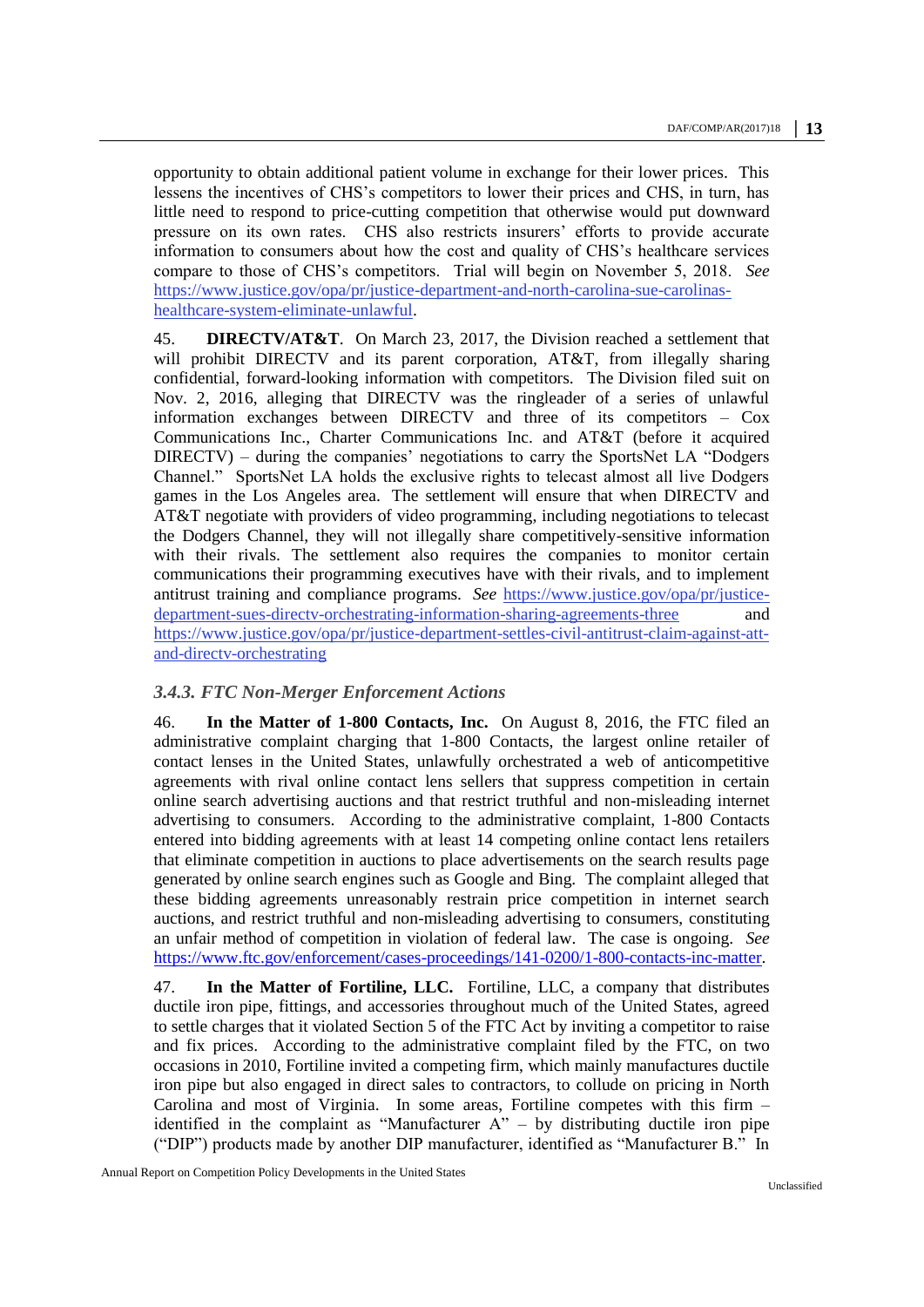other areas, Fortiline distributes the product of Manufacturer A. The FTC's complaint alleged that on two occasions when Fortiline was competing with Manufacturer A, Fortiline communicated an invitation to collude on DIP pricing. The consent order prohibited Fortiline from entering into, attempting to enter into, or inviting any agreement with any competitor to raise or fix prices, divide markets, or allocate customers. The FTC approved the final order on September 27, 2016. *See* [https://www.ftc.gov/enforcement/cases-proceedings/151-0000/fortiline-llc.](https://www.ftc.gov/enforcement/cases-proceedings/151-0000/fortiline-llc)

48. **In the Matter of Victrex plc, et al.** Invibio, the medical division of Victrex, agreed to settle charges that it used long-term supply contracts to exclude rivals and maintain its monopoly in implant-grade polyetheretherketone, known as PEEK, which is sold to medical device makers. The FTC's complaint alleged that two other companies, Solvay Specialty Polymers LLC and Evonik Corporation, entered the implant-grade PEEK market, but Invibio's anticompetitive tactics impeded them from effectively competing for customers. Through these exclusive contracting practices, the complaint alleges that Invibio has been able to maintain high prices for PEEK, despite entry from Solvay and Evonik; to prevent its customers from using more than one source of supply, despite their business preference to do so; and to impede Solvay and Evonik from developing into fully effective competitors. The consent order generally prohibits Invibio, Inc. and Invibio Limited, along with their corporate parent, Victrex plc, from entering into exclusive supply contracts and from preventing current customers from using an alternate source of PEEK in new products. In addition, the companies must allow current customers meeting certain conditions to modify existing contracts to eliminate the requirement that the customer purchase PEEK for existing products exclusively from Invibio. *See* [https://www.ftc.gov/enforcement/cases-proceedings/141-](https://www.ftc.gov/enforcement/cases-proceedings/141-0042/victrex-plc-et-al-matter) [0042/victrex-plc-et-al-matter.](https://www.ftc.gov/enforcement/cases-proceedings/141-0042/victrex-plc-et-al-matter)

49. **In the Matter of Endo Pharmaceuticals and Impax Labs.** The FTC filed a complaint in federal district court alleging that Endo Pharmaceuticals Inc. and several other drug companies violated antitrust laws by using pay-for-delay settlements to block consumers' access to lower-cost generic versions of Opana ER and Lidoderm with an agreement not to market an authorized generic – often called a "no-AG commitment" – as a form of reverse payment. The complaint, filed in the U.S. District Court for the Eastern District of Pennsylvania, alleges that Endo paid the first generic companies that filed for FDA approval – Impax Laboratories, Inc. and Watson Laboratories, Inc. – to eliminate the risk of competition for Opana ER and Lidoderm, in violation of federal antitrust law. Opana ER is an extendedrelease opioid used to relieve moderate to severe pain. Lidoderm is a topical patch used to relieve pain associated with post-herpetic neuralgia, a complication of shingles. The FTC is seeking a court judgment declaring that the defendants' conduct violates the antitrust laws, ordering the companies to disgorge their ill-gotten gains, and permanently barring them from engaging in similar anticompetitive behavior in the future. Teikoko Pharma USA and Teikoku Seiyaku Co., Ltd. agreed to a stipulated order resolving FTC charges. In November 2016, the FTC voluntarily dismissed the complaint. On January 23, 2017, the FTC refiled charges related to the Lidoderm agreements in federal court in California, including a stipulated order resolving charges against Endo, and refiled charges related to the Opana ER agreement in FTC administrative proceedings. *See* [https://www.ftc.gov/enforcement/cases](https://www.ftc.gov/enforcement/cases-proceedings/141-0004/endo-pharmaceuticals-impax-labs)[proceedings/141-0004/endo-pharmaceuticals-impax-labs.](https://www.ftc.gov/enforcement/cases-proceedings/141-0004/endo-pharmaceuticals-impax-labs)

50. **In the Matter of Drug Testing Compliance Group, LLC.** Drug Testing Compliance Group, LLC, agreed to settle charges that it illegally invited one of its competitors to enter into a customer allocation agreement in violation of Section 5 of the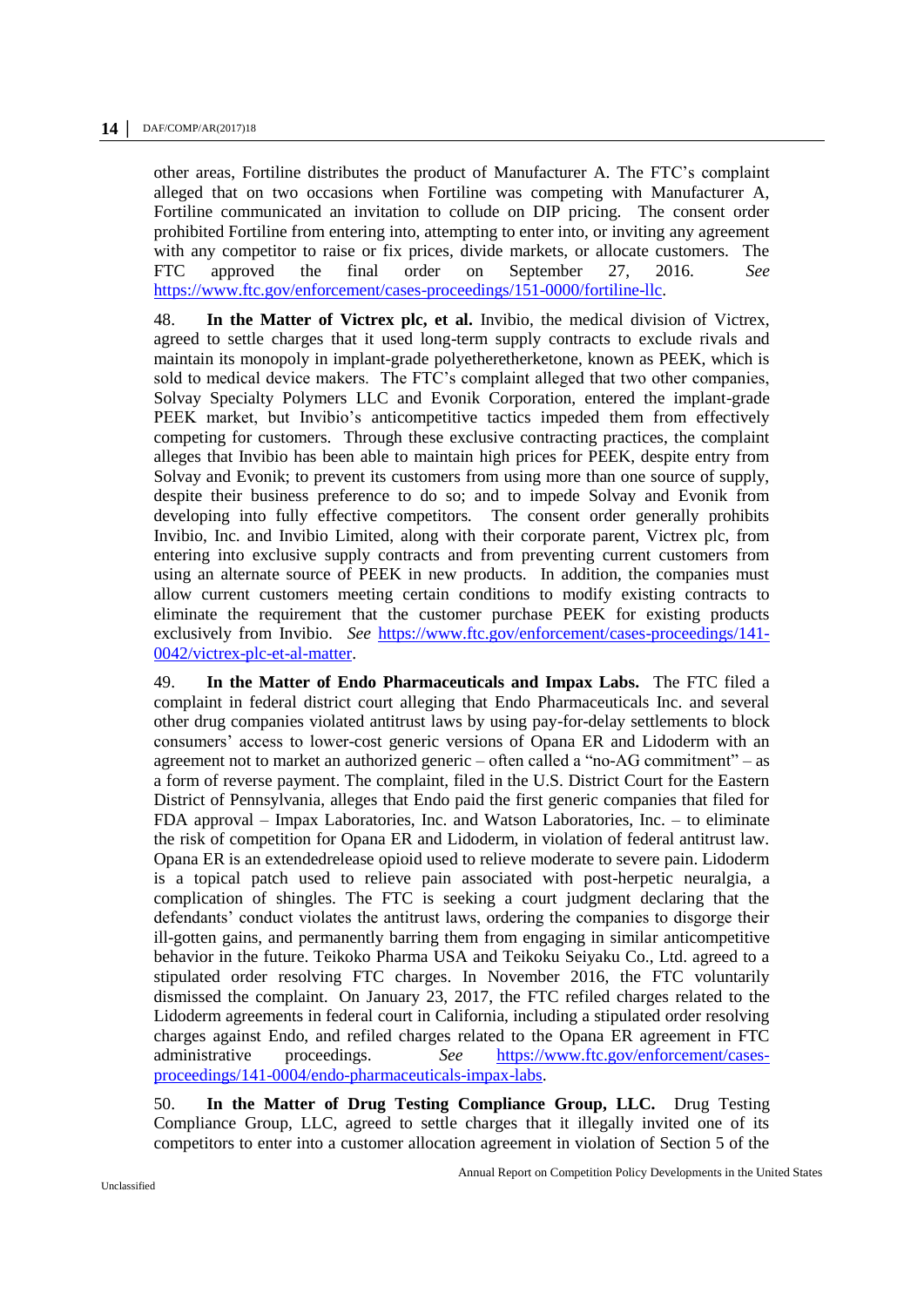FTC Act. The settlement prohibits DTC Group from communicating with competitors about rates or prices (although it does not bar public posting of rates). The settlement also prohibits the company from soliciting, entering into, or maintaining an agreement with any competitor to divide markets, allocate customers, or fix prices, and from urging any competitor to raise, fix, or maintain prices, or to limit or reduce service. The FTC approved the final order on January 29, 2016. *See* [https://www.ftc.gov/enforcement/cases-proceedings/151-0048/drug-testing-compliance](https://www.ftc.gov/enforcement/cases-proceedings/151-0048/drug-testing-compliance-group-llc-matter)[group-llc-matter.](https://www.ftc.gov/enforcement/cases-proceedings/151-0048/drug-testing-compliance-group-llc-matter)

51. **In the Matter of Step N Grip, LLC.** Step N Grip, LLC, which sells products online to keep rugs from curling at the edges, settled charges that it invited its closest competitor to fix and raise prices for their competing rug devices, in violation of Section 5 of the FTC Act. Under the settlement agreement, Step N Grip is required to stop communicating with its competitors about prices. It is also barred from entering into, participating in, inviting, or soliciting an agreement with any competitor to divide markets, to allocate customers, or to fix prices, and from urging any competitor to raise, fix, or maintain its price or rate levels or limit or reduce service. *See* [https://www.ftc.gov/enforcement/cases-proceedings/151-0181/step-n-grip-llc-matter.](https://www.ftc.gov/enforcement/cases-proceedings/151-0181/step-n-grip-llc-matter)

#### <span id="page-14-0"></span>**3.5. Advisory Letters from the FTC**

52. Under its Rules, the Commission or its staff may offer industry guidance in the form of advisory opinions regarding proposed conduct in matters of significant public interest. These competition advisory opinions inform the public about the Commission's analysis in novel or important areas of antitrust law. In FY 2016, FTC staff issued no competition advisory opinions. For more information on the Commission's advisory letters, *See* [http://www.ftc.gov/policy/advisory-opinions.](http://www.ftc.gov/policy/advisory-opinions)

#### <span id="page-14-1"></span>**3.6. Business Reviews Conducted by the DOJ**

53. Under the Department's business review procedure, a person may submit a proposed business action to the Department and receive a statement as to whether the Department would likely challenge the action under the antitrust laws. The Department issued one business review letter in FY 2016. Business review letters can be found *at*  [http://www.justice.gov/atr/public/busreview/letters.html#page=page-0.](http://www.justice.gov/atr/public/busreview/letters.html#page=page-0)

54. On December 13, 2016, the Department announced it would not challenge a proposal by Amadeus Group LLC and Mystic Logistics LLC to operate a pricing aggregation service that would allow subscribers to calculate costs and transportation options using a pricing algorithm for bulk commercial mailings. Although the aggregation and exchange of price and other competitive information can facilitate anticompetitive coordination among competitors, the Division found that there does not appear to be a substantial risk of that result in this case. *See*  [https://www.justice.gov/atr/response-amadeus-group-llc-and-mystic-logistics-llc-request](https://www.justice.gov/atr/response-amadeus-group-llc-and-mystic-logistics-llc-request-business-review)[business-review.](https://www.justice.gov/atr/response-amadeus-group-llc-and-mystic-logistics-llc-request-business-review)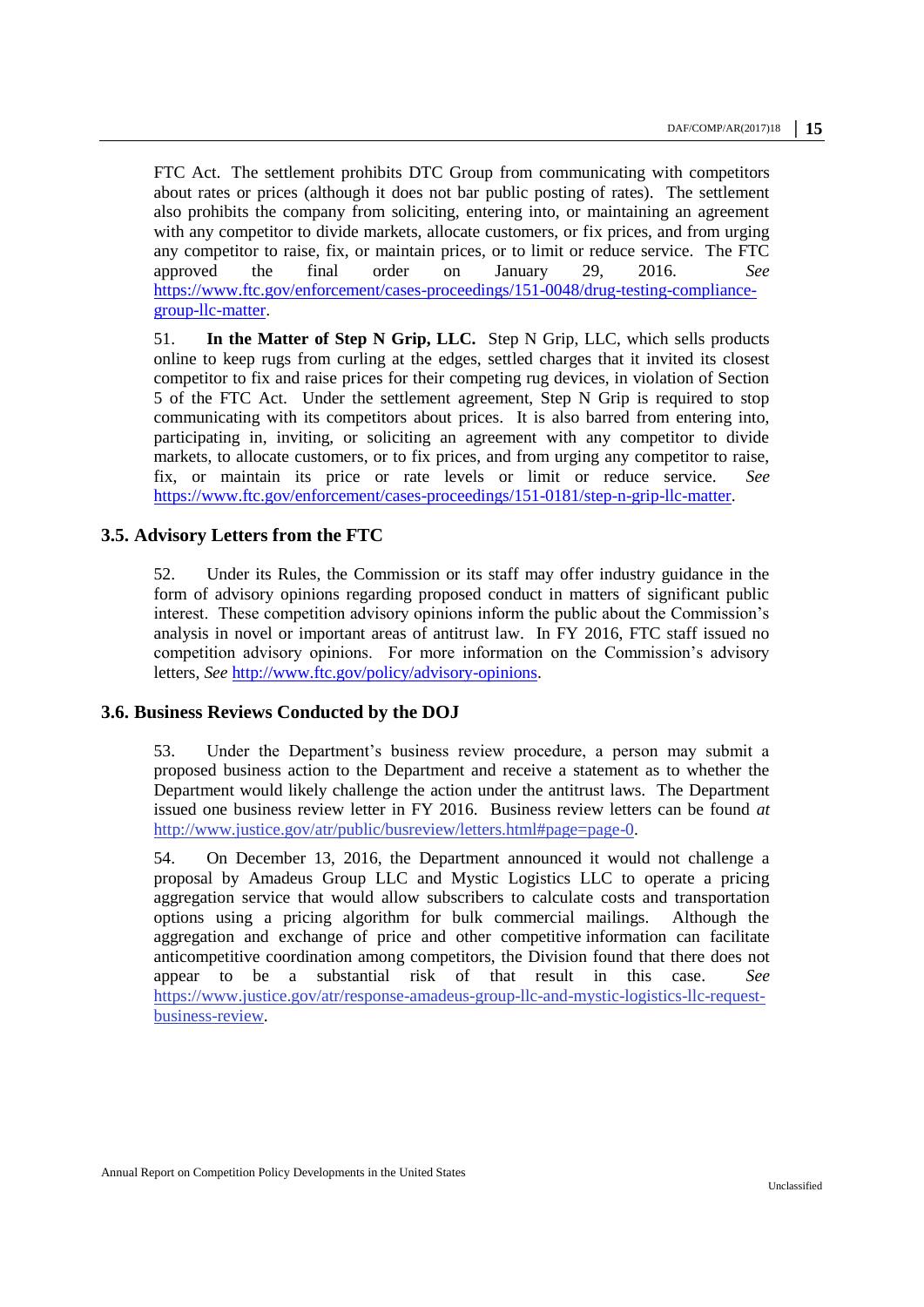#### <span id="page-15-0"></span>**4. Enforcement of antitrust laws and policies; mergers and concentrations**

#### <span id="page-15-1"></span>**4.1. Enforcement of Pre-merger Notification Rules**

55. On April 4, 2016, the Department filed a civil lawsuit against certain ValueAct Capital entities for violating the premerger notification and waiting period requirements. On November 17, 2014, Baker Hughes and Halliburton – two of the three largest providers of oilfield products and services in the world – announced their plan to merge in a deal valued at \$35 billion. Thereafter, ValueAct, an activist investment firm, purchased over \$2.5 billion of Halliburton and Baker Hughes voting shares without complying with premerger notification requirements. On July 12, 2016, ValueAct agreed to pay \$11 million to resolve the lawsuit. As part of the settlement, ValueAct also agreed to injunctive relief designed to prevent future violations. *See*  [https://www.justice.gov/opa/pr/justice-department-obtains-record-fine-and-injunctive](https://www.justice.gov/opa/pr/justice-department-obtains-record-fine-and-injunctive-relief-against-activist-investor)[relief-against-activist-investor.](https://www.justice.gov/opa/pr/justice-department-obtains-record-fine-and-injunctive-relief-against-activist-investor)

56. On August 10, 2016, the Department, at the request of the FTC, filed a civil suit against Caledonia Investments plc for violating the premerger reporting and waiting requirements when it acquired voting securities of Bristow Group Inc. in February 2014. Under the terms of a settlement filed simultaneously with the complaint, Caledonia Investments agreed to pay a \$480,000 civil penalty to resolve the lawsuit. *See*  [https://www.justice.gov/opa/pr/caledonia-investments-pay-480000-civil-penalty](https://www.justice.gov/opa/pr/caledonia-investments-pay-480000-civil-penalty-violating-antitrust-premerger-notification)[violating-antitrust-premerger-notification.](https://www.justice.gov/opa/pr/caledonia-investments-pay-480000-civil-penalty-violating-antitrust-premerger-notification)

57. On October 28, 2016, the Department, at the request of the FTC, filed a civil lawsuit against Fayez Sarofim for violating the premerger notification and waiting periods when he acquired voting securities of Kinder Morgan Inc., in 2001, 2006 and 2012, and Kemper Corporation in 2007. Under the terms of the settlement filed simultaneously with the complaint, Fayez Sarofim agreed to pay a \$720,000 civil penalty to resolve the lawsuit. *See* [https://www.justice.gov/opa/pr/fayez-sarofim-pay-720000](https://www.justice.gov/opa/pr/fayez-sarofim-pay-720000-civil-penalty-violating-antitrust-premerger-notification) [civil-penalty-violating-antitrust-premerger-notification.](https://www.justice.gov/opa/pr/fayez-sarofim-pay-720000-civil-penalty-violating-antitrust-premerger-notification)

58. **Investor Len Blavatnik.** On October 6, 2015, Investor [Len Blavatnik agreed to](https://www.ftc.gov/system/files/documents/cases/151006blavatnikjudgment.pdf)  [pay \\$656,000 in civil penalties](https://www.ftc.gov/system/files/documents/cases/151006blavatnikjudgment.pdf) to resolve [FTC allegations that he violated federal](https://www.ftc.gov/system/files/documents/cases/151006blavatnikcmpt.pdf)  [premerger reporting laws](https://www.ftc.gov/system/files/documents/cases/151006blavatnikcmpt.pdf) by failing to report voting shares that he acquired in a California technology start up called TangoMe, in August 2014. *See* [https://www.ftc.gov/news-events/press-releases/2015/10/investor-len-blavatnik-pay-](https://www.ftc.gov/news-events/press-releases/2015/10/investor-len-blavatnik-pay-656000-settle-ftc-charges-he-violated)[656000-settle-ftc-charges-he-violated.](https://www.ftc.gov/news-events/press-releases/2015/10/investor-len-blavatnik-pay-656000-settle-ftc-charges-he-violated)

#### <span id="page-15-3"></span><span id="page-15-2"></span>**4.2. Select Significant Merger Matters**

#### *4.2.1. FTC Merger Investigations and Challenges*

59. **In the Matter of Teva/Allergan.** Teva Pharmaceutical Industries Ltd. agreed to sell the rights and assets related to 79 pharmaceutical products to settle FTC charges that its proposed \$40.5 billion acquisition of Allergan plc's generic pharmaceutical business would be anticompetitive. The remedy required Teva to divest portions of the drug portfolio to eleven firms, and will preserve competition in U.S. pharmaceutical markets where Teva and Allergan compete now or would likely have competed in the future if not for the merger. The divested products included anesthetics, antibiotics, weight loss drugs, oral contraceptives, and treatments for a wide variety of diseases and conditions, including ADHD, allergies, arthritis, cancers, diabetes, high blood pressure, high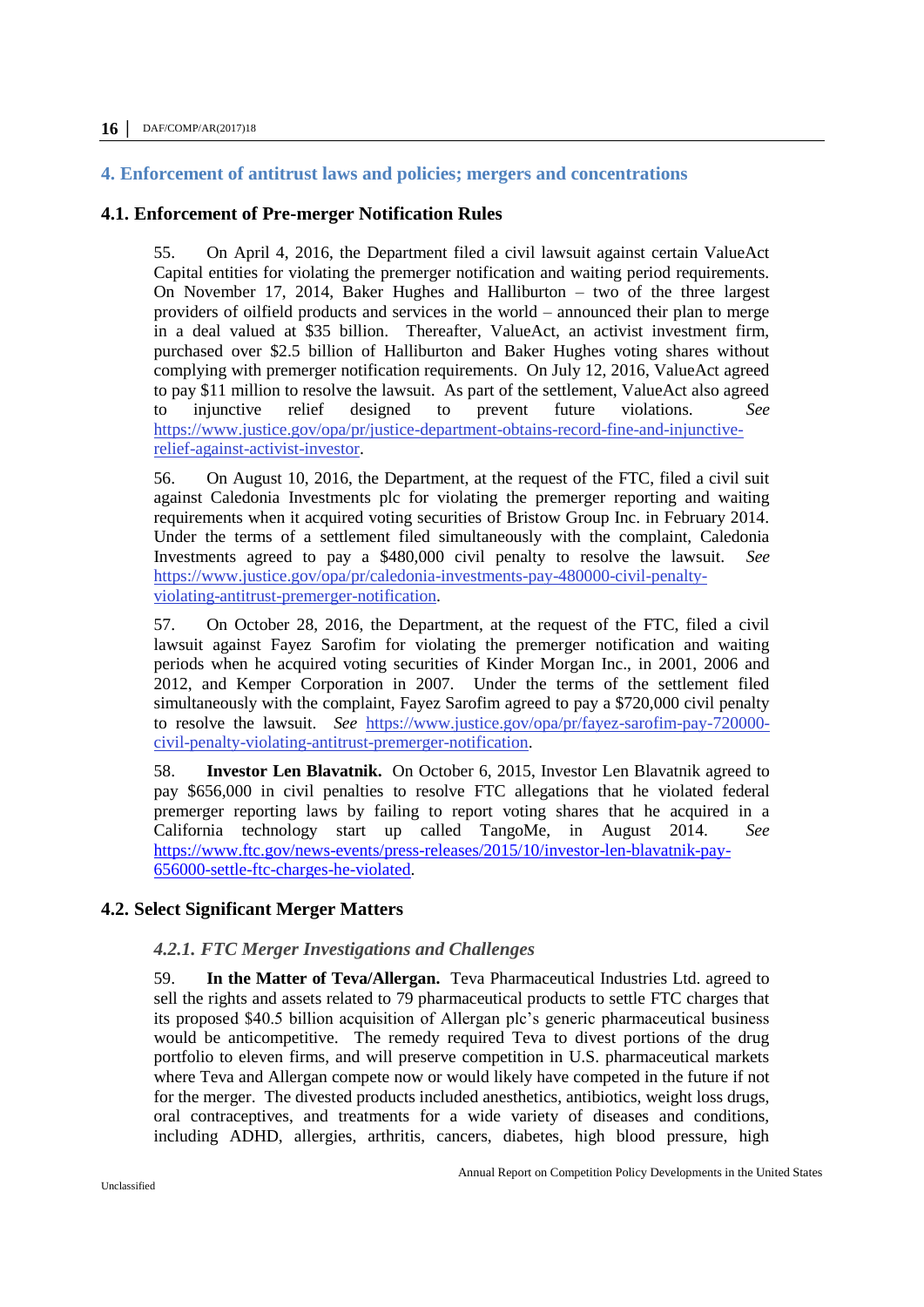cholesterol, mental illnesses, opioid dependence, pain, Parkinson's disease, and respiratory, skin, and sleep disorders. In addition to the product divestitures, to address the anticompetitive effects likely to arise in markets for 15 pharmaceutical products where Teva supplies active pharmaceutical ingredients to current or future Allergan competitors, the FTC order additionally required Teva to offer these existing API customers the option of entering into long-term API supply contracts. *See* [https://www.ftc.gov/enforcement/cases-proceedings/151-0196/teva-allergan-matter.](https://www.ftc.gov/enforcement/cases-proceedings/151-0196/teva-allergan-matter)

60. **In the Matter of Ball Corporation/Rexam PLC**. Ball Corporation agreed to sell to Ardagh Group S.A. eight U.S. aluminum can plants and associated assets in order to settle charges that its proposed \$8.4 billion acquisition of Rexam PLC is likely anticompetitive. According to the complaint, the acquisition would have eliminated direct competition in the United States between Ball and Rexam, which are the first and second largest manufacturers of aluminum beverage cans in both the United States and the world. The complaint alleged that without a divestiture, it is likely that the proposed merger would have substantially lessened competition for standard 12-ounce aluminum cans in three regional U.S. markets – the South and Southeast, the Midwest, and the West. The complaint also alleged that the proposed merger would have substantially lessened competition for specialty aluminum cans nationwide. *See* [https://www.ftc.gov/enforcement/cases-proceedings/151-0088/ball-corporation-rexam](https://www.ftc.gov/enforcement/cases-proceedings/151-0088/ball-corporation-rexam-plc-matter)[plc-matter.](https://www.ftc.gov/enforcement/cases-proceedings/151-0088/ball-corporation-rexam-plc-matter)

61. **In the Matter of Superior/Canexus**. The FTC filed an administrative complaint charging that the proposed \$982 million merger of Canadian chemical suppliers Superior Plus Corp. and Canexus Corp. would violate the antitrust laws by significantly reducing competition in the North American market for sodium chlorate – a commodity chemical used to bleach wood pulp that is then processed into paper, tissue, diaper liners, and other products. Superior and Canexus are two of the three major producers of sodium chlorate in North America. If the merger had taken place, the new company and rival AkzoNobel would have controlled approximately 80 percent of the total sodium chlorate production capacity in North America. By combining more than half of all North American sodium chlorate production capacity in the merged Superior and Canexus, the acquisition was likely to lead to anticompetitive reductions in output and higher prices, the complaint alleged. Additionally, by removing Canexus as an independent sodium chlorate producer, with its large scale and low-costs, the acquisition would have also increased the likelihood of coordination in a market already vulnerable to such conduct, according to the complaint. The FTC also authorized staff to seek a temporary restraining order and a preliminary injunction in federal court to prevent the parties from consummating the merger and to maintain the status quo pending the administrative proceeding. The FTC and the Canadian Competition Bureau cooperated in this investigation. On June 30, 2016, the parties abandoned the planned merger and on August 3, 2016, the Commission issued an order dismissing the complaint. *See* [https://www.ftc.gov/enforcement/cases](https://www.ftc.gov/enforcement/cases-proceedings/161-0020/superiorcanexus-matter)[proceedings/161-0020/superiorcanexus-matter.](https://www.ftc.gov/enforcement/cases-proceedings/161-0020/superiorcanexus-matter)

62. **In the Matter of Cabell Huntington Hospital/St. Mary's Medical Center**. On July 6, 2016, the FTC voted to dismiss without prejudice its administrative complaint challenging the proposed merger between Cabell Huntington Hospital and St. Mary's Medical Center, two hospitals located three miles apart in Huntington, West Virginia. The FTC's administrative [complaint, issued in November 2015, alleged that the proposed](https://www.ftc.gov/news-events/press-releases/2015/11/ftc-challenges-proposed-merger-two-west-virginia-hospitals)  [merger](https://www.ftc.gov/news-events/press-releases/2015/11/ftc-challenges-proposed-merger-two-west-virginia-hospitals) would create a dominant firm with a near monopoly over general acute care inpatient hospital services and outpatient surgical services in the adjacent counties of Cabell, Wayne, and Lincoln, West Virginia and Lawrence County, Ohio likely leading to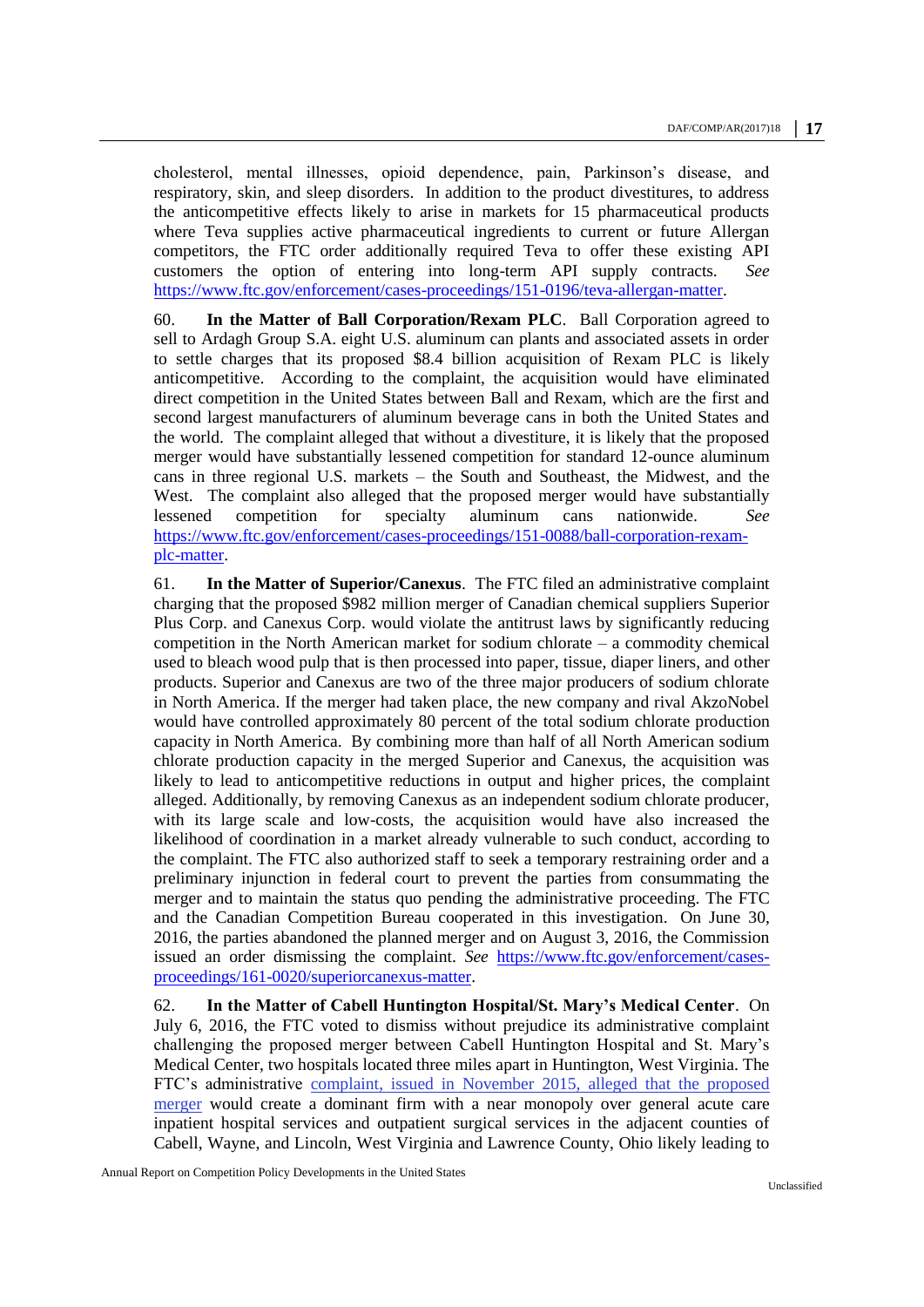higher prices and lower quality of care than would be the case without the acquisition. The Commission voted to dismiss the complaint in light of the passage in March 2016 of a new West Virginia law relating to certain "cooperative agreements" between hospitals in that state, and the West Virginia Health Care Authority's decision to approve a cooperative agreement between the hospitals, with which the West Virginia Attorney General concurred. Cooperative agreement laws seek to replace antitrust enforcement with state regulation and supervision of healthcare provider combinations. *See* [https://www.ftc.gov/news-events/press-releases/2016/07/ftc-dismisses-complaint](https://www.ftc.gov/news-events/press-releases/2016/07/ftc-dismisses-complaint-challenging-merger-cabell-huntington)[challenging-merger-cabell-huntington.](https://www.ftc.gov/news-events/press-releases/2016/07/ftc-dismisses-complaint-challenging-merger-cabell-huntington)

63. **In the Matter of Bedford Laboratories/Hikma Pharmaceuticals.** On March 31, 2016, the FTC approved a modified final order in which generic drug marketer Hikma Pharmaceuticals PLC agreed to divest its rights and interests in five generic injectable pharmaceuticals to settle charges that its \$5 million acquisition of the rights to various drug products and related assets from Ben Venue Laboratories, Inc. would likely be anticompetitive. According to the complaint, without a remedy, Hikma's purchase of certain generic injectables would have likely harmed future competition in the U.S. markets for (1) Acyclovir sodium injection: an antiviral drug used to treat chicken pox, herpes, and other related infections, (2) Diltiazem hydrochloride injection: a calcium channel blocker and antihypertensive used to treat hypertension, angina, and arrhythmias, (3) Famotidine injection: a treatment for ulcers and gastroesophageal reflux disease, (4) Prochlorperazine edisylate injection: an antipsychotic drug used to treat schizophrenia and nausea, and (5) Valproate sodium injection: a treatment for epilepsy, seizures, bipolar disorder, anxiety, and migraine headaches. Hikma was required to divest the five generic injectable drug assets to Amphastar Pharmaceuticals, Inc., a Californiabased specialty pharmaceutical company that sells generic injectable and inhalation products. *See* [https://www.ftc.gov/enforcement/cases-proceedings/151-0044/bedford](https://www.ftc.gov/enforcement/cases-proceedings/151-0044/bedford-laboratorieshikma-pharmaceuticals)[laboratorieshikma-pharmaceuticals.](https://www.ftc.gov/enforcement/cases-proceedings/151-0044/bedford-laboratorieshikma-pharmaceuticals)

64. **In the Matter of ArcLight Energy Partners Fund VI, L.P.** ArcLight Energy Partners Fund VI agreed to divest its ownership interest in four light petroleum product terminals in Pennsylvania to settle charges that ArcLight's acquisition of Gulf Oil Limited Partnership from its parent company, Cumberland Farms, Inc., would likely be anticompetitive in three Pennsylvania terminal markets: Altoona, where ArcLight would own the only terminal handling gasoline and one of two terminals handling distillates; Scranton, where ArcLight would own one of two terminals handling gasoline and distillates; and Harrisburg, where ArcLight would own one of two terminals handling gasoline and one of three terminals handling distillates. The FTC approved the final order on February 9, 2016. *See* [https://www.ftc.gov/news-events/press-releases/2016/02/ftc](https://www.ftc.gov/news-events/press-releases/2016/02/ftc-approves-final-order-preserving-competition-three)[approves-final-order-preserving-competition-three.](https://www.ftc.gov/news-events/press-releases/2016/02/ftc-approves-final-order-preserving-competition-three)

65. **In the Matter of NXP Semiconductors N.V./Freescale Semiconductor Ltd.** On January 29, 2016, the FTC approved a [final order](https://www.ftc.gov/system/files/documents/cases/160129nxpdo.pdf) settling charges that NXP Semiconductors N.V.'s \$11.8 billion acquisition of Freescale Semiconductor Ltd. would likely harm competition in the worldwide market for RF power amplifiers. Under the [order, first announced in November 2015, NXP](https://www.ftc.gov/news-events/press-releases/2015/11/ftc-requires-nxp-semiconductors-nv-divest-rf-power-amplifier) is required to divest all its assets that are used primarily for manufacturing, research, and development of RF power amplifiers to the Chinese private equity firm Jianguang Asset Management Co. Ltd. *See* [https://www.ftc.gov/news-events/press-releases/2016/01/ftc-approves-final-order](https://www.ftc.gov/news-events/press-releases/2016/01/ftc-approves-final-order-preserving-competition-worldwide-market)[preserving-competition-worldwide-market.](https://www.ftc.gov/news-events/press-releases/2016/01/ftc-approves-final-order-preserving-competition-worldwide-market)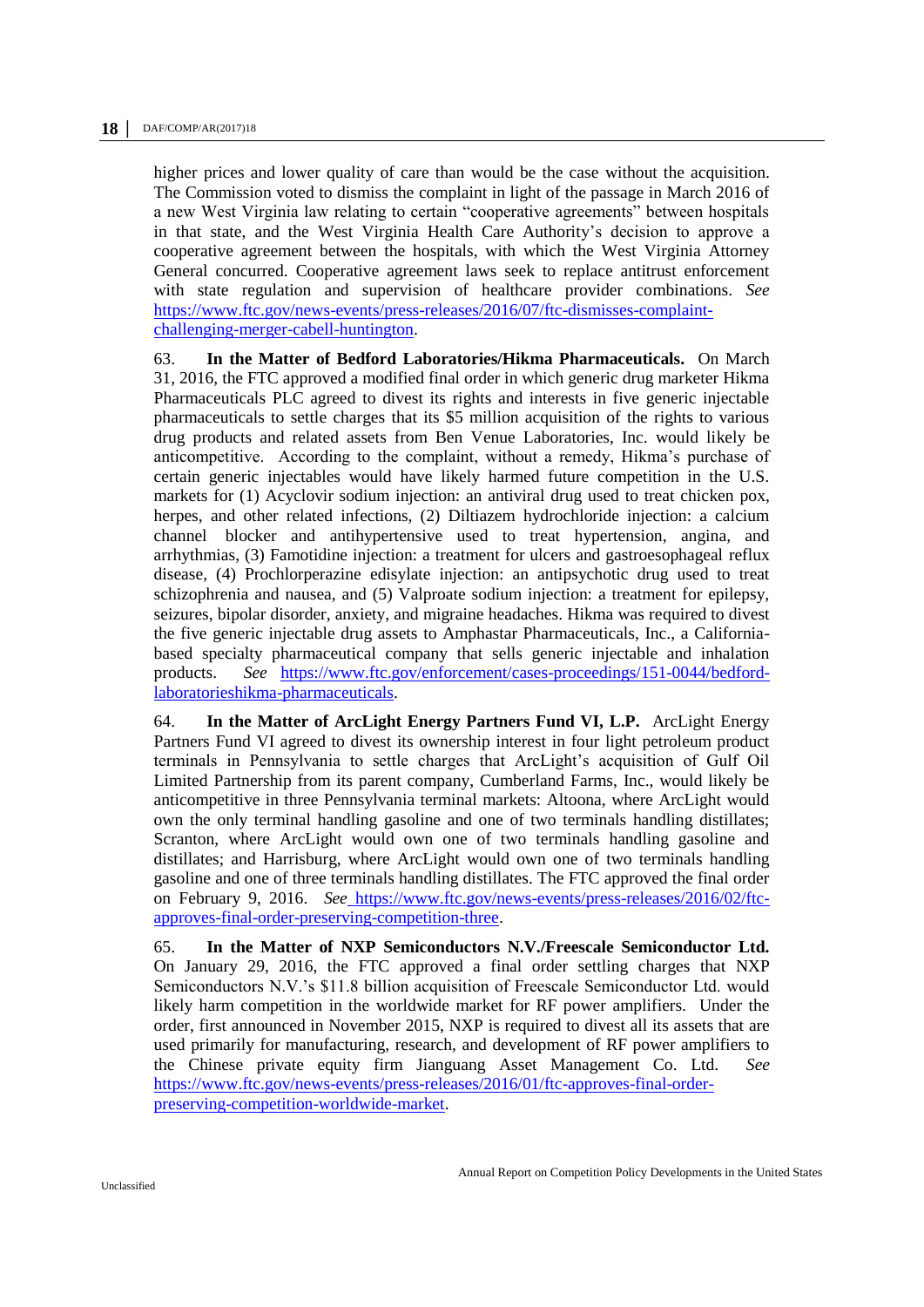66. **In the Matter of Keystone Orthopaedic Specialists, LLC/Orthopaedic Associates of Reading, Ltd.** On December 18, 2015, following a public comment period, the FTC approved a [final order settling charges](https://www.ftc.gov/system/files/documents/cases/151218keystonedo.pdf) that [a merger combining 76](https://www.ftc.gov/news-events/press-releases/2015/10/two-pennsylvania-orthopedic-practices-settle-ftc-charges-merger)  [percent of the orthopedists in Berks County, PA into Keystone Orthopaedic Specialists,](https://www.ftc.gov/news-events/press-releases/2015/10/two-pennsylvania-orthopedic-practices-settle-ftc-charges-merger)  [LLC was likely anticompetitive](https://www.ftc.gov/news-events/press-releases/2015/10/two-pennsylvania-orthopedic-practices-settle-ftc-charges-merger) and violated U.S. antitrust law. The complaint also named Orthopaedic Associates, one of the six practices that merged into Keystone in 2011. The practice and six of its associates split off from Keystone in 2014, and has become a major player in the market. *See* [https://www.ftc.gov/news-events/press](https://www.ftc.gov/news-events/press-releases/2015/12/ftc-approves-final-order-settling-charges-merger-orthopedic)[releases/2015/12/ftc-approves-final-order-settling-charges-merger-orthopedic.](https://www.ftc.gov/news-events/press-releases/2015/12/ftc-approves-final-order-settling-charges-merger-orthopedic)

67. **In the Matter of Steris/Synergy Health**. On May 29, 2015 FTC issued an administrative complaint charging that Steris Corporation's proposed \$1.9 billion acquisition of Synergy Health plc would violate the antitrust laws by significantly reducing future competition in regional markets for sterilization of products using radiation, particularly gamma or x-ray radiation. The Commission also authorized agency staff to seek a temporary restraining order and preliminary injunction in federal court to maintain the status quo pending an administrative trial on the merits. According to the FTC, it is unlikely that new competitors in the market for contract radiation sterilization services would replicate the competition that would be eliminated by the merger. The Commission alleged that the challenged acquisition would eliminate likely future competition between Steris's gamma sterilization facilities and Synergy's planned x-ray sterilization facilities in the United States, thus depriving customers of an alternative sterilization service and additional competition. On September 25, 2015 the district court denied the FTC motion for a preliminary injunction. On October 30, 2015, the Commission dismissed the administrative complaint. *See*  [https://www.ftc.gov/enforcement/cases-proceedings/151-0032/sterissynergy-health](https://www.ftc.gov/enforcement/cases-proceedings/151-0032/sterissynergy-health-matter)[matter.](https://www.ftc.gov/enforcement/cases-proceedings/151-0032/sterissynergy-health-matter)

#### <span id="page-18-0"></span>*4.2.2. DOJ Public Merger Investigations and Challenges*

68. **EnergySolutions/Waste Control Specialists.** On November 16, 2016 the Division filed a civil antitrust lawsuit seeking to block EnergySolutions' proposed \$367 million acquisition of Waste Control Specialists – a transaction that would combine the two most significant competitors for the disposal of low level radioactive waste available to commercial customers in 35 states, the District of Columbia, and Puerto Rico. According to the lawsuit, the proposed transaction would deny commercial generators of low level radioactive waste – from universities and hospitals working on life-saving treatments to nuclear facilities producing 20 percent of the electricity in the United States – the benefits of vigorous competition. If consummated, the combined entity would be the only option for customers in nearly 40 states. Trial took place from April 24, 2017 to May 5, 2017. *See* [https://www.justice.gov/opa/pr/justice-department-sues-block](https://www.justice.gov/opa/pr/justice-department-sues-block-energysolutions-acquisition-waste-control-specialists)[energysolutions-acquisition-waste-control-specialists.](https://www.justice.gov/opa/pr/justice-department-sues-block-energysolutions-acquisition-waste-control-specialists)

69. **Aetna/Humana**. On February 14, 2017, Aetna abandoned its planned acquisition of Humana, after deciding not to appeal the U.S. District Court for the District of Columbia's January 23, 2017, decision to block the \$37 billion acquisition. In July 2016, the Division sued to block Aetna's proposed acquisition of Humana. The Division's suit alleged that a combined Aetna and Humana would substantially reduce competition for the sale of Medicare Advantage – a form of Medicare coverage provided by private insurers –and health insurance to individuals through the public exchanges. In blocking the transaction, the court ruled that the proposed merger was likely to substantially lessen competition in the sale of individual Medicare Advantage plans in 364 counties. The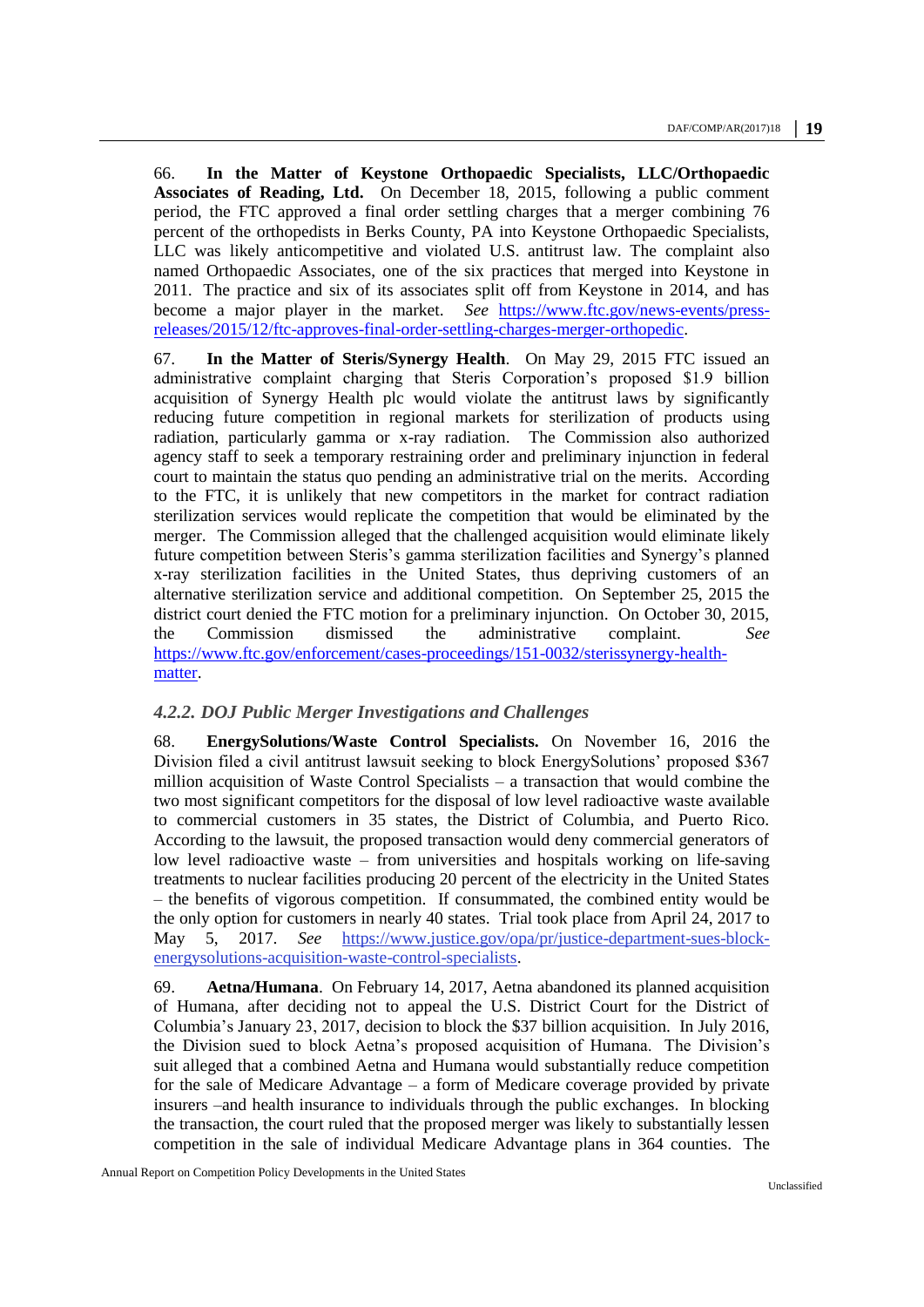court ruled that the sale of Medicare Advantage was a relevant antitrust product market, meaning that competition among Medicare Advantage providers is protected by the antitrust laws. In addition, the court rejected Aetna and Humana's claim that their proposal to divest 290,000 Medicare Advantage customers to Molina Healthcare, a health insurer, would prevent the competitive harm that the merger would produce. The decision followed a 13-day trial in December 2016. *See*  <https://www.justice.gov/opa/pr/us-district-court-blocks-aetna-s-acquisition-humana> and [https://www.justice.gov/opa/pr/justice-department-and-state-attorneys-general-sue-block](https://www.justice.gov/opa/pr/justice-department-and-state-attorneys-general-sue-block-anthem-s-acquisition-cigna-aetna-s)[anthem-s-acquisition-cigna-aetna-s.](https://www.justice.gov/opa/pr/justice-department-and-state-attorneys-general-sue-block-anthem-s-acquisition-cigna-aetna-s)

70. **Anthem/Cigna.** On April 28, 2017, the U.S. Court of Appeals for the D.C. Circuit affirmed the decision by the U.S. District Court for the District of Columbia to block health insurer Anthem, Inc.'s \$54 billion acquisition of Cigna Corp. The Division sued to block the merger in July 2016. The Division's suit alleged that the merger would substantially reduce competition for millions of consumers who receive commercial health insurance coverage from national employers throughout the United States in at least 35 metropolitan areas. The complaint also alleged that the elimination of Cigna threatened competition among commercial insurers for the purchase of healthcare services from hospitals, physicians and other healthcare providers. Following a trial that ran from November 21, 2016 to January 3, 2017, the district court found that the merger was likely to substantially lessen competition in the market for the sale of health insurance to national accounts based in fourteen states, and in the sale of health insurance to large employers in Richmond, Virginia. This decision was affirmed by the court of appeals following oral argument on March 24, 2017. Anthem abandoned its planned acquisition on May 11, 2017. *See* [https://www.justice.gov/opa/pr/dc-circuit-affirms](https://www.justice.gov/opa/pr/dc-circuit-affirms-decision-blocking-anthem-s-acquisition-cigna)[decision-blocking-anthem-s-acquisition-cigna;](https://www.justice.gov/opa/pr/dc-circuit-affirms-decision-blocking-anthem-s-acquisition-cigna) [https://www.justice.gov/opa/pr/us-district](https://www.justice.gov/opa/pr/us-district-court-blocks-anthem-s-acquisition-cigna)[court-blocks-anthem-s-acquisition-cigna](https://www.justice.gov/opa/pr/us-district-court-blocks-anthem-s-acquisition-cigna) and [https://www.justice.gov/opa/pr/justice](https://www.justice.gov/opa/pr/justice-department-and-state-attorneys-general-sue-block-anthem-s-acquisition-cigna-aetna-s)[department-and-state-attorneys-general-sue-block-anthem-s-acquisition-cigna-aetna-s.](https://www.justice.gov/opa/pr/justice-department-and-state-attorneys-general-sue-block-anthem-s-acquisition-cigna-aetna-s)

71. **Anheuser-Busch InBev/SABMiller**. On July 20, 2016, the Division filed a civil antitrust lawsuit to block Anheuser-Busch InBev's proposed acquisition of SABMiller. At the same time, the Division filed a proposed settlement that, if approved by the court, will allow ABI to proceed with its \$107 billion proposed acquisition of SABMiller. The settlement requires ABI to divest SABMiller's entire U.S. business – including SABMiller's ownership interest in MillerCoors, the right to brew and sell certain SABMiller beers in the United States, and the worldwide Miller beer brand rights. The settlement also prohibits ABI from instituting or continuing practices and programs that limit the ability and incentives of independent beer distributors to sell and promote the beers of ABI's rivals, including high-end craft and import beers. Moreover, the settlement precludes ABI from acquiring beer distributors or brewers – including non-HSR reportable craft brewer acquisitions – without allowing for Division review of the acquisition's likely competitive effect. *See* [https://www.justice.gov/opa/pr/justice](https://www.justice.gov/opa/pr/justice-department-requires-anheuser-busch-inbev-divest-stake-millercoors-and-alter-beer)[department-requires-anheuser-busch-inbev-divest-stake-millercoors-and-alter-beer.](https://www.justice.gov/opa/pr/justice-department-requires-anheuser-busch-inbev-divest-stake-millercoors-and-alter-beer) 

72. **Precision Planting/Monsanto**. On August 31, 2016, the Division filed a civil antitrust lawsuit to block Deere & Company's proposed acquisition of Precision Planting LLC from Monsanto in order to preserve competition in the market for high-speed precision planting systems in the United States. The Antitrust Division's lawsuit alleged that the transaction would combine the only two significant U.S. providers of high-speed precision planting systems – technology that is designed to allow farmers to plant crops accurately at higher speeds. The acquisition would have denied farmers throughout the country the benefits of competition that has spurred innovation, improved quality and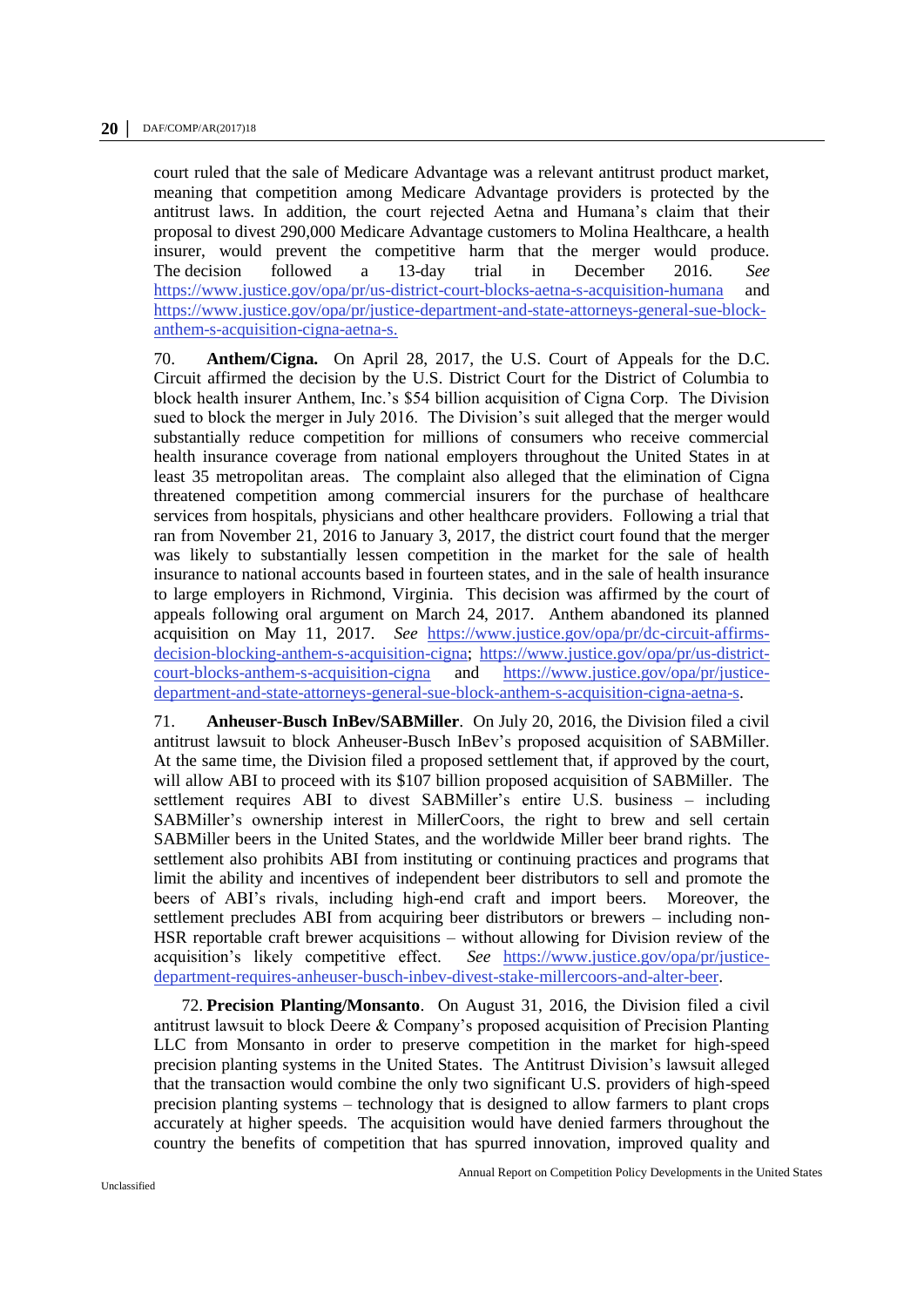lowered prices. The Division argued that Deere's proposed acquisition of the company it has described as its "number one competitor" would allow it to control nearly every method through which American farmers can acquire effective high-speed precision planting systems and provide it with the ability to set prices, output, quality and product features without the constraints of market competition. The parties abandoned their transaction on May 1, 2017. *See* [https://www.justice.gov/opa/pr/deere-abandons](https://www.justice.gov/opa/pr/deere-abandons-proposed-acquisition-precision-planting-monsanto)[proposed-acquisition-precision-planting-monsanto](https://www.justice.gov/opa/pr/deere-abandons-proposed-acquisition-precision-planting-monsanto) and [https://www.justice.gov/opa/pr/](https://www.justice.gov/opa/pr/justice-department-sues-block-deere-s-acquisition-precision-planting) [justice-department-sues-block-deere-s-acquisition-precision-planting.](https://www.justice.gov/opa/pr/justice-department-sues-block-deere-s-acquisition-precision-planting)

73. **Lam Research Corporation/KLA-Tencor Corp.** On October 5, 2016, Lam Research Corp. and KLA-Tencor Corp. abandoned their plans to merge after the Division informed the companies that it had serious concerns that the proposed transaction would harm competition. The proposed merger would have combined a leading supplier of semiconductor fabrication equipment with a leading supplier of metrology and inspection equipment. Metrology and inspection technologies are growing increasingly important to the successful development of semiconductor fabrication equipment and process technology. KLA-Tencor's leading position in several metrology and inspection markets could have created the potential for Lam Research to foreclose its competitors by reducing their timely access to key KLA-Tencor equipment and related services. *See*  [https://www.justice.gov/opa/pr/lam-research-corp-and-kla-tencor-corp-abandon-merger](https://www.justice.gov/opa/pr/lam-research-corp-and-kla-tencor-corp-abandon-merger-plans)[plans.](https://www.justice.gov/opa/pr/lam-research-corp-and-kla-tencor-corp-abandon-merger-plans)

74. **Faiveley/Wabtec.** On October 26, 2016, the Division filed a civil antitrust lawsuit to block Westinghouse Air Brake Technologies Corporation's (Wabtec) \$1.8 billion acquisition of Faiveley Transport North America's (Faiveley). At the same time, the Division filed a settlement that would resolve its competitive concerns. The settlement includes a divestiture of Faiveley's entire U.S. freight car brakes business which develops, manufactures and sells freight car brake systems and components including: air brake control valves, hand brakes, slack adjusters, truck-mounted brake assemblies, empty load devices and brake cylinders. The divestiture also includes Faiveley's FTEN control valve, a freight car brake control valve under development that will be available for full commercialization after approval from the Association of American Railroads. The court entered the final judgment on April 10, 2017. *See* [https://www.justice.gov/opa/pr/justice-department-requires-divestiture-faiveley](https://www.justice.gov/opa/pr/justice-department-requires-divestiture-faiveley-transport-s-us-freight-car-brakes-business)[transport-s-us-freight-car-brakes-business.](https://www.justice.gov/opa/pr/justice-department-requires-divestiture-faiveley-transport-s-us-freight-car-brakes-business)

75. **Alaska Airlines/Virgin America.** On December 6, 2016, the Division sued to block the proposed \$4 billion acquisition by Alaska Air Group Inc. of rival airline Virgin American Inc. At the same time, the Division filed a proposed settlement that, if approved by the court, would eliminate the competitive harm from the transaction. As proposed, the merger would have joined the nation's sixth- and ninth-largest airlines, respectively, to create the fifth-largest U.S. carrier. The Division's argued that a codeshare agreement, which allowed Alaska to market American Airlines flights on over 250 routes, created an incentive for Alaska to compete less aggressively on routes both carriers served and to forgo launching new service in competition with American. The complaint also alleged that the codeshare would make Alaska less likely than Virgin to launch service in direct competition with American. To address the transaction's likely competitive harm, the settlement will require Alaska to significantly reduce the scope of the codeshare agreement. Specifically, in order to reduce Alaska's overall dependence on the codeshare and limit Alaska's incentives to cooperate with American, the settlement prohibits Alaska and American from code sharing on routes where Virgin and American competed prior to the acquisition and on routes where Alaska would otherwise be likely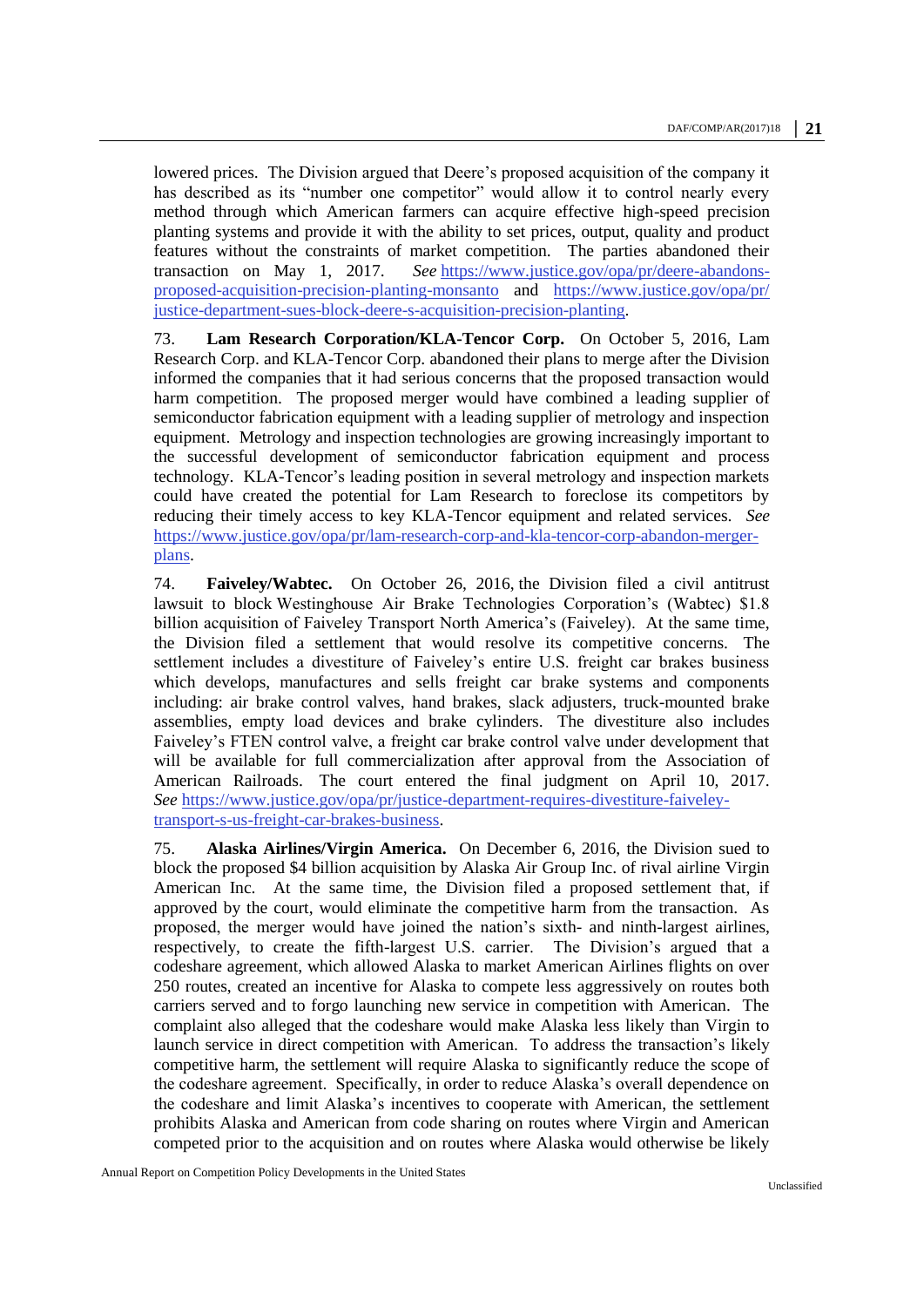to launch new service in competition with American following the merger. *See*  [https://www.justice.gov/opa/pr/justice-department-requires-alaska-airlines-significantly](https://www.justice.gov/opa/pr/justice-department-requires-alaska-airlines-significantly-scale-back-codeshare-agreement)[scale-back-codeshare-agreement.](https://www.justice.gov/opa/pr/justice-department-requires-alaska-airlines-significantly-scale-back-codeshare-agreement)

76. **Cinemedia/Screenvision**. On December 20, 2016, the Division and the state of Connecticut filed a civil antitrust law suit challenging AMC Entertainment Holdings Inc.'s proposed \$1.2 billion acquisition of Carmike Cinemas Inc. At the same time as the complaint, the Division filed a settlement that required AMC to divest theatres in 15 local markets, sell off most of its holdings and relinquish all of its governance rights in National Cinemedia LLC (NCM), and transfer 24 theatres with a total of 384 screens to the network of Screenvision LLC in order to complete the acquisition of Carmike. AMC and Carmike competed to attract moviegoers in local markets across the United States by providing affordable ticket prices and a superior viewing experience. Because AMC and Carmike were each other's most significant competitor in 15 local markets across the country, the proposed acquisition would likely have reduced price competition and the quality of the moviegoer's experience in each of these local markets. In addition, AMC's acquisition of Carmike would have lessened competition in the preshow services and cinema advertising markets, where NCM and Screenvision together serve over 80 percent of U.S. movie screens and compete to win exclusive contracts to provide preshow services to exhibitors. Under the terms of the proposed settlement, AMC must divest the majority of its equity interest in NCM such that it owns no more than 4.99 percent of the company, relinquish all of its NCM governance rights, and transfer 24 theatres comprising 384 screens to the Screenvision network. The court entered the final judgment on March 2, 2017. *See* [https://www.justice.gov/opa/pr/amc-required-divest](https://www.justice.gov/opa/pr/amc-required-divest-movie-theatres-reduce-ncm-ownership-and-complete-screen-transfers-order)[movie-theatres-reduce-ncm-ownership-and-complete-screen-transfers-order.](https://www.justice.gov/opa/pr/amc-required-divest-movie-theatres-reduce-ncm-ownership-and-complete-screen-transfers-order)

77. **Smiths Group/Morpho Detection International**. On March 30, 2017, the Division filed a civil antitrust lawsuit in the U.S. District Court for the District of Columbia to block the proposed \$710 million acquisition of Morpho Detection LLC from Safran S.A. At the same time, the Division filed a proposed settlement that, if approved by the court, will preserve competition in the market for global explosive trace detection ("ETD") devices. The proposed settlement requires Smiths Group plc to divest Morpho Detection LLC and Morpho Detection International LLC's global ETD business in order for Smiths to proceed with its proposed transaction. Smiths and Morpho are two of the leading providers of desktop ETD devices for both air passenger travel and air cargo screening at U.S. airports. Desktop ETD devices detect trace amounts of explosive residue or narcotics on hands, belongings, and cargo from a tiny sample swabbed from the object and placed inside the detector. Competition between Smiths and Morpho has resulted in lower prices, better service, and more innovative desktop ETD devices. The Division believes that the divestiture of Morpho's global ETD business, which also includes handheld and portal ETD devices, is necessary to ensure that the buyer of Morpho's global ETD business would be a viable competitor in the provision of desktop ETD devices. *See* [https://www.justice.gov/opa/pr/justice-department-requires](https://www.justice.gov/opa/pr/justice-department-requires-divestiture-morpho-s-explosive-trace-detection-business-smiths)[divestiture-morpho-s-explosive-trace-detection-business-smiths.](https://www.justice.gov/opa/pr/justice-department-requires-divestiture-morpho-s-explosive-trace-detection-business-smiths)

78. **Danone/WhiteWave**. On April 3, 2017, the Division filed a civil lawsuit to block Danone SA's \$12.5 billion acquisition of the WhiteWave Foods Company. At the same time, the Division filed a settlement agreement that requires Danone S.A. to divest Danone's Stonyfield Farms business. According to the complaint, as a result of Danone's long-term strategic partnership and supply and licensing agreements with WhiteWave's primary competitor, CROPP Cooperative (CROPP), the proposed acquisition would have provided incentives and opportunities for cooperative behavior between the two leading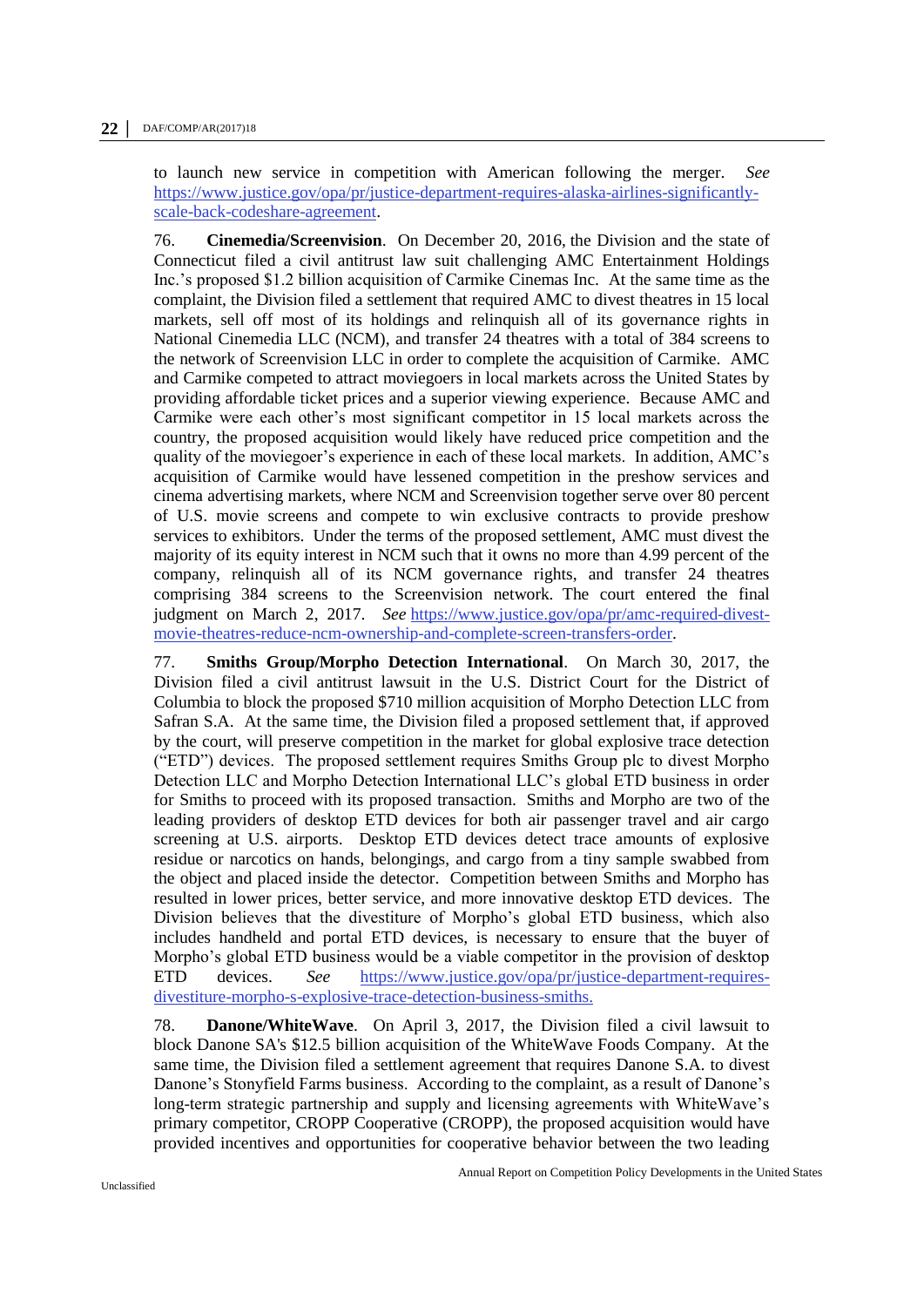purchasers of raw organic milk in the northeast. Under the terms of the proposed settlement, which is subject to court approval, Danone must divest its Stonyfield Farms business to an independent buyer approved by the Division. The divestiture will sever Danone's and CROPP's strategic partnership, thereby eliminating the entanglements between CROPP and the merged firm. As a result, the divestiture will preserve competition for the purchase of raw organic milk from northeast dairy farmers and the sale of fluid organic milk to consumers. *See* [https://www.justice.gov/opa/pr/justice](https://www.justice.gov/opa/pr/justice-department-requires-divestiture-danone-s-stonyfield-farms-business-order-danone)[department-requires-divestiture-danone-s-stonyfield-farms-business-order-danone.](https://www.justice.gov/opa/pr/justice-department-requires-divestiture-danone-s-stonyfield-farms-business-order-danone)

79. **Dow/DuPont.** On June 15, 2017, the Division, along with offices of the state attorneys general representing Iowa, Mississippi, and Montana, filed a civil antitrust lawsuit in the U.S. District Court for the District of Columbia to enjoin the proposed merger of Dow Chemical Company and E.I. DuPont, along with the proposed settlement that, if approved by the court, would resolve the Division's competitive concerns. According to the complaint, without the divestitures, the proposed merger likely would reduce competition between two of only a handful of chemical companies that manufacture certain types of crop protection chemicals and the only two U.S. producers of acid copolymers and ionomers, potentially harming U.S. farmers and consumers. Under the terms of the proposed settlement, DuPont must divest its Finesse herbicide and Rynaxypyr insecticide products to a buyer to be approved by the United States. The Division said that the divestiture of these products, would preserve competition in U.S. markets for broadleaf herbicides for winter wheat and insecticides for chewing pests. The proposed settlement further requires Dow to divest its U.S. acid copolymers and ionomers business to a buyer approved by the United States to remedy the merger's harm in the U.S. markets for acid copolymers and ionomers. *See* [https://www.justice.gov/opa/pr/justice-department-requires-divestiture-certain-herbicides](https://www.justice.gov/opa/pr/justice-department-requires-divestiture-certain-herbicides-insecticides-and-plastics.)[insecticides-and-plastics.](https://www.justice.gov/opa/pr/justice-department-requires-divestiture-certain-herbicides-insecticides-and-plastics.)

#### <span id="page-22-0"></span>**5. International antitrust cooperation and outreach**

#### <span id="page-22-1"></span>**5.1. International Antitrust Cooperation Developments**

80. In FY 2016, the Antitrust Agencies continued to play a leading role in promoting cooperation and convergence toward sound competition policies internationally, through building strong bilateral ties with major enforcement partners and participation in multilateral bodies such as the Competition Committee of the Organization for Economic Cooperation and Development ("OECD"), the International Competition Network ("ICN"), the United Nations Conference on Trade and Development ("UNCTAD"), and the Asia-Pacific Economic Cooperation ("APEC").

81. On April 13, 2016, the Department and FTC participated in high level bilateral meetings with officials responsible for China's three anti-monopoly agencies –National Development and Reform Commission (NDRC) Vice Minister Hu Zucai, Ministry of Commerce (MOFCOM) Assistant Minister Tong Daochi and State Administration for Industry and Commerce (SAIC) Vice Minister Wang Jiangping. The meetings allowed participating agencies to exchange information and views on antitrust developments and priorities, as well as discussing the role of competition enforcement and advocacy in promoting innovation. This was the third joint dialogue between the agencies since the Department and FTC signed an antitrust memorandum of understanding with the Chinese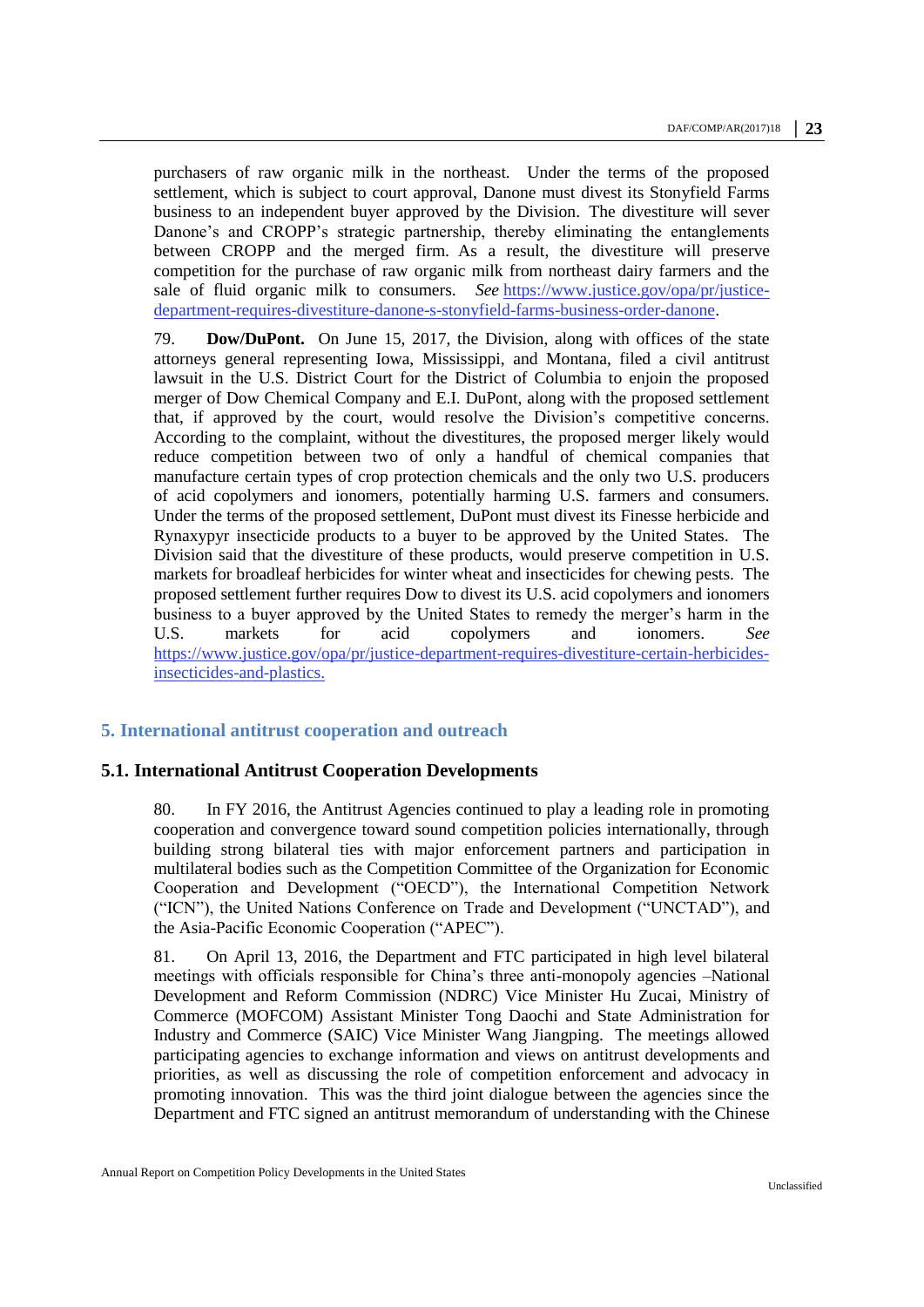antitrust agencies on July 27, 2011. *See* [https://www.justice.gov/opa/pr/justice](https://www.justice.gov/opa/pr/justice-department-and-federal-trade-commission-officials-meet-officials-responsible-chinese)[department-and-federal-trade-commission-officials-meet-officials-responsible-chinese](https://www.justice.gov/opa/pr/justice-department-and-federal-trade-commission-officials-meet-officials-responsible-chinese)

82. On May 20, 2016, the heads of the Agencies met in Toronto with their counterparts from Canada's Competition Bureau and Mexico's Federal Commission on Economic Competition to discuss their ongoing antitrust enforcement priorities. The discussions covered a wide range of topics, including recent developments, effective agency litigation, disruptive innovation, cooperation between agencies and technical assistance. *See* [https://www.justice.gov/opa/pr/officials-us-canada-and-mexico](https://www.justice.gov/opa/pr/officials-us-canada-and-mexico-participate-2016-trilateral-meeting-toronto-discuss-antitrust)[participate-2016-trilateral-meeting-toronto-discuss-antitrust.](https://www.justice.gov/opa/pr/officials-us-canada-and-mexico-participate-2016-trilateral-meeting-toronto-discuss-antitrust)

83. In May 2016, the Agencies signed an antitrust cooperation agreement with the Peru's National Institute for the Defense of Competition and the Protection of Intellectual Property (INDECOPI). The agreement includes mutual acknowledgment of the importance of antitrust cooperation, including information sharing and coordination of enforcement actions. The agreement also contains provisions for antitrust enforcement *coo*peration and coordination, consultations with respect to enforcement actions, and technical cooperation, and is subject to effective confidentiality protections. *See*  [https://www.justice.gov/opa/pr/department-justice-and-federal-trade-commission-sign](https://www.justice.gov/opa/pr/department-justice-and-federal-trade-commission-sign-cooperation-agreement-peru-s-antitrust)[cooperation-agreement-peru-s-antitrust.](https://www.justice.gov/opa/pr/department-justice-and-federal-trade-commission-sign-cooperation-agreement-peru-s-antitrust)

84. On July 14, 2016, the heads of the Antitrust Agencies of the United States and Japan met in Washington, D.C. for the 35<sup>th</sup> Bilateral Competition Consultation, the longest-running annual consultation with any foreign antitrust agency. The discussions covered a wide range of topics, including recent enforcement developments, antitrust policy and enforcement involving intellectual property and technology and international enforcement cooperation. The purpose of the meeting is to reinforce ties of cooperation and share knowledge in light of the increasing internationalization of antitrust enforcement. *See* [https://www.justice.gov/opa/pr/officials-us-and-japan-participate-35th](https://www.justice.gov/opa/pr/officials-us-and-japan-participate-35th-bilateral-meeting-washington-discuss-antitrust)[bilateral-meeting-washington-discuss-antitrust](https://www.justice.gov/opa/pr/officials-us-and-japan-participate-35th-bilateral-meeting-washington-discuss-antitrust)

85. In FY 2016, the Division cooperated with international partners on many civil non-merger, merger, and cartel investigations. With waivers from the parties, the Division was able to cooperate on merger matters with counterparts from fifteen jurisdictions. The Division's cooperation included 100s of hours in separate staff-to-staff and management level calls, as well as several days of in-person meetings. In total, the Division cooperated with international counterparts in 22 merger investigations in FY 2016*.* The Division also coordinated and cooperated with competition agencies in other jurisdictions in many ongoing international cartel investigations.

86. The FTC cooperated with foreign counterparts on 46 investigations with many competition agencies around the world. Two cases from the past year underscore the depth and breadth of our cooperation. In the *Staples/Office Depot* matter, Commission staff cooperated with staff from the antitrust agencies in Australia, Canada, and the European Union. The FTC and the Canadian Competition Bureau filed complaints to block the transaction in court on the same day. In *GSK/Novartis*, the FTC cooperated with antitrust agencies in Australia, Canada, the European Union, New Zealand, Pakistan and the Ukraine. Throughout the investigations, staff cooperated closely with counterparts, including on the analysis of the proposed transaction and potential remedies. This coordination led to compatible approaches and outcomes including that the FTC and the European Commission approved the same buyer of the divested oncology assets. Commission staff cooperation with non-U.S. counterparts also included extensive coordination on a number of non-public matters in which the Commission ultimately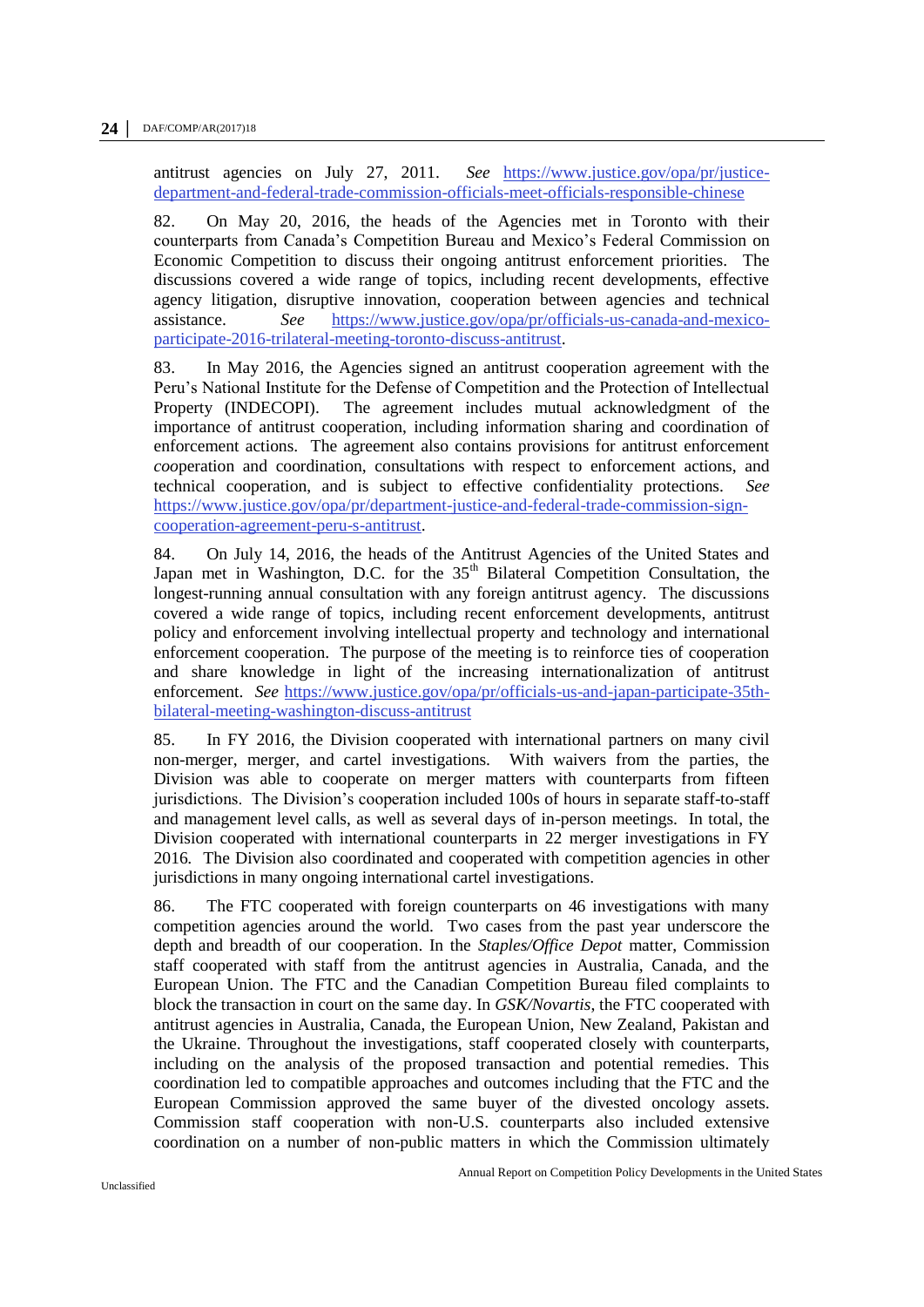closed its investigation without taking enforcement action or that resulted in abandonment of the transaction by the parties, some after second requests were issued.

87. During FY 2016, the Agencies continued to play leadership roles in the International Competition Network ("ICN") and served as ICN Steering Group Members. At the ICN's annual conference on April 26-29, 2016, in Singapore, the ICN adopted the Merger Remedies Guide presented by the Merger Working Group. The Guide details the overarching principles that are the basis of merger remedies and provides practical guidance on how these principles inform the design and implementation of merger remedies. The FTC and DOJ were active contributors to the development of the Guide. Following the conference, the FTC became co-chair of the Merger Working Group. *See* <http://www.internationalcompetitionnetwork.org/uploads/library/doc1069.pdf>

88. In FY 2016, the FTC continued serving as co-chair of the ICN's Agency Effectiveness Working Group ("AEWG"), together with the Finnish Competition and Consumer Authority and the Norwegian Competition Authority. The FTC co-led the development of reports on agency ethics and self-evaluation. The Working Group also presented new on-line training modules on setting up a new competition agency, project selection, dawn raids in cartel investigations, economic analytical tools, and state restraint*s. See* [https://www.ftc.gov/news-events/press-releases/2016/04/international](http://www.internationalcompetitionnetwork.org/uploads/library/doc1028.pdf)[competition-network-marks-its-fifteenth-annual;](http://www.internationalcompetitionnetwork.org/uploads/library/doc1028.pdf) http://www.internationalcompetition network.org/about/steering-group/outreach/icncurriculum.aspx.

89. During FY 2016, the Division continued to co-chair the ICN Unilateral Conduct Working Group ("UCWG"), together with the United Kingdom's Competition and Markets Authority and the Australian Competition and Consumer Commission. As cochair of the ICN Unilateral Conduct Working Group, the Division helped to finalize an Analytic Framework chapter for the Working Group Workbook that explores the basic questions an agency must address when formulating its unilateral conduct enforcement policies.

#### <span id="page-24-0"></span>**5.2. Outreach**

90. In FY 2016, the Agencies continued to engage in technical cooperation on competition law and policy matters with their international counterparts. The FTC continued its robust technical assistance program in which it shares the agency's experience with competition agencies around the world, conducting 40 programs in 64 countries, including but not limited to Antigua, Argentina, Honduras, Indonesia, Philippines, Saudi Arabia, Ukraine, and Vietnam, along with regional programs for Africa, Central America, Southeast Asia, and Southeast Europe.

91. As part of its ongoing effort to build effective relationships, the FTC provides opportunities for staff from foreign agencies to spend several months working directly with FTC staff on investigations through its International Fellows and Interns program. In FY 2016, the FTC hosted international fellows and interns from six countries. These assignments provide valuable opportunities for participants to obtain a deeper understanding of their international partners' laws, policies, procedures, and challenges. This knowledge provides critical support for coordinated enforcement and promotes cooperation and convergence towards sound policy.

92. The Division's technical assistance programs provide support to countries developing competition laws, agencies, and enforcement systems, offering practical advice on a myriad of topics such as merger enforcement, remedies, and leniency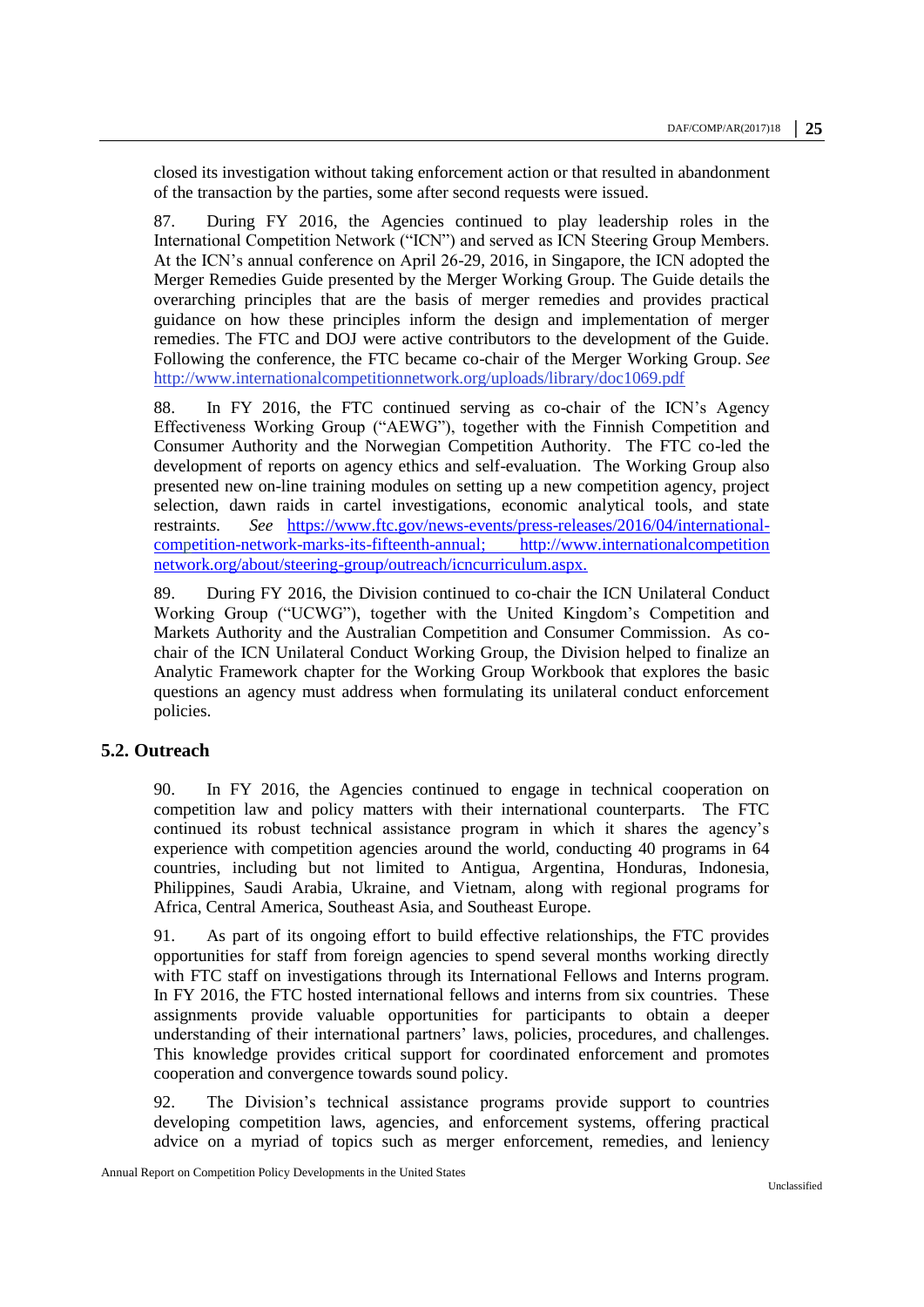programs. In FY 2016, Division attorneys and economists traveled to Argentina, El Salvador, Honduras, Hungary, India, South Korea, Mexico, Peru, Poland, Ukraine and Vietnam. A total of 20 travelers participated in 18 different technical cooperation programs.

93. During the last year, the Division expanded its Visiting International Enforcers Program. The program is designed to increase mutual understanding and enhance relations with enforcement partners. This past year, as a part of this program, the Division hosted enforcers from the United Kingdom's Competition and Markets Authority (CMA), and the Directorate General for Competition at the European Commission (DG Comp); while sending a Division economist to the CMA and an attorney to DG Comp. For the first time, the Division's New York Office is participating in a secondment with the United Kingdom's Financial Conduct Authority by integrating a member of FCA staff into their office for six months.

#### <span id="page-25-0"></span>**6. Regulatory and Trade Policy Matters**

#### <span id="page-25-2"></span><span id="page-25-1"></span>**6.1. Regulatory Policies**

#### *6.1.1. DOJ Activities: Federal and State Regulatory Matters*

94. On April 12, 2017, in response to a state legislator's request for comment, the FTC and the Department issued a joint statement commenting on proposed legislation in Alaska that would repeal the state's certificate-of-need laws. Certificate-of-need laws require healthcare providers to obtain state authorization before making certain investments or providing certain services. The Department and the FTC urged Alaska to repeal its certificate-of-need laws because such laws create barriers to entry and expansion of competing services, limit consumer choice, and stifle innovation. See [https://www.justice.gov/atr/case-document/335898.](https://www.justice.gov/atr/case-document/335898)

95. On November 29, 2016, the Department responded to a state legislator's request and issued a statement addressing proposed Michigan legislation affecting the regulation of telehealth in that state. Among other things, the bill would provide for flexibility in how patients may provide consent for telehealth treatments and allow authorized health professionals to prescribe drugs that are non-controlled substances through telehealth services. The Department stated that the bill could encourage competitive benefits through further entry and innovation in the market and through greater access to services appropriately provided through telehealth. See [https://www.justice.gov/atr/page/file/913876/download.](https://www.justice.gov/atr/page/file/913876/download)

96. On June 10, 2016, the Department and the FTC submitted a joint statement regarding proposed North Carolina legislation that would allow websites to generate legal forms for consumers without constituting "the practice of law," which requires a state license. The statement recommended that North Carolina consider the competitive benefits of permitting websites to offer this type of interactive service and narrowly tailor its consumer protection restrictions to well-grounded concerns of consumer harm. The Department and the FTC pointed out that such web services may be more cost-effective for some consumers, exert downward price pressure on licensed lawyer services, and promote more efficient and convenient access to legal services. *See*  [https://www.justice.gov/atr/file/866666/download.](https://www.justice.gov/atr/file/866666/download)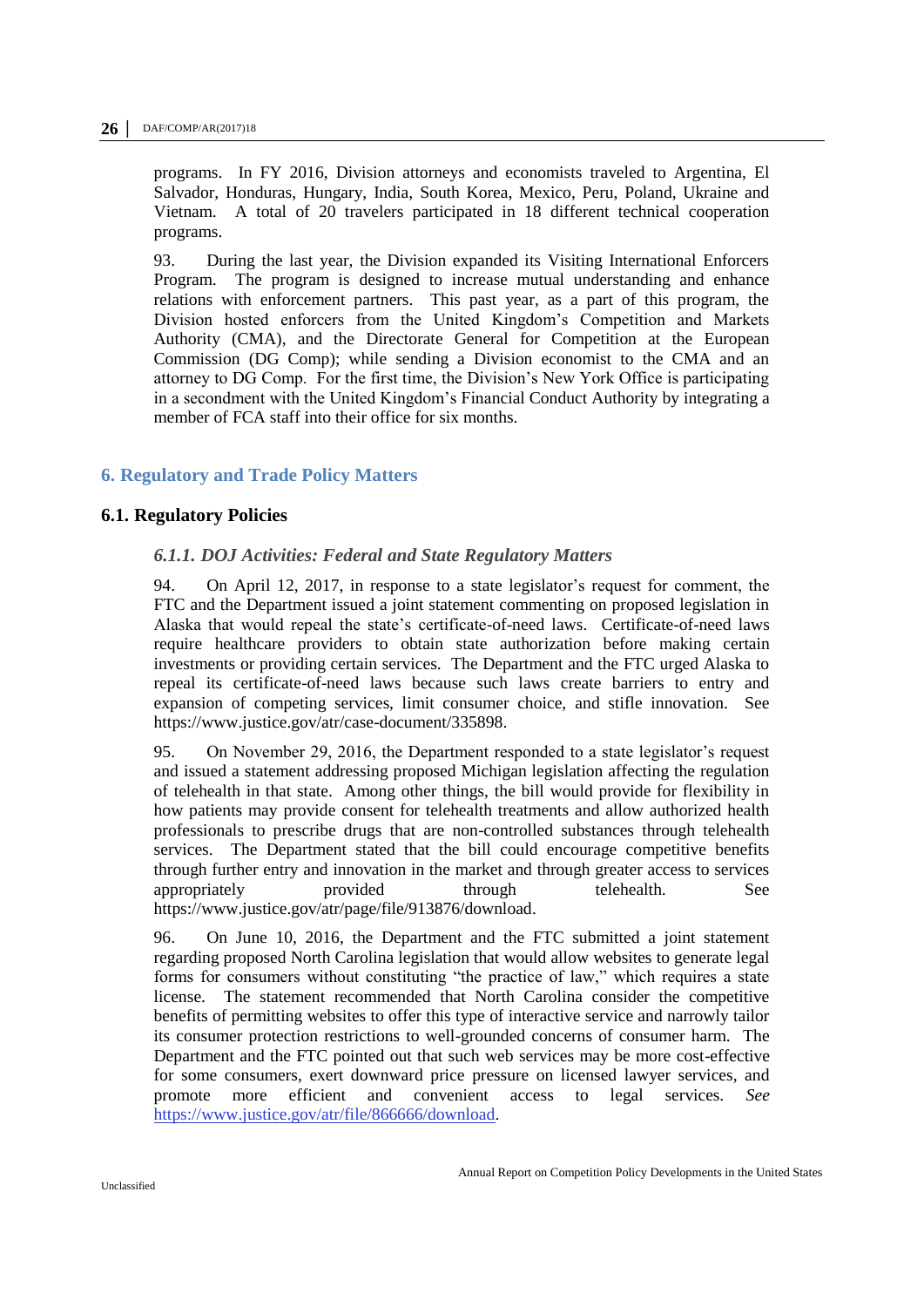97. On November 28, 2016, the Department and the FTC submitted comments to the U.S. Federal Energy Regulatory Commission (FERC) regarding how FERC assesses market power in the agency's review of mergers and electricity sales rates under the Federal Power Act. The Agencies encouraged FERC to look beyond market share and concentration statistics in this analysis, which should ultimately be aimed at understanding the competitive effects of proposed transactions. Due to features specific to electricity markets, even firms with relatively small market shares may be able to exercise market power, and so other evidence should be considered in determining whether, for *exa*mple, a proposed combination of assets would enhance the ability and incentive of a firm to raise prices. *See* [https://www.justice.gov](https://www.justice.gov/atr/page/file/913741/download) [/atr/page/file/913741/download.](https://www.justice.gov/atr/page/file/913741/download)

98. On two occasions, on September 19, 2016 and November 22, 2016, the Division offered comments to the Federal Maritime Commission urging it to closely scrutinize anticompetitive "alliance" agreements between significant competitors in the market for ocean container shipping services. The Division raised a number of significant concerns that the agreements would facilitate collusion or otherwise enable anticompetitive conduct that goes beyond the scope of the Shipping Act. *See*  <https://www.justice.gov/atr/page/file/913521/download> and [https://www.justice.gov](https://www.justice.gov/atr/file/909131/download) [/atr/file/909131/download.](https://www.justice.gov/atr/file/909131/download)

#### <span id="page-26-0"></span>*6.1.2. FTC Staff Activities: Federal and State Regulatory Matters*

99. **Health Care.** On September 14, 2016, the Agencies filed a joint *[amicus curiae](https://www.ftc.gov/policy/advocacy/amicus-briefs/2016/09/teladoc-incorporated-et-al-v-texas-medical-board-et-al)* [brief](https://www.ftc.gov/policy/advocacy/amicus-briefs/2016/09/teladoc-incorporated-et-al-v-texas-medical-board-et-al) urging the U.S. Court of Appeals for the Fifth Circuit to dismiss an appeal by the Texas Medical Board of a district court decision holding that Board regulations restricting telehealth services may be challenged under federal antitrust laws. The brief argues that the Fifth Circuit lacks jurisdiction to hear the appeal. But even if that court has jurisdiction, the brief explains, the court should affirm the district court's order and reject the Board's argument that its rules are shielded from federal antitrust scrutiny by the "state action" doctrine. *See* [https://www.ftc.gov/news-events/press](https://www.ftc.gov/news-events/press-releases/2016/09/amicus-brief-filed-ftc-doj-urges-appeals-court-dismiss-appeal)[releases/2016/09/amicus-brief-filed-ftc-doj-urges-appeals-court-dismiss-appeal.](https://www.ftc.gov/news-events/press-releases/2016/09/amicus-brief-filed-ftc-doj-urges-appeals-court-dismiss-appeal)

100. **Health Care.** On May 18, 2016, the Federal Trade Commission staff and the Department of Justice's Antitrust Division, in response to a request by Puerto Rico Representative Jose L. Báez Rivera, submitted a [statement encouraging the Puerto Rico](https://www.ftc.gov/policy/policy-actions/advocacy-filings/2016/05/ftc-staffdoj-joint-comment-puerto-rico-legislature)  [legislature](https://www.ftc.gov/policy/policy-actions/advocacy-filings/2016/05/ftc-staffdoj-joint-comment-puerto-rico-legislature) to consider expanding the scope of practice for optometrists. Rep. Báez Rivera asked for the agencies' views on the possible competitive impact of Puerto Rico Senate Bill 991 (SB 991), which would permit optometrists in Puerto Rico to use and prescribe medications to diagnose and treat eye diseases. All states, the District of Columbia, and other U.S. territories currently grant licensed optometrists some authority to use and prescribe medications. The statement is limited to SB 991's proposed expansion of optometrists' authority to use and prescribe medications and its competitive effects. The statement describes the potential benefits to patients of enhanced competition among eye care providers, which may include improved access and lower prices. It recommends that the legislature "only maintain those restrictions necessary to ensure patient health and safety." See https://www.ftc.gov/news-events/pressSee [https://www.ftc.gov/news-events/press](https://www.ftc.gov/news-events/press-releases/2016/05/federal-antitrust-agencies-submit-joint-statement-encouraging)[releases/2016/05/federal-antitrust-agencies-submit-joint-statement-encouraging.](https://www.ftc.gov/news-events/press-releases/2016/05/federal-antitrust-agencies-submit-joint-statement-encouraging)

101. **Health Care.** On February 18, 2016, the Agencies, in response to a request by Massachusetts State Representative Bradley H. Jones, submitted a [statement encouraging](https://www.ftc.gov/policy/policy-actions/advocacy-filings/2016/02/ftc-usdoj-joint-comment-massachusetts-house)  [the Massachusetts legislature to](https://www.ftc.gov/policy/policy-actions/advocacy-filings/2016/02/ftc-usdoj-joint-comment-massachusetts-house) consider expanding the services that optometrists can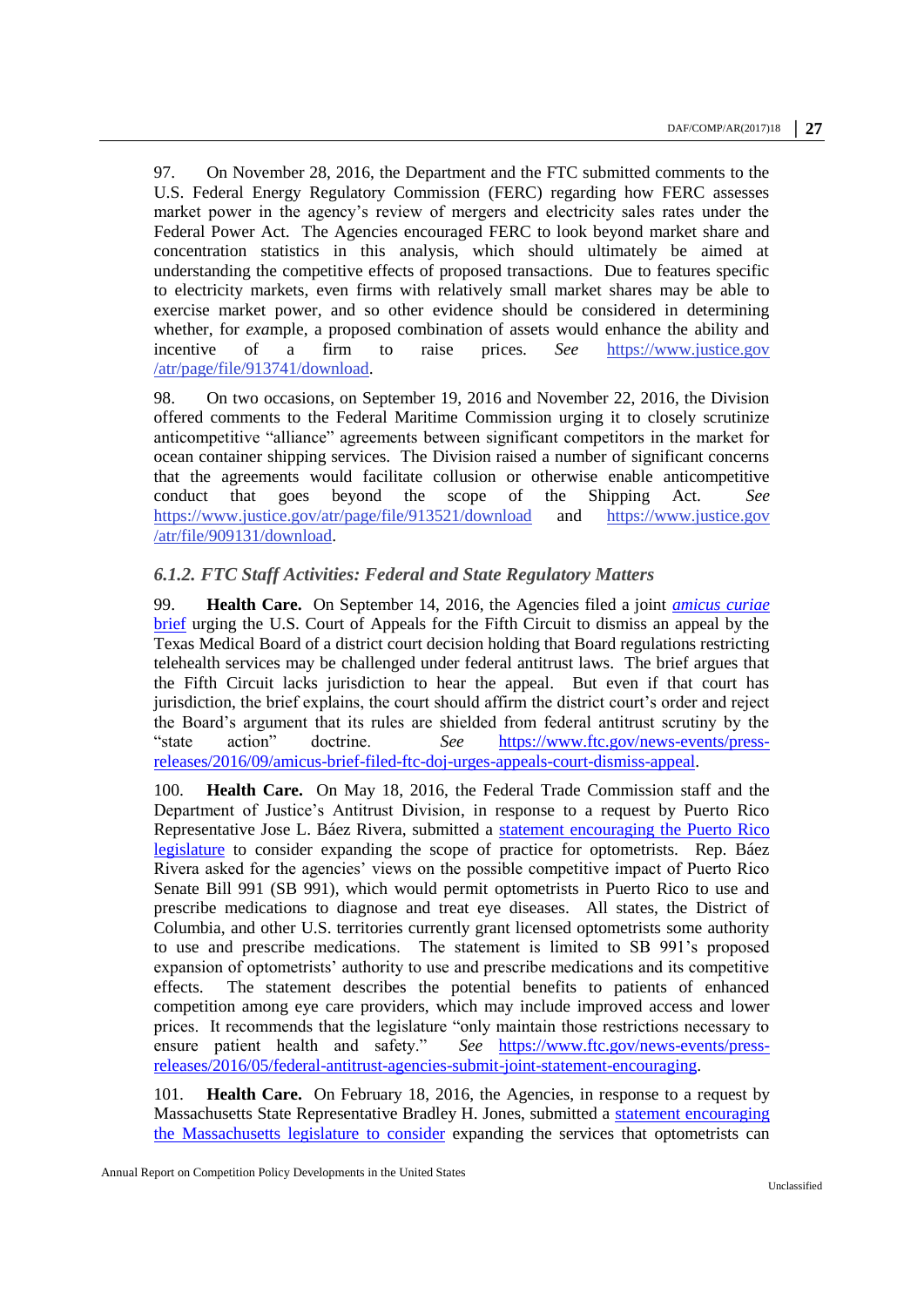provide to glaucoma patients. Specifically, Representative Jones asked the agencies for views on the possible competitive impact of Massachusetts House Bill 1973 (HB 1973), which would expand the scope of practice for optometrists in Massachusetts by permitting them to treat glaucoma and other optical diseases. *See* [https://www.ftc.gov/news-events/press-releases/2016/02/federal-antitrust-agencies](https://www.ftc.gov/news-events/press-releases/2016/02/federal-antitrust-agencies-submit-joint-statement-encouraging)[submit-joint-statement-encouraging.](https://www.ftc.gov/news-events/press-releases/2016/02/federal-antitrust-agencies-submit-joint-statement-encouraging)

102. **Health Care.** On January 11, 2016, in response to a request by South Carolina Governor Nikki Haley, the Agencies submitted a [statement](https://www.ftc.gov/policy/policy-actions/advocacy-filings/2016/01/joint-statement-federal-trade-commission-antitrust) regarding the competitive implications of certificate-of-need (CON) laws and South Carolina House Bill 3250 – a legislative proposal that ultimately would repeal South Carolina's CON laws. The statement explains that the Agencies historically have urged states to consider repeal or reform of their CON laws because they can prevent the efficient functioning of health care markets, and thus can harm consumers. As the statement describes, CON laws create barriers to expansion, limit consumer choice, and stifle innovation. They can also deny consumers the benefit of an effective remedy for antitrust violations and can facilitate anticompetitive agreements. In addition, incumbent providers seeking to thwart or delay entry by new competitors may use CON laws to that end. Arguments favoring CON laws have not been supported by evidence. *See* [https://www.ftc.gov/news](https://www.ftc.gov/news-events/press-releases/2016/01/agencies-submit-joint-statement-regarding-south-carolina)[events/press-releases/2016/01/agencies-submit-joint-statement-regarding-south-carolina.](https://www.ftc.gov/news-events/press-releases/2016/01/agencies-submit-joint-statement-regarding-south-carolina)

103. **Energy.** On November 25, 2015, in response to comments that other parties filed concerning the Revenues White Paper, FTC staff submitted a comment in the New York State Public Service Commission's ("NY PSC's") Reforming the Energy Vision ("REV") proceeding regarding that agency's "Staff White Paper on Ratemaking and Utility Business Models" (Revenues White Paper). The REV proceeding seeks, among other things, to restructure New York State's electricity distribution system in the face of a number of key developments, such as technical advances in distributed energy resources, increased concerns about the environmental effects of power generation, and consumers' interest in customized electricity services. *See* [https://www.ftc.gov/news-events/press](https://www.ftc.gov/news-events/press-releases/2015/11/ftc-staff-advises-new-york-state-public-service-commission)[releases/2015/11/ftc-staff-advises-new-york-state-public-service-commission.](https://www.ftc.gov/news-events/press-releases/2015/11/ftc-staff-advises-new-york-state-public-service-commission)

104. **Health Care.** On November 19, 2015, FTC staff filed an *[amicus curiae](https://www.ftc.gov/policy/advocacy/amicus-briefs/2015/11/re-effexor-xr-antitrust-litigation)* brief in the U.S. Court of Appeals for the Third Circuit urging the court to reverse a district court ruling that an alleged reverse-payment settlement of patent litigation did not violate the antitrust laws, in part, because the FTC did not object to the proposed settlement when the companies submitted it to the agency. *See* [https://www.ftc.gov/news-events/press](https://www.ftc.gov/news-events/press-releases/2015/11/ftc-amicus-brief-urges-appeals-court-reverse-district-court)[releases/2015/11/ftc-amicus-brief-urges-appeals-court-reverse-district-court.](https://www.ftc.gov/news-events/press-releases/2015/11/ftc-amicus-brief-urges-appeals-court-reverse-district-court)

105. **Price Discrimination.** On November 5, 2015, the FTC filed an *[amicus curiae](https://www.ftc.gov/policy/advocacy/amicus-briefs/2015/11/woodmans-food-market-inc-plaintiff-appellee-v-clorox-co-clorox)*  [brief](https://www.ftc.gov/policy/advocacy/amicus-briefs/2015/11/woodmans-food-market-inc-plaintiff-appellee-v-clorox-co-clorox) in the U.S. Court of Appeals for the Seventh Circuit urging the court to reverse a district court decision finding that the mere sale of large-sized packages to one merchant but not another could violate Section 2(e) of the Robinson-Patman Act. The Act is a federal antitrust statute that forbids companies from engaging in specified practices involving discriminatory pricing and product promotion in connection with products sold to merchants for resale. In August 2016 the U.S. Court of Appeals endorsed the FTC's arguments, finding that the relevant provisions must be narrowly construed so as to be consistent with the purposes of the Act and antitrust law as a whole. *See* [https://www.ftc.gov/news-events/press-releases/2015/11/ftc-amicus-brief-urges-appeals](https://www.ftc.gov/news-events/press-releases/2015/11/ftc-amicus-brief-urges-appeals-court-reverse-decision-case)[court-reverse-decision-case.](https://www.ftc.gov/news-events/press-releases/2015/11/ftc-amicus-brief-urges-appeals-court-reverse-decision-case)

106. **Health Care.** On November 3, 2015, FTC staff submitted written [comments on](https://www.ftc.gov/policy/policy-actions/advocacy-filings/2015/11/ftc-staff-comment-south-carolina-representative-jenny)  [the competitive impact of legislative proposals](https://www.ftc.gov/policy/policy-actions/advocacy-filings/2015/11/ftc-staff-comment-south-carolina-representative-jenny) to modify the supervision requirements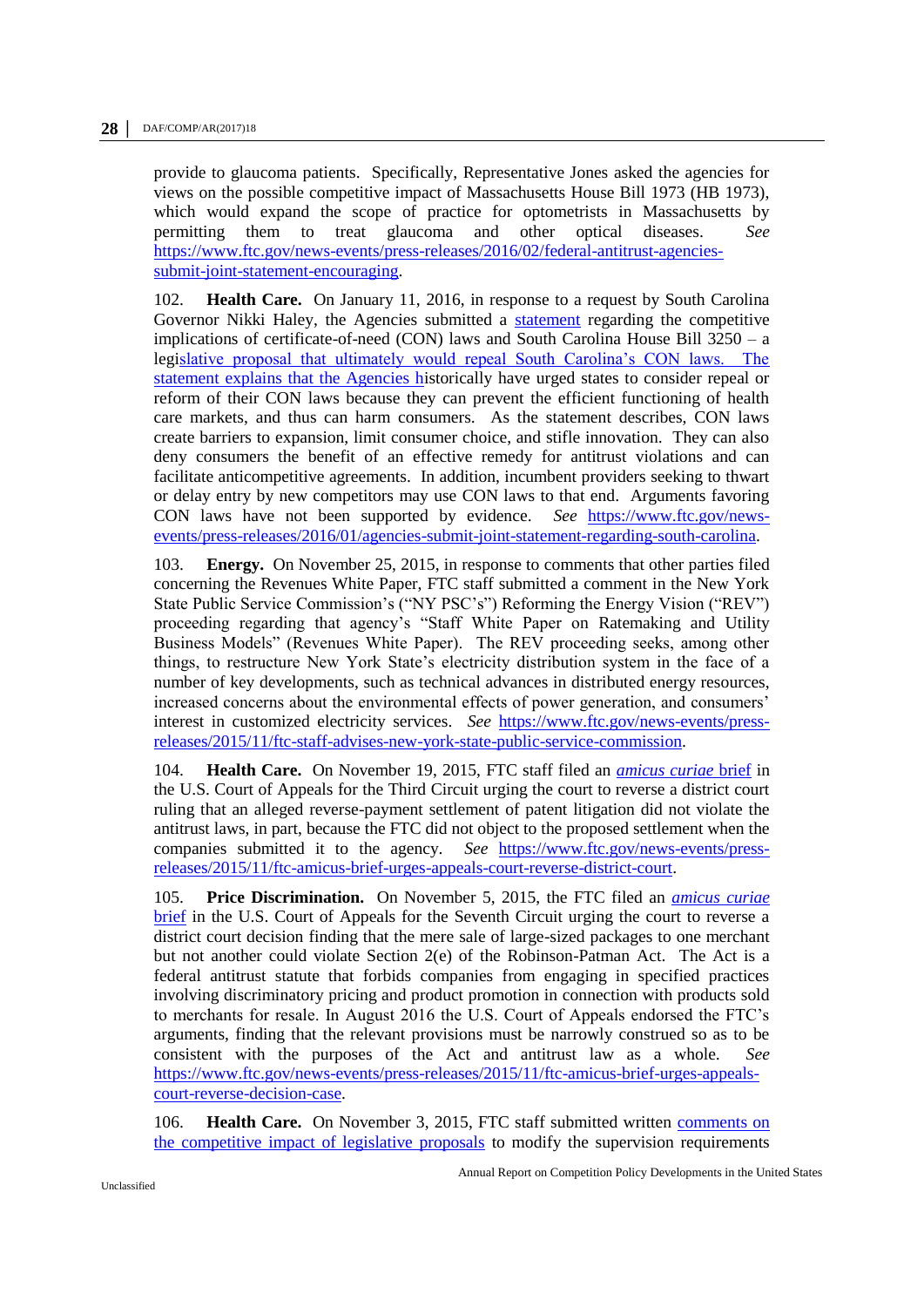imposed on Advanced Practice Registered Nurses ("APRNs") in South Carolina. The comments responded to a request from South Carolina State Representative Jenny A. Horne. According to the comment by staff of the FTC's Office of Policy Planning and its Bureaus of Competition and Economics, House Bill 3508 would impose more supervision requirements on most APRN categories, including nurse practitioners, certified nurse midwives, and clinical nurse specialists. House Bill 3078 would remove some supervision requirements, allowing APRNs to diagnose, order tests and therapeutics, and write prescriptions without a formal agreement with a particular supervising physician. *See* [https://www.ftc.gov/news-events/press-releases/2015/11/ftc](https://www.ftc.gov/news-events/press-releases/2015/11/ftc-staff-south-carolina-should-consider-competitive-impact)[staff-south-carolina-should-consider-competitive-impact.](https://www.ftc.gov/news-events/press-releases/2015/11/ftc-staff-south-carolina-should-consider-competitive-impact)

107. **Health Care.** On October 1, 2015, FTC staff filed an *[amicus curiae](https://www.ftc.gov/policy/advocacy/amicus-briefs/2015/09/mylan-pharmaceuticals-inc-v-warner-chilcott-plc-et-al)* brief before [the U.S. Court of Appeals for the Third Circuit](https://www.ftc.gov/policy/advocacy/amicus-briefs/2015/09/mylan-pharmaceuticals-inc-v-warner-chilcott-plc-et-al) explaining that the district court made significant analytical errors in ruling for defendants in a dispute involving allegations of pharmaceutical "product hopping." The brief explains that, in examining whether such conduct is unlawful, courts should account for the unique aspects of the pharmaceutical marketplace, including the nature of competition between branded pharmaceutical products and their generic counterparts. *See*[https://www.ftc.gov/system/files/documents/advocacy\\_documents/ftc-staff-comment](https://www.ftc.gov/system/files/documents/advocacy_documents/ftc-staff-comment-texas-state-board-dental-examiners/141006tsbdecomment1.pdf)[texas-state-board-dental-examiners/141006tsbdecomment1.pdf](https://www.ftc.gov/system/files/documents/advocacy_documents/ftc-staff-comment-texas-state-board-dental-examiners/141006tsbdecomment1.pdf) [https://www.ftc.gov/news-events/press-releases/2015/10/ftc-files-amicus-brief](https://www.ftc.gov/news-events/press-releases/2015/10/ftc-files-amicus-brief-explaining-pharmaceutical-product-hopping)[explaining-pharmaceutical-product-hopping](https://www.ftc.gov/news-events/press-releases/2015/10/ftc-files-amicus-brief-explaining-pharmaceutical-product-hopping)

#### <span id="page-28-0"></span>**6.2. DOJ and FTC Trade Policy Activities**

108. The Agencies are involved in interagency discussions and decision-making with respect to the formulation and implementation of U.S. international trade and investment policy as concerns competition policy. The Agencies participate in interagency trade policy discussions chaired by the Office of the U.S. Trade Representative, and provide antitrust and other legal advice to U.S. trade agencies. In addition, the Division works with other Department components (including the Civil, Criminal, and Environmental and Natural Resources Divisions) on international trade and investment issues that affect those components or the Department as a whole. The FTC also participates in certain interagency trade policy discussions that involve competition policy issues.

109. The Agencies also participate in negotiations and working groups related to regional and bilateral trade agreements. In FY16 the DOJ and the FTC participated in competition policy discussions and negotiations associated with the Trans-Pacific Partnership ("TPP") and the Transatlantic Trade and Investment Partnership ("TTIP").

#### <span id="page-28-1"></span>**7. New Studies Related to Antitrust Policy**

#### <span id="page-28-2"></span>**7.1. Joint DOJ/FTC Conferences, Reports**

110. **Defense Industry.** On April 12, 2016, the Agencies issued a [joint statement](https://www.ftc.gov/public-statements/2016/04/joint-statement-department-justice-federal-trade-commission-preserving)  [reaffirming the importance of preserving competition in the defense industry.](https://www.ftc.gov/public-statements/2016/04/joint-statement-department-justice-federal-trade-commission-preserving) The statement describes the Antitrust Agencies' framework for analyzing defense industry mergers and acquisitions and emphasizes that the Agencies work closely with the Department of Defense, which is in a unique position to assess the impact of proposed defense industry consolidation. *See* [https://www.ftc.gov/news-events/press-](https://www.ftc.gov/news-events/press-releases/2016/04/ftc-doj-issue-joint-statement-preserving-competition-defense)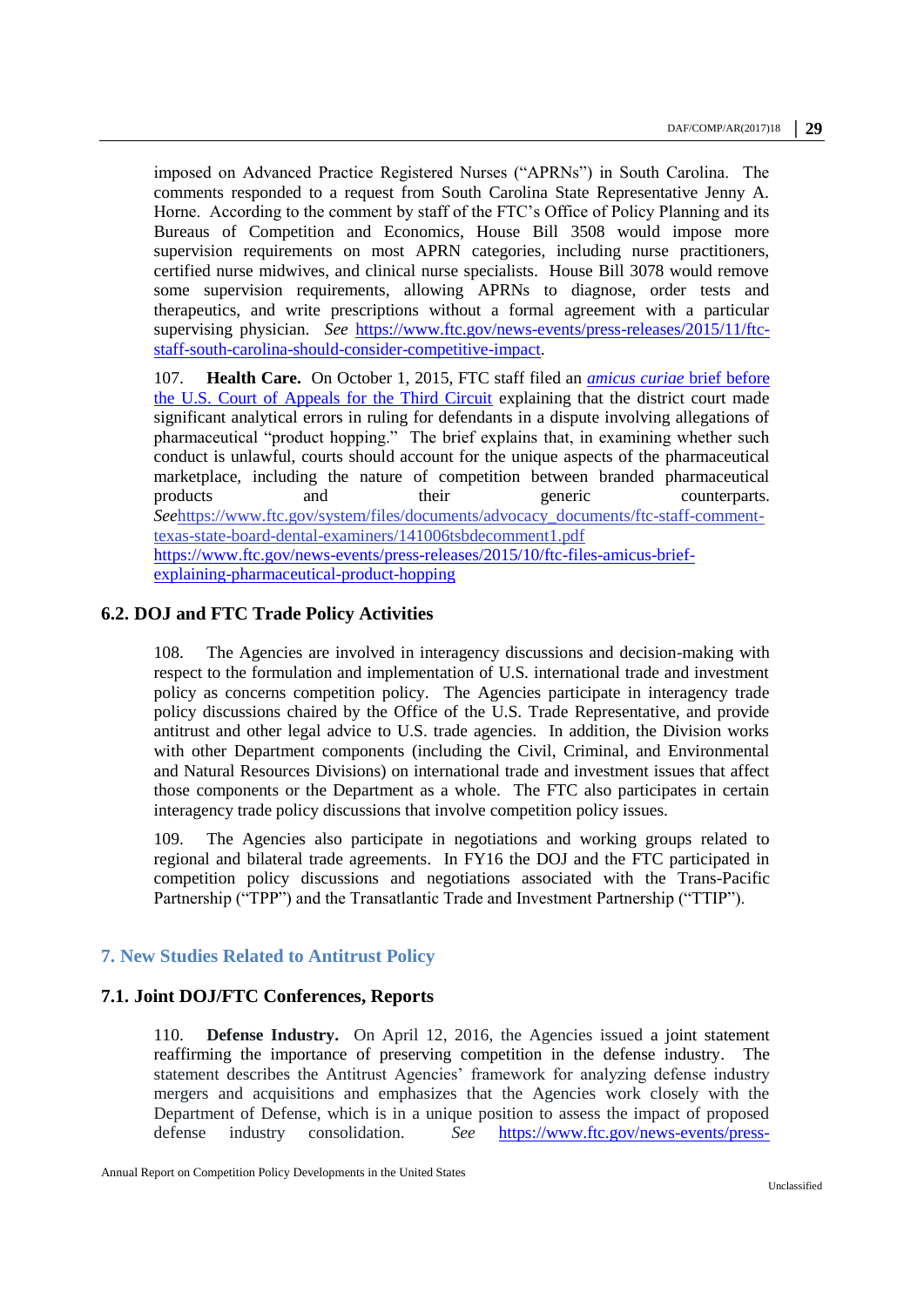[releases/2016/04/ftc-doj-issue-joint-statement-preserving-competition-defense.](https://www.ftc.gov/news-events/press-releases/2016/04/ftc-doj-issue-joint-statement-preserving-competition-defense)

#### <span id="page-29-1"></span><span id="page-29-0"></span>**7.2. FTC Conferences, Reports, and Economic Working Papers**

#### *7.2.1. Conferences and Workshops*

111. **Solar Energy.** On June 21, 2016, the FTC held a public workshop to explore competition and consumer protection issues that may arise when consumers generate their own electric power by installing home solar photovoltaic ("PV") panels – a practice known as solar distributed generation ("DG"). The workshop explored topics including, but not limited to, the current state of the solar power industry, anticipated technological advancements, and competition among solar DG firms, between solar DG firms and regulated utilities, and between solar generation and other power generation technologies. *See* [https://www.ftc.gov/news-events/events-calendar/2016/06/something-new-under-sun](https://www.ftc.gov/news-events/events-calendar/2016/06/something-new-under-sun-competition-consumer-protection-issues)[competition-consumer-protection-issues.](https://www.ftc.gov/news-events/events-calendar/2016/06/something-new-under-sun-competition-consumer-protection-issues)

112. **Auto Distribution Workshop.** On January 19, 2016, the FTC held a public workshop to explore competition and related issues in the context of state regulation of motor vehicle distribution, and to promote more informed analysis of how these regulations affect businesses and consumers. The workshop, consisting of presentations and discussion, focused on the following topics: (1) regulation of dealer location; (2) laws relating to reimbursement for warranty services; (3) restrictions on manufacturers' ability to engage in direct sales to consumers; and (4) new developments affecting motor vehicle distribution, such as autonomous vehicles, connected cars, and the rise of subscriptionbased automobile sharing services. *See* [https://www.ftc.gov/news-events/events](https://www.ftc.gov/news-events/events-calendar/2016/01/auto-distribution-current-issues-future-trends)[calendar/2016/01/auto-distribution-current-issues-future-trends.](https://www.ftc.gov/news-events/events-calendar/2016/01/auto-distribution-current-issues-future-trends)

113. **Eighth Annual Microeconomics Conference.** On November 12-13, 2015, the FTC held its eighth annual conference on microeconomics, bringing together researchers from academia, government agencies, and other organizations to discuss economic issues in antitrust and consumer protection. *See* [https://www.ftc.gov/news-events/events](https://www.ftc.gov/news-events/events-calendar/2015/11/eighth-annual-federal-trade-commission-microeconomics-conference)[calendar/2015/11/eighth-annual-federal-trade-commission-microeconomics-conference.](https://www.ftc.gov/news-events/events-calendar/2015/11/eighth-annual-federal-trade-commission-microeconomics-conference)

#### <span id="page-29-2"></span>*7.2.2. Reports*

114. **Patent Settlements.** On January 13, 2016, the FTC issued a report on drug patent settlements. The report summarized data on patent settlements and showed that potential "pay-for-delay" deals decreased substantially in the first year since the Supreme Court's *Actavis* decision. *See* [https://www.ftc.gov/reports/agreements-filled-federal-trade](https://www.ftc.gov/reports/agreements-filled-federal-trade-commission-under-medicare-prescription-drug-improvement-0)[commission-under-medicare-prescription-drug-improvement-0.](https://www.ftc.gov/reports/agreements-filled-federal-trade-commission-under-medicare-prescription-drug-improvement-0)

#### <span id="page-29-3"></span>*7.2.3. Bureau of Economics Working Papers*

115. The FTC's Bureau of Economics issued the following working papers during FY 2016. The papers are *available at* [https://www.ft](https://www.ftc.gov/policy/reports/policy-reports/economics-research/working-papers)*c.gov/p*olicy/report*s/po*licy[reports/economics-research/working-papers.](https://www.ftc.gov/policy/reports/policy-reports/economics-research/working-papers)

- Mass-Market Consumer Fraud: Who is Most Susceptible to Becoming a Victim?, September 2016
- Direct-to-Consumer Advertising and Online Search, August 2016
- You Can't Take it With You: Appliance Choices an*d the Energy Eff*iciency Gap, July 2016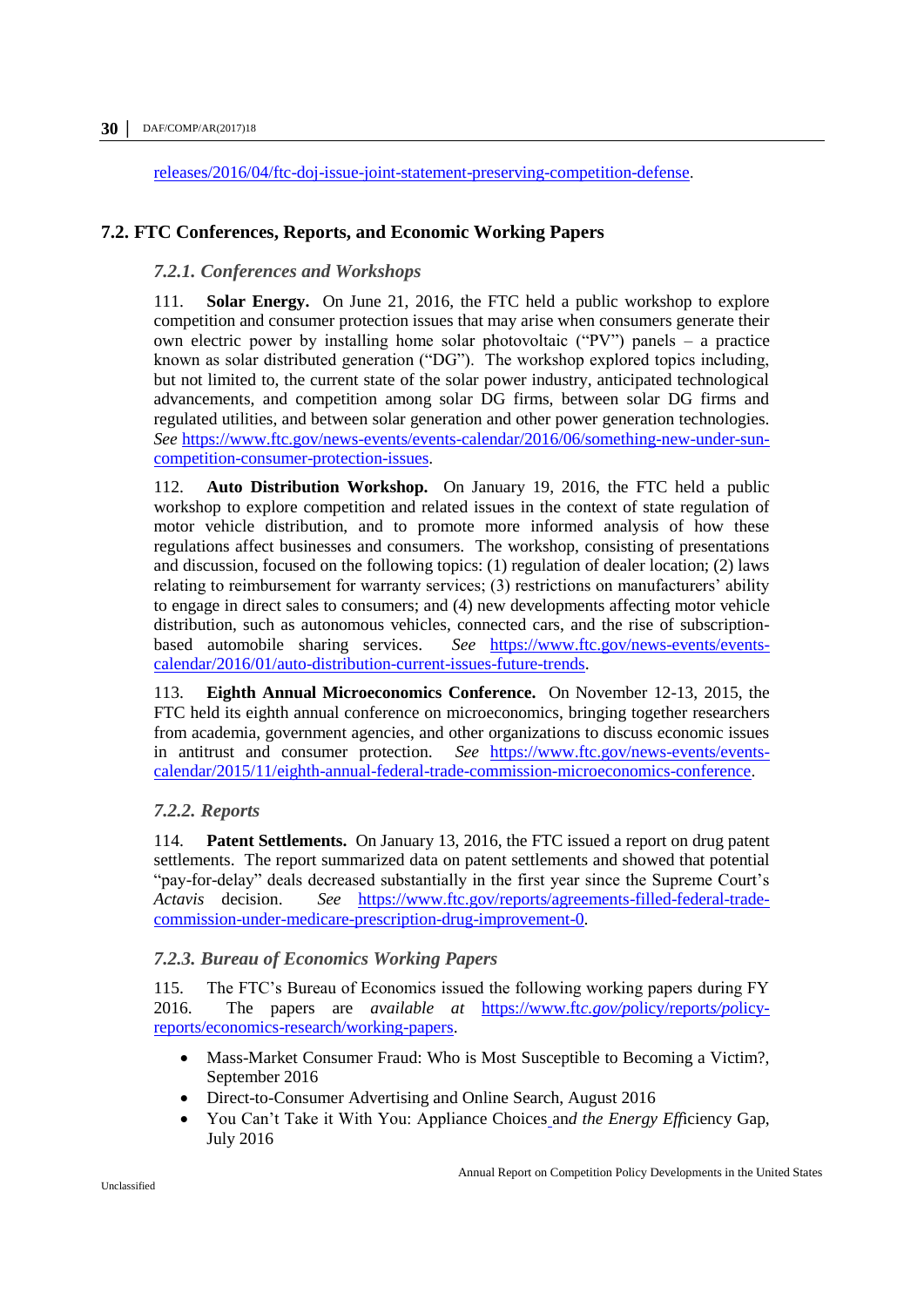- Industrial Reorganization: Learning about Patient Substitution Patterns from Natural Experiments, May 2016
- The Determinants of Plant Exit: The Evolution of the U.S. Refining Industry, November 2015
- Simulating a Homogeneous Product Merger: A Case Study on Model Fit and Performance, October 2015

#### <span id="page-30-1"></span><span id="page-30-0"></span>**7.3. DOJ Economic Working Papers**

#### *7.3.1. DOJ Economic Analysis Group Discussion Papers*

116. The DOJ Economic Analysis Group issued the following paper during FY 2016. The papers are *available at* [https://www.justice.gov/atr/discussion-paper-after-2006.](https://www.justice.gov/atr/discussion-paper-after-2006)

- Danial Asmat, Collusion Along the Learning Curve: Theory and Evidence from the Semiconductor Industry, EAG 16-4, August 2016
- Russell Pittman, The Strange Career of Independent Voting Trusts in U.S. Rail Mergers, EAG 16-3, July 2016
- Nathan H. Miller, Marc Remer, Conor Ryan and Gloria Sheu, Upward Pricing Pressure as a Predictor of Merger Price Effects, EAG 16-2, March 2016
- Danial Asmat and Sharon Tennyson, Tort Liability and Settlement Failure: Evidence on Litigated Auto Insurance Claims, EAG 16-1, January 2016

#### <span id="page-30-2"></span>*7.3.2. Appendices*

Department of Justice: Fiscal Year 2016 FTE**<sup>2</sup>** and Resources by Enforcement Activity

|                             | FTE | Amount (\$ in thousands) |
|-----------------------------|-----|--------------------------|
| <b>Criminal Enforcement</b> | 276 | \$65,991                 |
| Civil Enforcement           | 413 | \$98,986                 |
| Total                       | 689 | \$164.977                |

 $\overline{a}$ 

 $2$  An "FTE" or "full time equivalent" refers to one employee working full time for a full year. Because the number of employees fluctuates throughout the year through hiring, attrition, and varying schedules, an agency typically has more employees than FTEs (e.g., two employees working 20 hours per week for one full year equals one FTE).